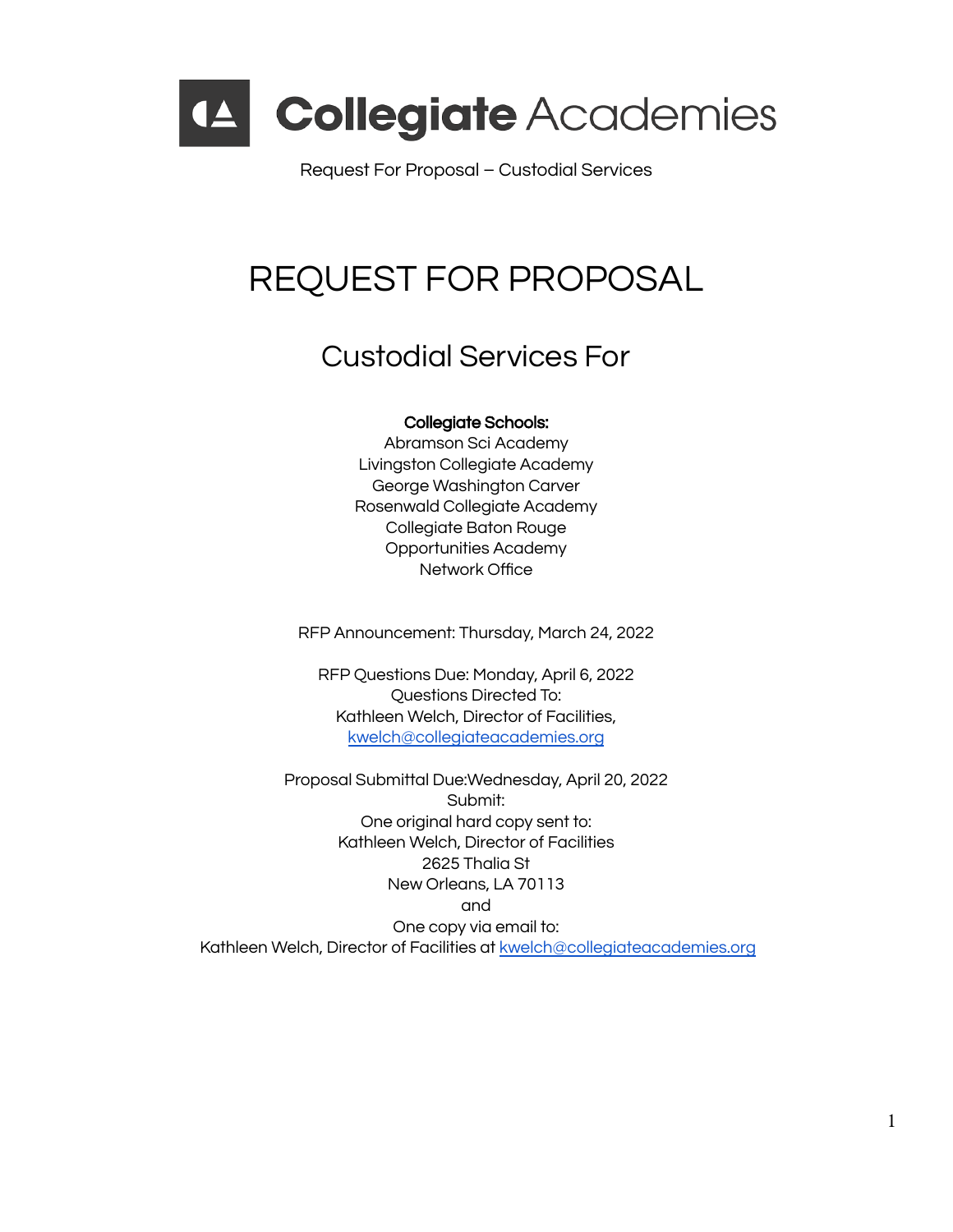## Request For Proposal – Custodial Services ADMINISTRATIVE AND GENERAL INFORMATION

## **Background**

Collegiate Academies' mission is to build world-class public schools that prepare all students for college success and lives of unlimited opportunity.

Collegiate Academies (hereafter "CA") currently operates six non-selective open enrollment charter high schools in New Orleans and Baton Rouge that serve approximately 3,600 students and a central support office embedded within one of our schools in New Orleans. The awarded bidder(s) under this RFP will be responsible for providing custodial at all six CA schools and a network office: Abramson Sci Academy, Livingston Collegiate Academy, George Washington Carver, Collegiate Baton Rouge, Rosenwald Collegiate Academy, Opportunities Academy, and the Create and Support Team Office. Detailed information about each campus can be found in Attachment A.

#### **Special Notes on Rosenwald Starting June 2022**

1. Starting in the summer of 2022 Rosenwald Collegiate Academies will be relocated from 1801 LB Landry Ave to a newly renovated facility at 6501 Berkley Drive. Prior to occupancy all floors must be waxed and required dispensers for soap, paper towels, toilet paper, and all other consumables at the building must be installed and completed by 6/1/2022. Additionally, we will need a contract for Janitorial services in the building for the month of June.

#### **Purpose**

The purpose of this Request for Proposal (RFP) is to obtain competitive proposals from bona fide, qualified proposers who are interested in providing custodial service to CA schools according to the standards outlined in this document.

CA will require the Proposer to provide comprehensive services and management that minimize the inputs required by CA staff for day-to-day operations. The Proposer will supply and pay for all labor, materials, supplies (consumable and non-consumable), plant equipment, and training necessary to deliver their proposed service. The cleanliness, tidiness, safety, and sanitary standards of the facility are to be maintained at all times in order to provide a proper learning environment for our scholars.

While cost is of great importance, proposing the lowest price will not assure award of the service. CA demands comprehensive, reliable, and efficient service. Failure to address CA's requirements or concerns with any matter will disqualify the Proposer from consideration.

CA reserves the right to award service to a single provider or multiple providers based on the quality of the proposals.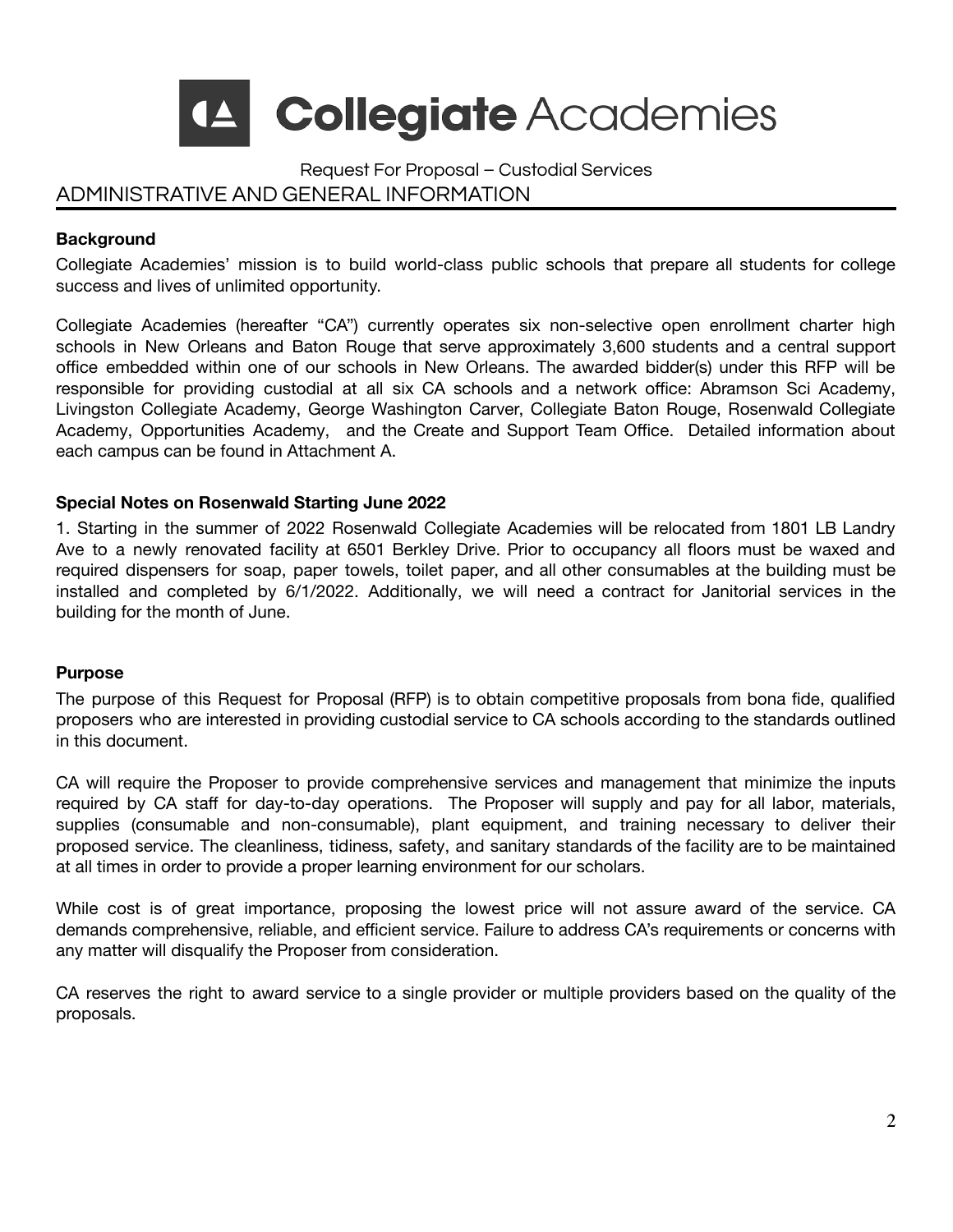

## **Contract Period**

The Contract Period Addressed by this RFP is July 1, 2022, through June 30, 2025. The contract shall be renewed by mutual agreement with one-year extensions through June 30, 2027.

## **Definitions**

- Shall and Will- The terms "shall" and "will" denote mandatory requirements.
- Must The term "must" denotes mandatory requirements.
- May and Can- The terms "may" and "can" denote an advisory or permissible action.
- Should The term "should" denotes a desirable action.
- Contractor Any person having a contract with a governmental body; the selected proposer.
- Proposer A firm or individual who responds to this RFP.
- RFP Request for Proposal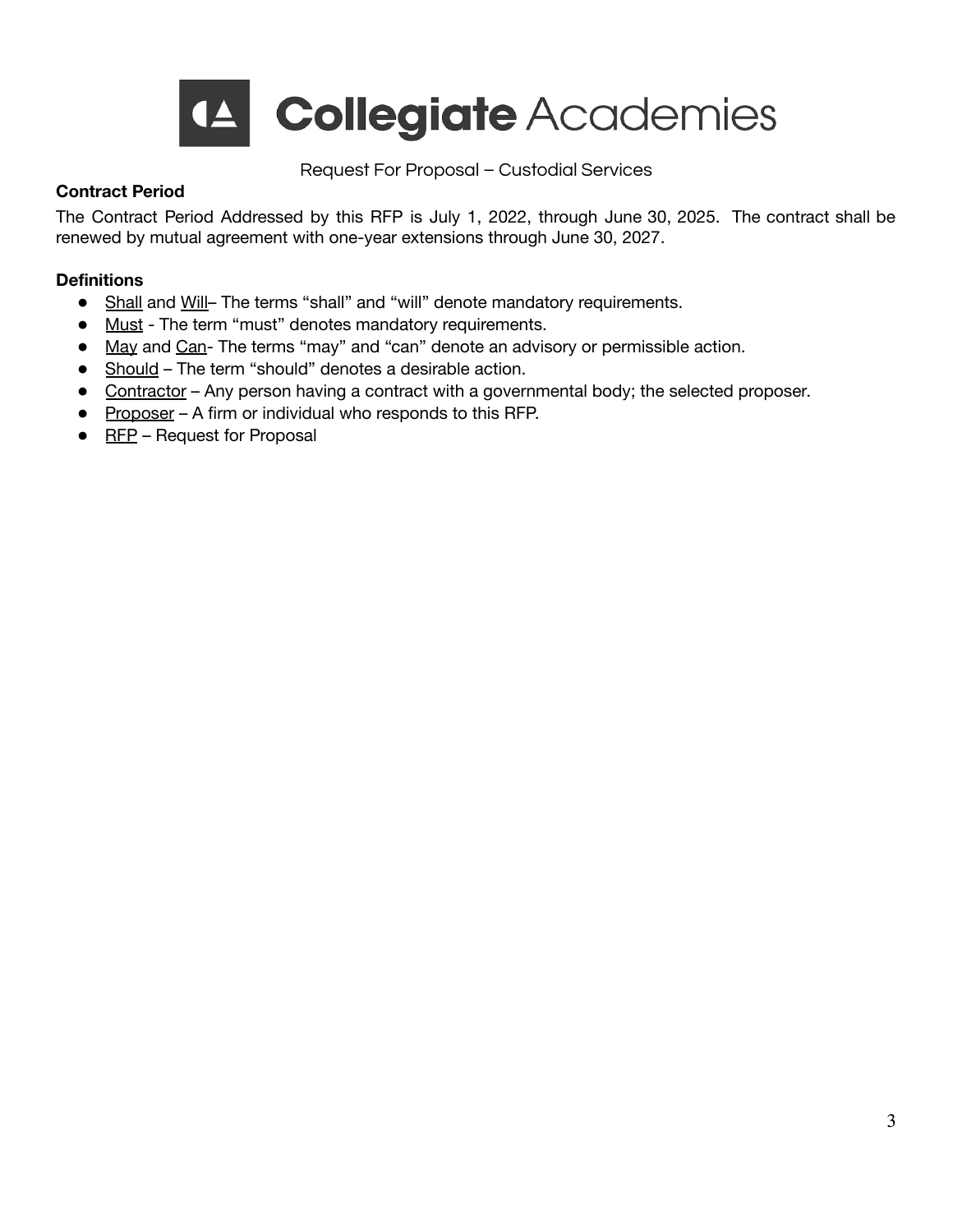## Request For Proposal – Custodial Services

### **Schedule of Events**

| <b>Event</b>                                                                                                                                                                                          | <b>Date</b> |
|-------------------------------------------------------------------------------------------------------------------------------------------------------------------------------------------------------|-------------|
| Advertise RFP and mail public announcements                                                                                                                                                           | 3/24/22     |
| Mandatory Pre-proposal Conference and Facility Walk-Through See Notes ***<br>Starts at Livingston Collegiate Academy, 7301 Dwyer Rd, New Orleans, LA 70126                                            | 4/1/22      |
| Deadline for receipt of Written inquiries<br>Submit via email to Kathleen Welch at kwelch@collegiateacademies.org                                                                                     | 4/6/22      |
| Issue responses to written inquiries                                                                                                                                                                  | 4/13/22     |
| Deadline for receipt of proposals<br>Submit via email to kwelch@collegiateacademies.org and one original hard copy to Kathleen<br>Welch at Collegiate Academies 2625 Thalia St, New Orleans, LA 70113 | 4/20/22     |
| Announce award of contractor selection                                                                                                                                                                | 5/2/22      |
| Contract execution                                                                                                                                                                                    | 5/30/22     |

NOTES: CA reserves the right to revise this schedule. Revisions, if any, before the Proposal Submission Deadline will be formalized by the issuance of an addendum to the RFP. Revisions after the Proposal Submission Deadline, if any, will be by **written notification to the eligible proposers.**

**\*\*\*Mandatory Pre-proposal Conference and Walk-Through Schedule:**

- **Livingston Collegiate Academy: 7301 Dwyer Rd | New Orleans, LA 70126 @ 9:00 AM**
- **George Washington Carver: 3059 Higgins | New Orleans, LA 70126 @ 11:45 AM**

## PROPOSAL AUTHORITIES, RESTRICTIONS & CLAUSES

### **CA Authorities and Options**

- CA reserves the right to reject any and all proposals for any reason.
- CA reserves the right to correct or waive irregularities in submitted proposals should it be deemed in the best interest of CA to do so.
- CA reserves the right to negotiate any and all proposals for any reason.
- CA reserves the right to award to more than one Proposer.
- CA has 90 days to accept a submitted Proposal; the Proposer cannot withdraw a Proposal within that 90 day period without mutual consent with CA.
- CA reserves the right to require a performance bond; if such is required, the cost of that bond will be reimbursed to the Contractor by CA.
- Final prices will be negotiated between the Proposer and CA. CA reserves the right to cancel the contract award if the Proposer cannot commit to a contract that has prices within 5% of what is initially quoted.

#### **Negative Assurances**

● CA cannot assure that the services will be awarded to any Proposer at any time.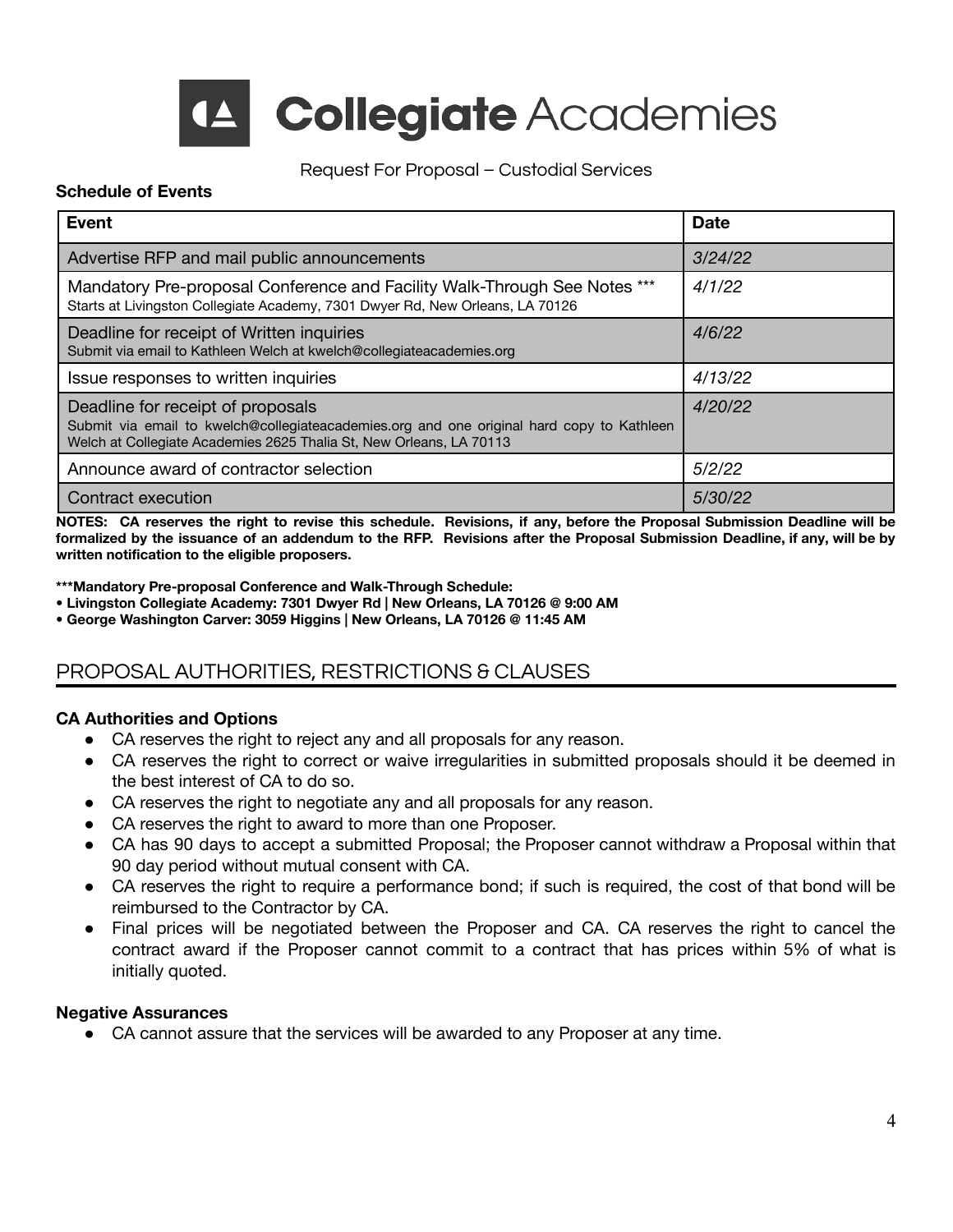

## **Prohibitions**

- CA shall assess, negotiate and decide on this Proposal without influence from the Proposer's employees, the Proposer's representatives or agents, the Proposer's vendors, or any other parties with a business, financial or family relationship to the Proposer.
- The Proposer is prohibited from exploiting a conflict of interest, gratuities, kickbacks, or any other type of incentive or influence upon CA, its Board(s) and its agents; violators will be prosecuted to the extent of the laws pertinent to CA.
- Proposers must submit a firm bid. A Proposer shall not stipulate in its proposal any conditions not contained in the contract documents. Any qualifying statements or conditions may be declared irregular and as not being responsive to the advertisement for bids.

## **Proposer Responsibilities**

- It is the Proposer's duty to inspect all submitted documents to assure completeness, legibility, etc.
- It is the Proposer's duty to understand the RFP; any misunderstanding is the responsibility of the Proposer; CA has no obligation to correct, reject or question any portion of the proposal.
- Proposer must abide by all RFP requirements; the proposal may be rejected by CA regardless of the type or significance of noncompliance.

## **Termination of the Contract**

The contract will naturally expire at the end of the contract term. CA reserves the right to terminate the Contract with thirty (30) days advance written notice as a result of inferior quality of materials, product, workmanship, and/or reductions/termination of funding. CA reserves the right to terminate the Contract immediately if there are unresolved safety or liability concerns.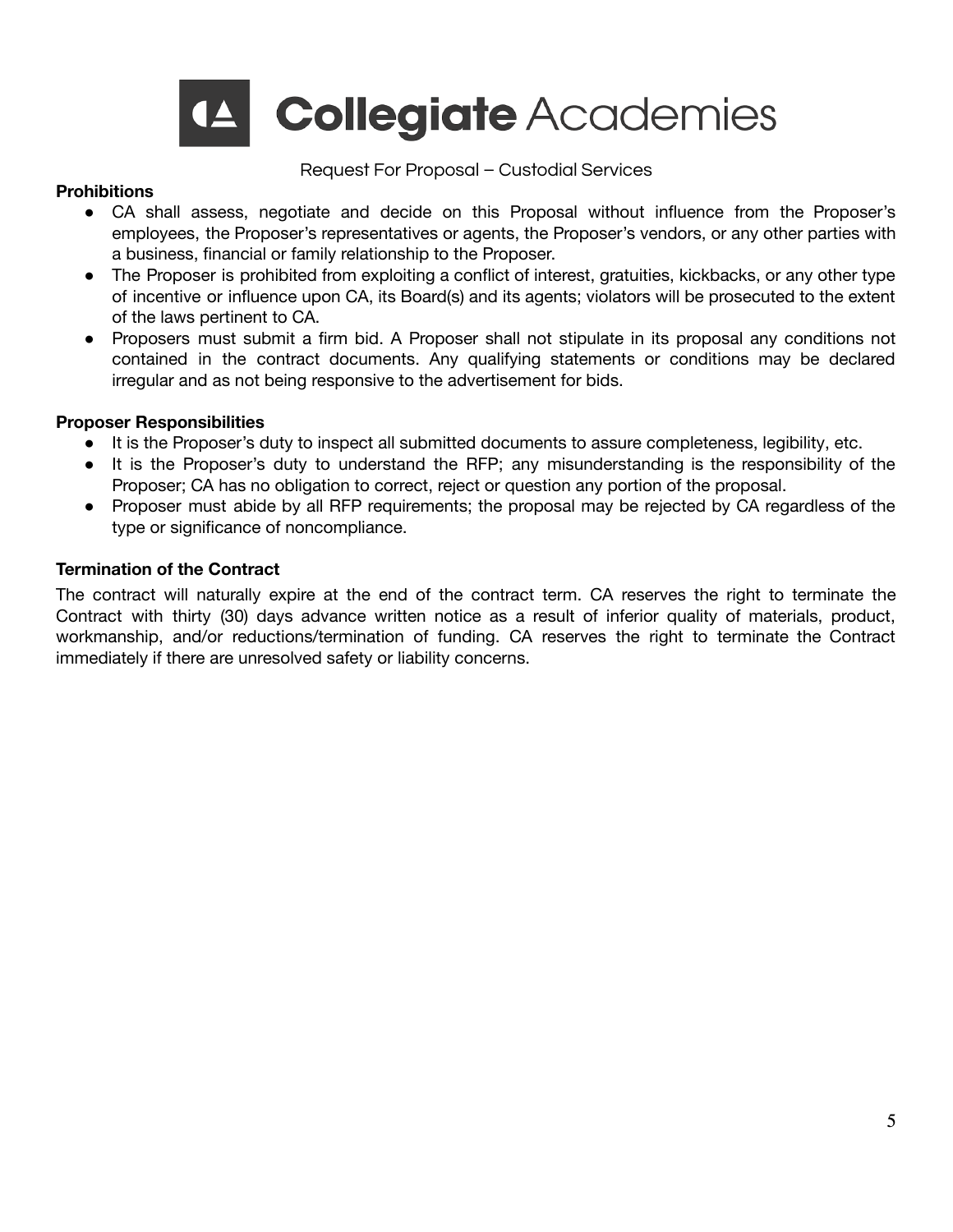Request For Proposal – Custodial Services

## PROPOSER REQUIREMENTS

#### **Staffing**

The Proposer agrees not to discriminate against any employee or applicant for employment because of race, sex, religion, color, age, disability, national origin or sexual orientation. The Proposer will ensure that all staff are supplied with uniforms and ID badges, and these are to be worn at all times. The Proposer will, at the request of the School Operations Manager/School Director of Finance and Operations, Chief Operating Officer, or Director of Facilities, immediately remove from the Work Site any person employed on the Work Site who, in the opinion of CA, is incompetent or who has been conducting themselves improperly. The Proposer will not permit a person so removed to remain on or return to the Work Site or any CA site.

#### **Appointment of Supervision**

The Proposer will appoint an experienced Supervisor at each school to be responsible for all work required under the contract and oversight of employees performing that work. The Supervisor must be acceptable to CA and receive on behalf of the Proposer any schedule, order, and/or communication relating to the work on this contract. The Supervisor will be readily accessible to CA personnel at all times and will have communication equipment (cell phone and email). The Proposer will at all times be able to submit weekly reports from the Supervisors at each school upon CA request.

#### **Inspection and Supervision**

The School Operations Manager/School Director of Finance and Operations will inspect the facilities on a regular basis and call upon the Proposer when it is determined the Work is not adequate or complete. The Proposer will address all safety-related concerns immediately. All non-safety-related concerns shall be addressed within 24 hours. Additionally, the Proposer will meet with the School Operations Manager/School Director of Finance and Operations on a regular basis in order to ensure open, regular feedback and communication. The Supervisor of the CA account will meet with the Director of Facilities on a monthly basis. Proposer will meet with all Directors of Finance and Operations and the Director of Facilities at a Bi-Weekly Custodial Check-in.

### **Notification of Call Out and Coverage**

The Proposer will notify via phone call or text message to the School Operations Manager/School Director of Finance and Operations for a school an hour prior to the start of the school day if a day porter is unable to make their shift or will be late. The Proposer will notify the school as soon as possible on whether or not the shift will be covered by another employee. That employee must have passed the criminal background screening described in this section under *Criminal Background Check*. If no substitute can be found the account will be credited in the amount specified in the contract.

### **Notification of Termination or Transfer of Employee**

The proposer will immediately notify in writing the School Operations Manager/School Director of Finance and Operations and the Director of Facilities of any employee termination, replacement, or transfer to another CA School.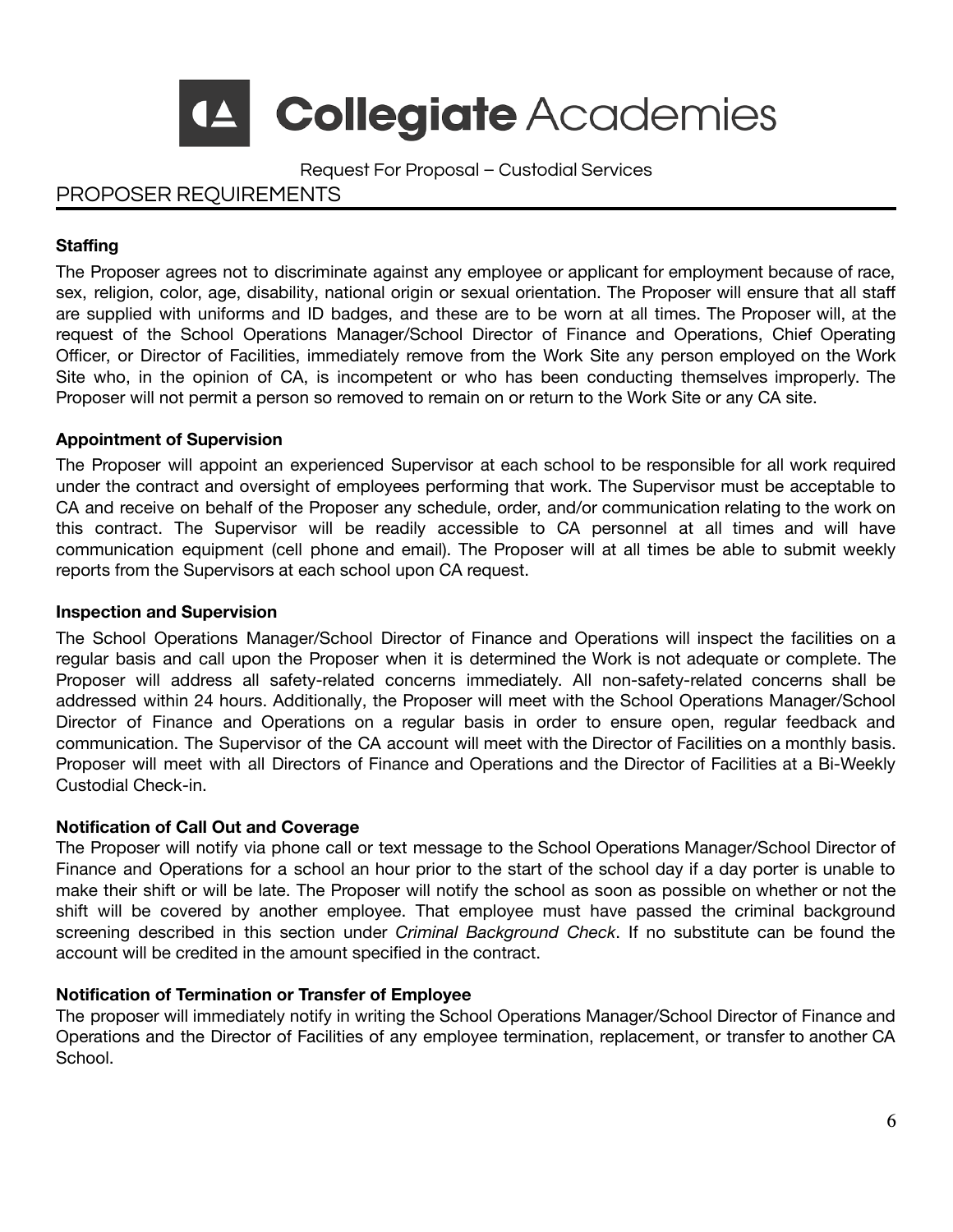

## **Training**

Proposer will provide employees with training. All of the Proposers employees working in Collegiate Schools will attend an annual orientation training planned and facilitated by the Director of Facilities for Collegiate Academies and the Supervisor(s) selected by the Proposer, either at the beginning of each school year or within the first two weeks of hire. Proposer will provide an additional in-service training to employees each year, with input from the Director of Facilities.

## **Assignments**

The Proposer will not make any assignments or subcontract for the Work without written permission from CA.

## **Critical Operating Hours**

The Proposer will plan the Work to keep disturbances to the students, staff and site visitors to a minimum. The Proposer will confirm at each facility with the School Operations Manager/School Director of Finance and Operations/Director of Facilities current operating hours set by each facility. The Proposer must abide by the set operating hours confirmed by each facility. The Proposer must request and obtain confirmation in writing by each facility of any changes the Proposer would like to make in its operating schedule. Standard hours at each facility are given in Attachment A.

The night crew should be scheduled so that they have ample time in the buildings prior to the end of athletics and extracurricular activities to perform the nightly scope of work.

### **Safety/Regulations**

The Proposer and its employees must wear adequate uniforms with Proposer's company name, ID tags, safety equipment for the tasks involved, and train their employees on the safe use of hazardous materials in the workplace in compliance with State, Federal, and Local Laws. All containers of such materials must be clearly identified, labeled and stored safely at all times. All materials on school premises must be permissible per law. The Proposer shall include safety data sheets (SDS) and product bulletins/fact sheets with initial proposal for review. The Proposer shall ensure that the materials used in the facilities shall have no detrimental effect on any surfaces inside the serviced facilities. Any health and safety issues should be reported immediately to the School Operations Manager/School Director of Finance and Operations/Director of Facilities. The Proposer shall acknowledge that the sale, consumption or possession of alcoholic beverages in or at any CA facility is strictly prohibited, and that smoking, chewing or otherwise consuming any tobacco or tobacco products is prohibited in and on the grounds of any CA facility/properties. Proposer agrees to comply with applicable laws, OPSB policies/procedures, school-site rules and regulations. Proposer shall assume the responsibility for ensuring compliance with the same by all its employees.

## **Security/Keys**

The Proposer will ensure that the serviced facilities are secure at all times by ensuring that windows are closed and locked, that doors and gates required to be locked are locked, and that the security alarm is armed when employees leave the building at the end of the night shift. The Proposer is responsible for notifying the staff if their employees are unable to arm the security alarm or the building/grounds cannot be secured. In the event the Proposer's employees fail to set the security system when leaving a CA facility and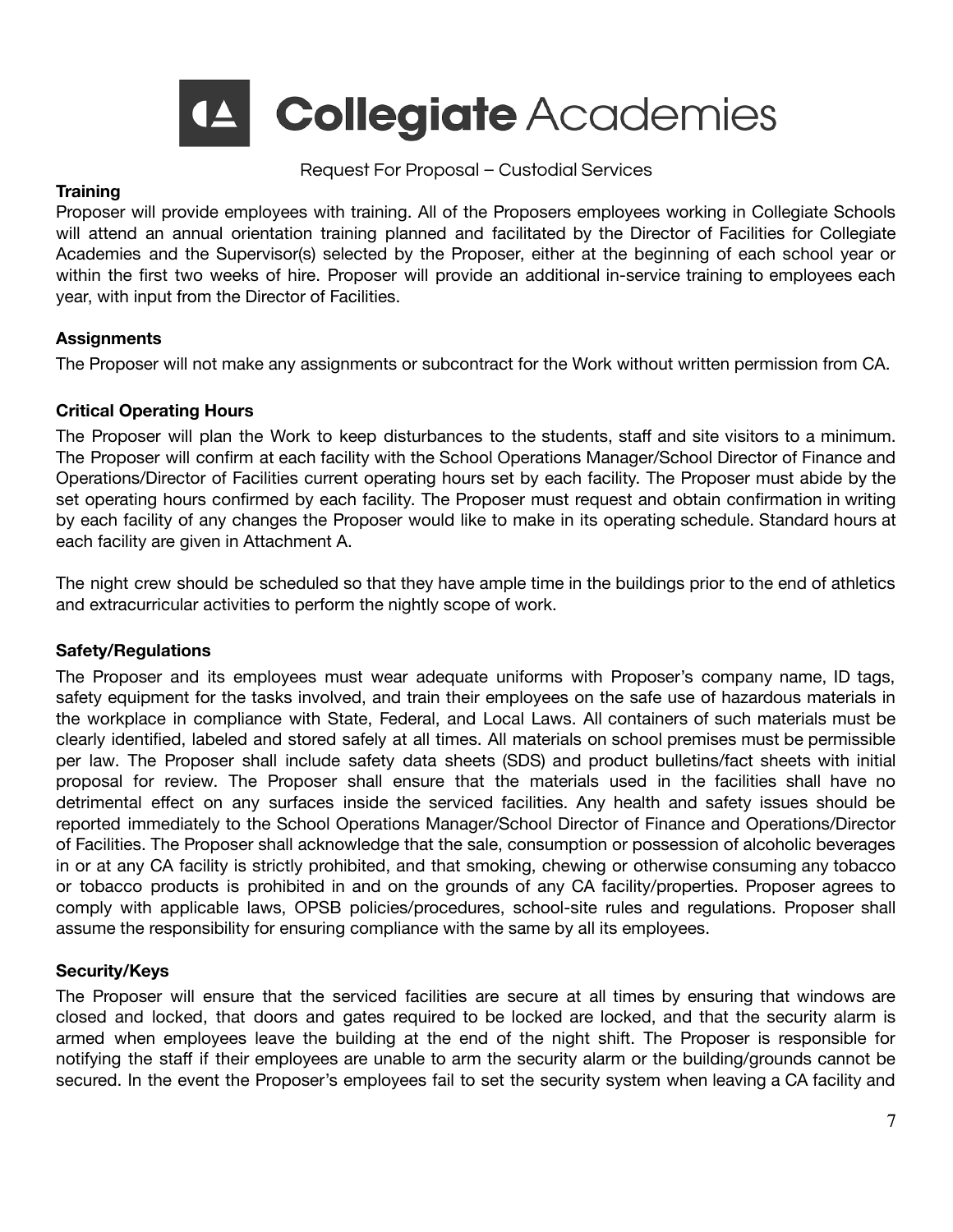## Request For Proposal – Custodial Services

fail to notify and confirm communication is received with the School Operations Manager/Director of Facilities/School Director of Finance and Operations during which there are no CA staff members present at the facility, the Proposer's will be liable for any lost/stolen items or damage/vandalism to the interior of the facility from that failed security system armed exist of the facility to the confirmation from the School Operations Manager/Director of Facilities/School Director of Finance and Operations is made.

All keys/security codes entrusted to the Proposer for the fulfillment of this Contract must be fully protected at all times. In the event of lost keys/security codes, it will be the responsibility of the Proposer to notify the School Operations Manager/Director of Facilities/School Director of Finance and Operations and have any safety-compromised locks re-keyed at the Proposer's cost from a CA approved keying vendor.

## **Legal**

The Proposer must fulfill all obligations in compliance with all applicable laws and regulations, including the Occupational Health and Safety Act. The Proposer must notify CA concerning any litigation involving the Proposer or its parent or subsidiary companies.

## **Responsibility and Control of Work**

The Proposer will be responsible for all damage caused by its employees, its equipment or its supplies, to the School's property, equipment, buildings and building contents. The Proposer will also be responsible for all injuries to persons caused by its staff, equipment or supplies. The Proposer must be knowledgeable about and abide by all provisions of legislative enactments, State statute and local regulations in regard to safety.

### **Equipment**

The Proposer will ensure that all applicable equipment is serviced regularly to meet the manufacturer's recommendations for cleaning and maintenance. All equipment stored on site will be cleared of any and all combustibles when the equipment is not in use. No combustibles are allowed to be stored onsite. This includes proper care of wood flooring, laminate furniture, etc., as well as proper care of vacuum cleaners, floor buffers, etc.

### **Procurement of Materials and Use of Equipment**

Should CA supply certain equipment to enable the Proposer to complete work, such equipment must not be removed from the premises without written consent from CA.

### **Vandalism/Lost Items**

The employees of the Proposer will report to the School Operations Manager/School Director of Finance and Operations/Director of Facilities any vandalism and/or damages to equipment and buildings discovered during the course of their work. They will also notify the above of any required repairs. The Proposer will notify and turn over to the School Operations Manager/School Director of Finance and Operations/Director of Facilities any and all lost items found in or around the facility by the Proposer's employees. This includes but not limited to computers, phones, and keys.

### **References**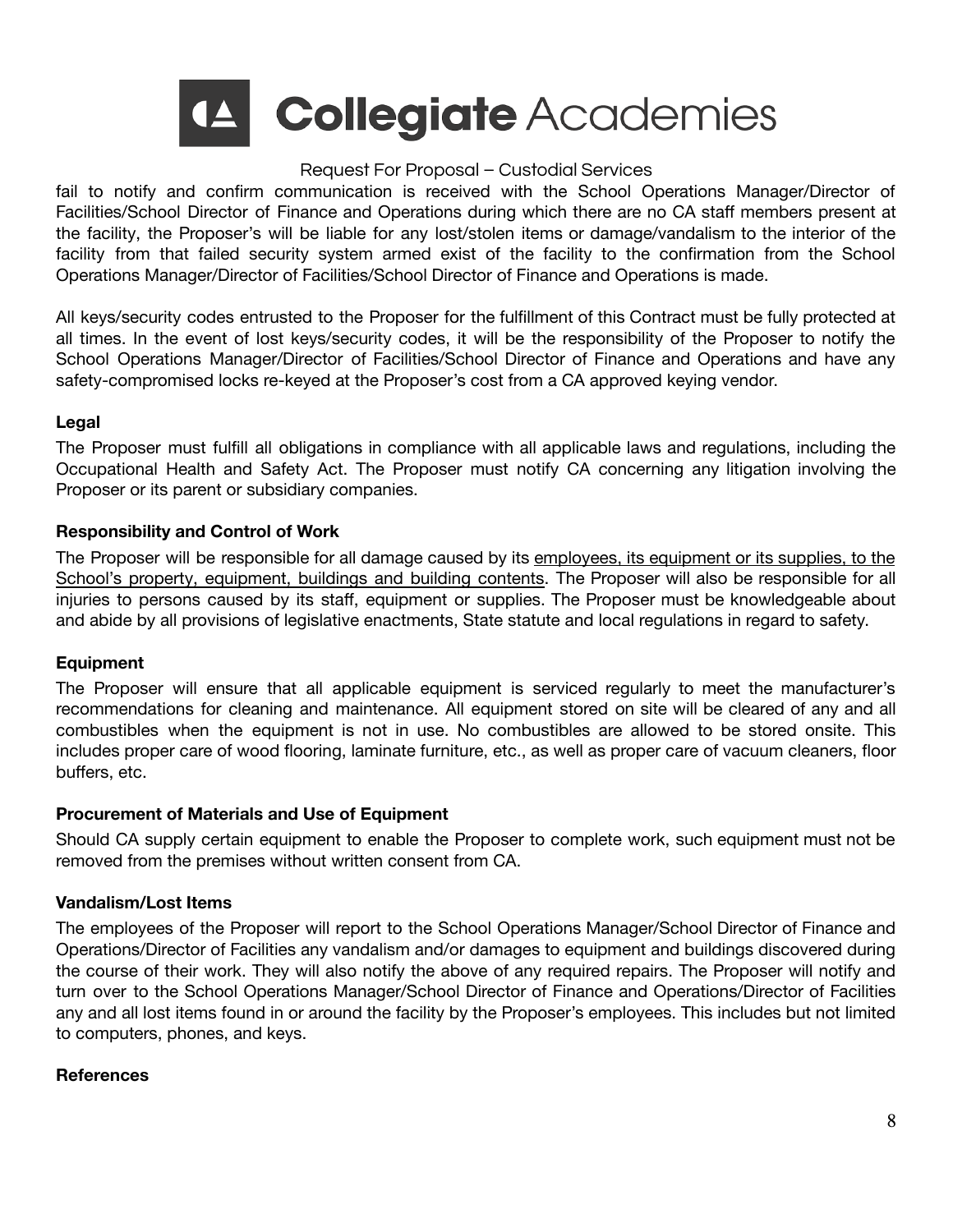## Request For Proposal – Custodial Services

A minimum of three (3) references, current or former clients, with at least one (1) must be in New Orleans, and one (1) reference in Baton Rouge.

## **Confidentiality**

Confidentiality is required from the Proposer and its employees at all times. Any confidentiality breach will result in termination of the said Proposer's employees.

## **Bonding**

The Proposer will provide evidence that all employees engaged in performing the Work are bonded.

### **Criminal Background Check**

We are required to have a background check on all vendors that will work with our students and/or have **unsupervised access to our students. For more [information,](https://www.louisianabelieves.com/docs/default-source/school-choice/faq-background-check.pdf?sfvrsn=d3966418_3#:~:text=15%3A587.1%20%E2%80%9CThe%20Louisiana%20Child,of%20Criminal%20Identification%20and%20Information.&text=Schools%20may%20not%20hire%3A&text=Anyone%20convicted%20of%20or%20pled,a%20crime%20listed%20in%20La.) please go here.**

The Proposer will ensure that all employees involved in their services pass a drug screening and background check prior to employment and will submit those tests to CA before an employee begins work in a CA school. Additionally, the Proposer will submit to CA upon request, names and addresses of all individuals who will be performing the Work. CA requires background checks clearance and insist that personnel who are not approved for clearance be replaced.

CA requires the Proposer to complete a Louisiana Bureau of Criminal Identification (LBCI) background check. Background checks completed by a third party or anyone other than the LCBI are not in compliance with state guidelines. Proposer's employees to work at Collegiate Academies Facilities should connect with the Orleans Parish Sheriff's Office (New Orleans) or the Louisiana State Police (Baton Rouge) to set up their company for LBCIs.

Orleans Parish Sheriff's Office, Civil Scan Program

3380 [Perdido](https://www.google.com/maps?q=3380+perdido+st&rlz=1C1LENP_enUS688US688&ion=1&espv=2&bav=on.2,or.&bvm=bv.136593572,d.amc&biw=1533&bih=736&dpr=1&um=1&ie=UTF-8&sa=X&ved=0ahUKEwid27ivzfTPAhXKx4MKHVZxBKsQ_AUIBigB) St, New Orleans, LA 70119. Hours of Operations: 8am-4pm Phone: (504) 202-9292

Baton Rouge Instructions:

Louisiana State Police Office

7919 Independence Blvd., Baton Rouge, LA 70806 Hours: 8am-4pm

These forms will be required:

- LBCI [Authorization](http://r20.rs6.net/tn.jsp?f=001z2f866sVDYsqhGiYUfdVhf0CASfe2hfAaHvI7YGVLLPg0oz6KrZ52nYVVQnTH3MA9jqTgqy9ecIhnThWMMAZPa5mMLLDAnMBZQ5rB1azi4scW3aUDoJkDWfZgoOz752hEON78Nu-hPTreqDyOIzqbJ6_TSaenuOY22HiZX5czD-oniBVefJPr_ECIibNLUFs3fjC0DE_5LO65lHiUzN8Vg==&c=1GqPftNbnVCqWarHyCHevCFbnBd2tdy6XEMyGQtUiyLz22K9Clhhbg==&ch=jwuxt3ZQyNgU-jE5z8Yv0sIATxUSDIUg8zeOR0pgq4tnomlHHP1UXw==) Form (employee should check the "School" box on this form, not "Working with Children.")
- Rap [Disclosure](http://r20.rs6.net/tn.jsp?f=001z2f866sVDYsqhGiYUfdVhf0CASfe2hfAaHvI7YGVLLPg0oz6KrZ52nYVVQnTH3MA2WHTaSh1c7efOhjOu48Rx2tNF-Uj4weMbiBlFoCDgyZHukUOI_SZKPsD-OJUfWdtvliu6ZEI6jJBjUP9w3BPeZIVaFjRiBor-4awW5LbLyAcVsj9PqTeC4z51CS1XuqgVm7at6RqLV0=&c=1GqPftNbnVCqWarHyCHevCFbnBd2tdy6XEMyGQtUiyLz22K9Clhhbg==&ch=jwuxt3ZQyNgU-jE5z8Yv0sIATxUSDIUg8zeOR0pgq4tnomlHHP1UXw==) Form

#### Background check results remain in effect for 3 years, with the vendor's written agreement that the vendor will **notify CA if criminal status changes for any reason.**

#### **Guidelines for Disqualification (includes, but is not limited to)**

- **● Conviction of any of the criminal offenses listed in the Louisiana Child [Protection](http://legis.la.gov/legis/Law.aspx?d=79264) Act**
- **●** Registered sex offenders
- **●** Criminally found guilty of or pled nolo contendere to a charge of child abuse or neglect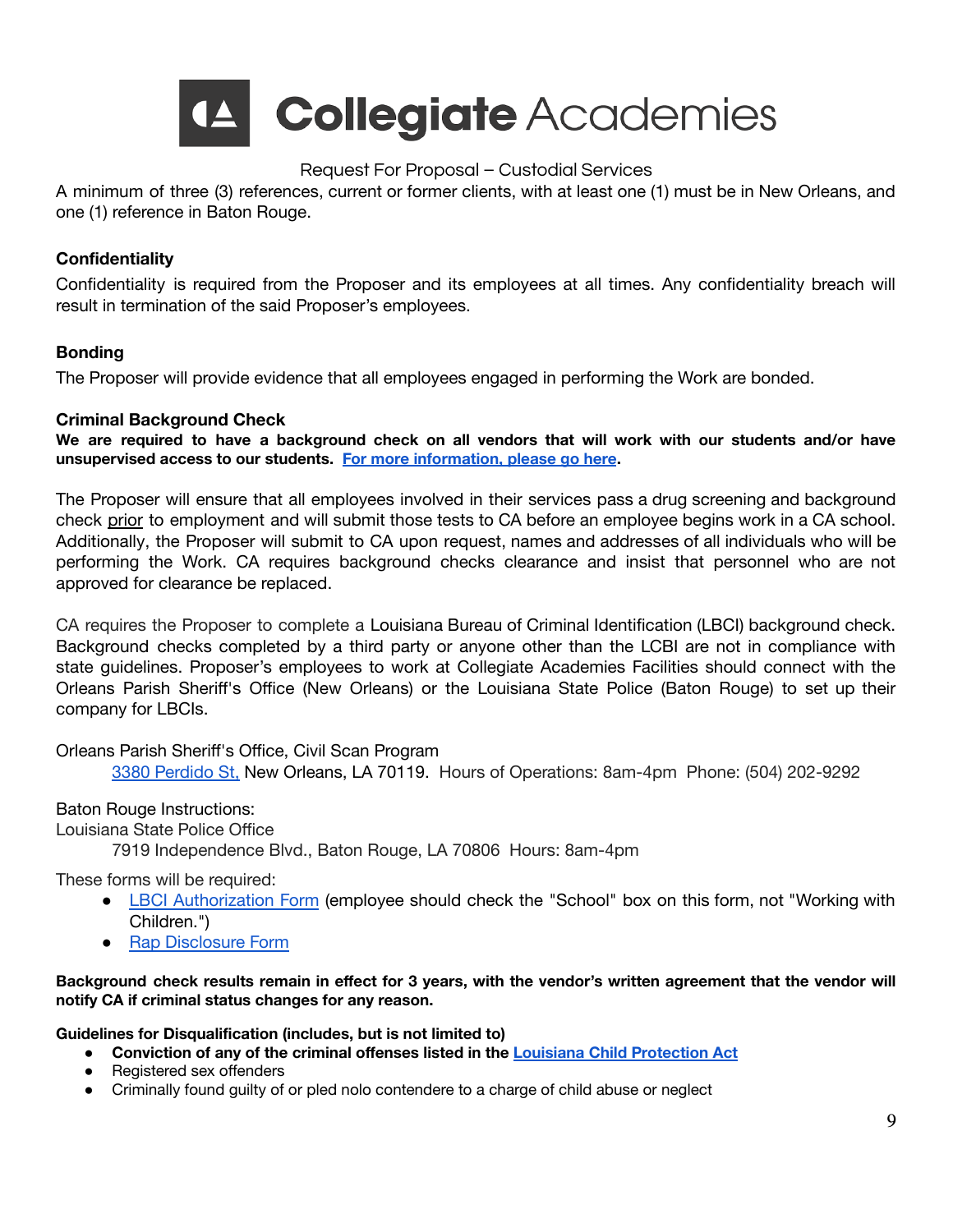

- **●** Pending charge of child abuse on a case-by-case basis
- **●** Conviction or a plea of nolo contendere to any felony
- **●** Conviction or plea of no contest to any misdemeanor that indicates the individual may pose a threat to the integrity or safety of the school environment
- **●** Currently on probation for offenses that indicate the individual may pose a threat to the integrity or safety of the school environment will be further reviewed by HR
- **●** A pattern of criminal charges and arrests, even if they were dismissed, which cause concern that the individual may pose a threat to the integrity or safety of the school or school environment
- **●** Intentionally falsifying any information or documents submitted during the employment application process

#### NOTE: Vendors are NEVER allowed to transport students in any vehicle other than via a formal contract (school *bus or van).*

#### NOTE: Vendors at all tiers are not allowed to be one-on-one with a student without being within eyesight of a *school employee.*

#### **Insurance**

Proposer shall, at its expense, procure and keep in force during the entire term of this Agreement for claims arising under this Agreement, General Liability, Automobile Liability, Workers' Compensation, and Excess or Umbrella Insurance to protect Proposer, its employees and other agents and Proposer shall ensure such coverage includes Network as an additional insured, against all claims made by or on behalf of any persons, firm or corporation, arising from, related to, or connected with the conduct and operation of Proposer business including, but not limited to, the following minimum limits set forth below:

- 1. Commercial general liability: \$1,000,000 per occurrence; \$2,000,000 general aggregate.
- 2. Business automobile insurance covering all owned, hired, and non-owned vehicles: \$1,000,000.00 combined single limit.
- 3. Workers' compensation: as required by state law with statutory limits and also minimum Employers Liability limits of \$1,000,000.
- 4. Excess or Umbrella coverage with limits of not less than \$2,000,000 which shall be excess over the general liability and automobile liability coverages.

Proposer agrees to provide to Network prior to July 1st a certificate of insurance evidencing such coverage. All insurance policies shall provide that no coverage shall be canceled except by thirty (30) days' written notice to Proposer and Network. Insurer shall maintain a minimum A.M. Best's & Company rating of A or Proposer shall obtain insurance from a company mutually agreed upon between Proposer and Network.

### **Living Wage**

The Proposer agrees to carefully monitor and enforce salaries and benefits that permit their employees to live comfortably. Today, working people struggle to cover the cost of housing, food, health care, childcare and other basic necessities for themselves and their families. A worker who is paid the minimum wage of \$7.25/hour, or any wage below a living wage, cannot possibly afford necessities without assistance. This creates problems not only for workers, but for businesses and the local economy. Paying a living wage leads to increased worker morale, worker health and quality of service. Paying a living wage also lowers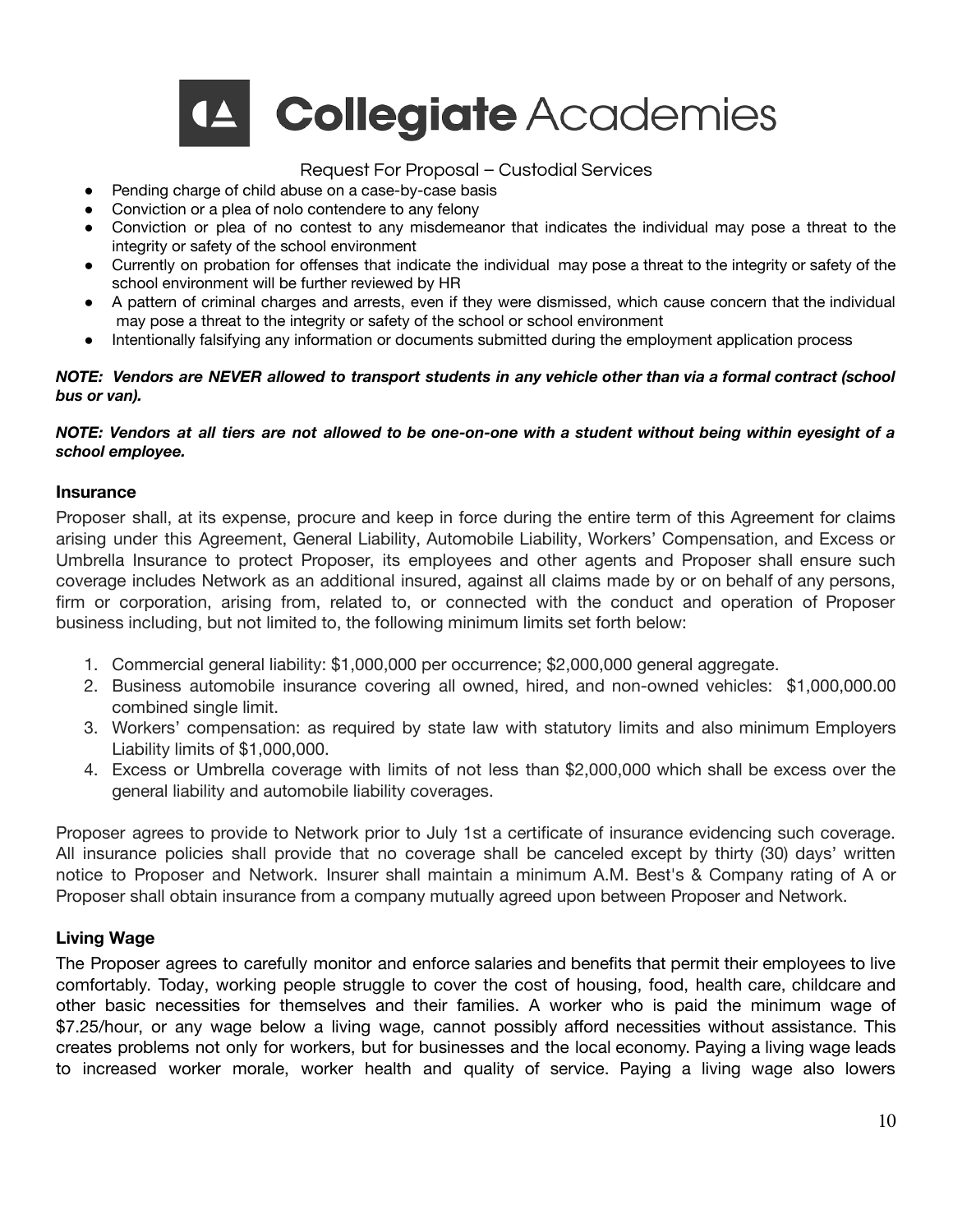## Request For Proposal – Custodial Services

absenteeism, turnover rates, and recruiting and training costs. Living wages stimulate the economy through increased consumer spending and the money multiplier effect outlined below:



Because of the benefits to both community and individual, CA mandates the following wages to a full time employee:

| Occupation<br>Code)                                 | (SOC | Max # of Staff<br>Under<br>Supervision<br>(If applicable) | Hourly Wage<br>(75th<br>Percentile) | Maximum # of<br>hours/day | Minimum Paid<br>Days Off | <b>Benefits</b><br>Description      |
|-----------------------------------------------------|------|-----------------------------------------------------------|-------------------------------------|---------------------------|--------------------------|-------------------------------------|
| <b>Janitors</b><br><b>Cleaners</b><br>$(37 - 2011)$ | and  | n/a                                                       | $$15.00*$                           | 8                         | 10                       | <b>Health Care</b><br>Paid Days Off |

SOC Code: Standard Occupational Classification code-see [www.bls.gov/soc/home.htm](http://www.bls.gov/soc/home.htm) \*Additionally CA mandates a minimum of 2% annual cost of living increase to these wages on July 1<sup>st</sup> of each year.

### **APPA Level**

Please submit a proposal that is at "Level 2" APPA Level. See Attachment B APPA's Cleaning Standards for more information.

## **Pricing**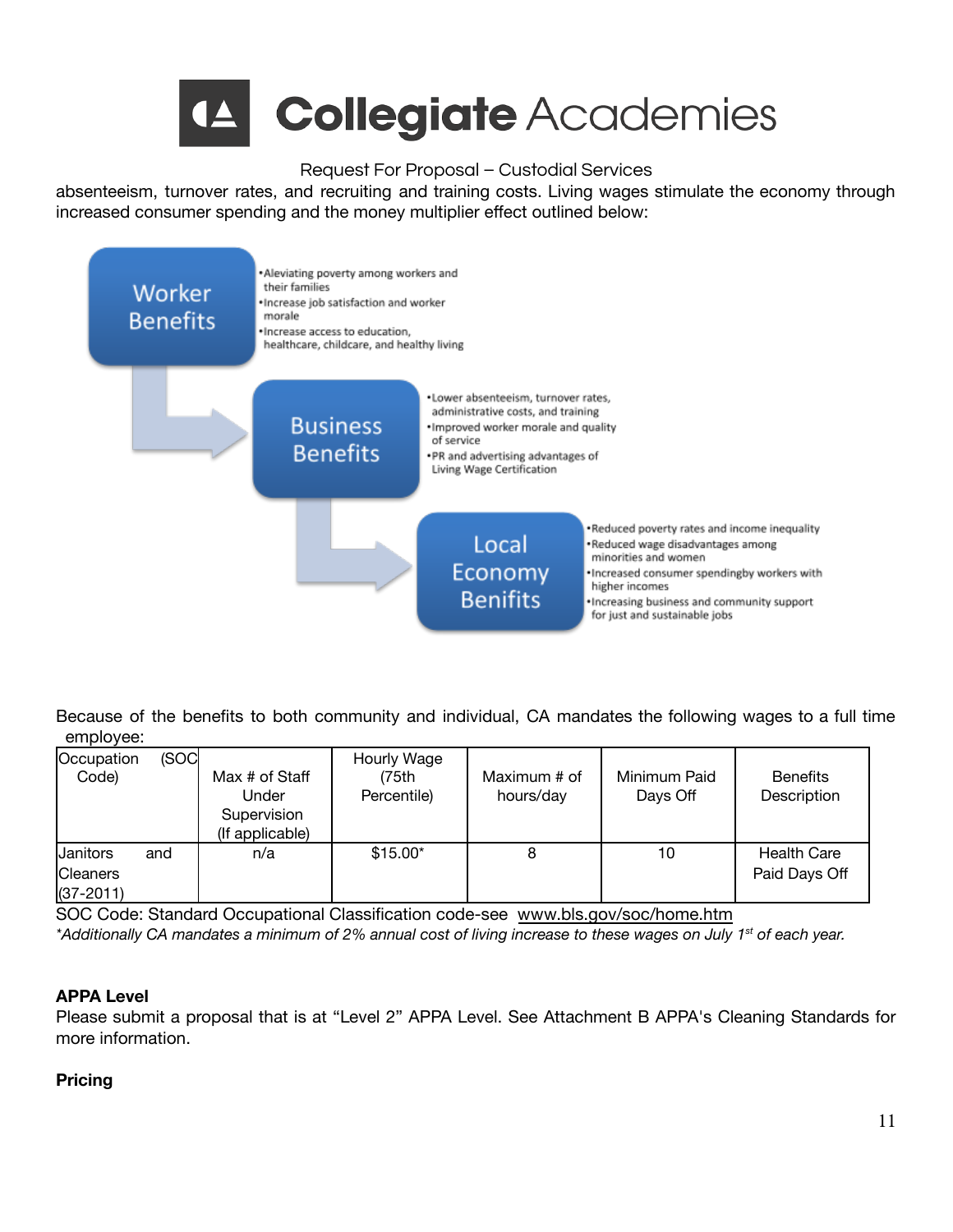## Request For Proposal – Custodial Services

The Proposer will offer its services in a variety of ways so that CA can build the best model for each of our facilities. Attachment C (pp.27-34) must be filled out IN FULL. Any facility or any level of service that the Proposer does not wish to bid on must be indicated with **N/A**. For any service that the proposer will include in a price on another line, please indicate such with **INC** and reference the applicable line. Provide details as requested in all boxes, and additional information as necessary.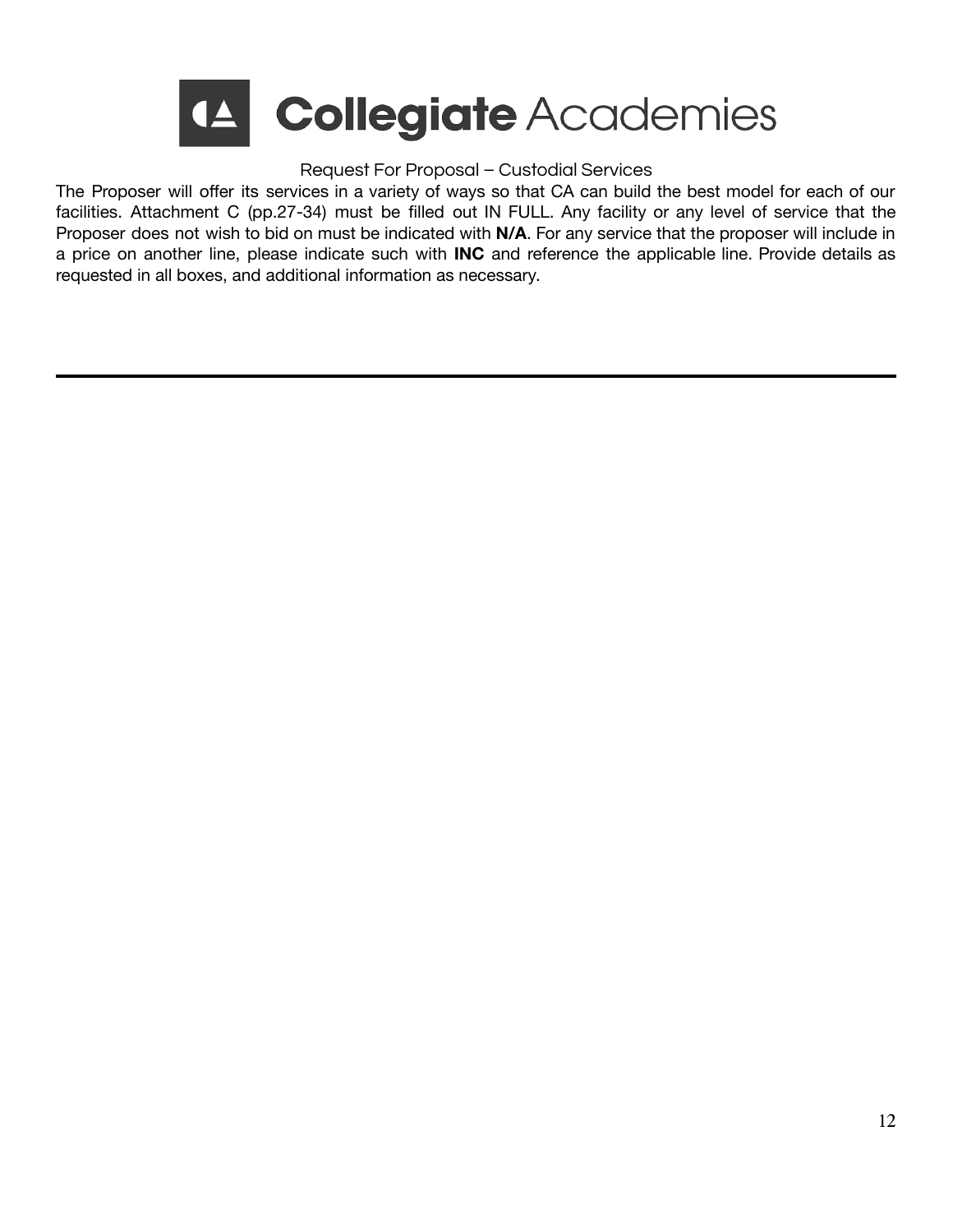

## SCOPE OF WORK

A detailed list of **minimum** services to be provided is outlined below.

## **Service Areas**

All areas in each facility are to be serviced per the schedule of services below. This includes all classrooms, restrooms, offices, teacher lounges, conference rooms, clinic, libraries, cafeteria, auditoriums, gymnasiums, hallways, stairwells, as well as parking lots, grounds, entrance ways, loading dock exterior/interior, play areas, fields and any other area within each facility's campus.

The Proposer should be aware that each school has similar flooring. In general each school has the following flooring types:

- VCT in hallways, classrooms, and cafeterias
- Terrazzo in entrance and high traffic spaces
- Tile in bathrooms and kitchens
- Carpet in offices and libraries
- Wood in gymnasiums at Livingston, Abramson, and Carver.
- Rubber in gymnasium at Collegiate Baton Rouge
- Rubber in fitness rooms
- Concrete in stairwells at Livingston, Abramson, Opportunities Academy.
- Poly in Collegiate Baton Rouge's restrooms and kitchen
- Terrazzo floors in bathrooms at Rosenwald

A breakdown by square footage for each flooring type at each campus is provided in Attachment A.

### **Consumables and Fixtures**

All service levels include restroom fixtures and consumables as well as any other equipment or materials necessary to deliver the service quoted.

In an effort to reduce cost and our impact on the environment Livingston, Abramson, and Carver CA schools use hand driers in all gang restrooms and most single occupant restrooms.

### **Quality of Work**

Care must be exercised during all cleaning services. Baseboards, walls, kick plates and furniture must not be splashed, marred, disfigured or damaged during daily, monthly and semi-annual floor-care and dusting operations. All floor edge baseboard and/or corners along baseboards must be addressed during the cleaning schedules and no buildup of dirt and wax allowed. If baseboards, walls or furniture are splashed, marred, disfigured or damaged, these areas will be addressed at the Proposer's expense.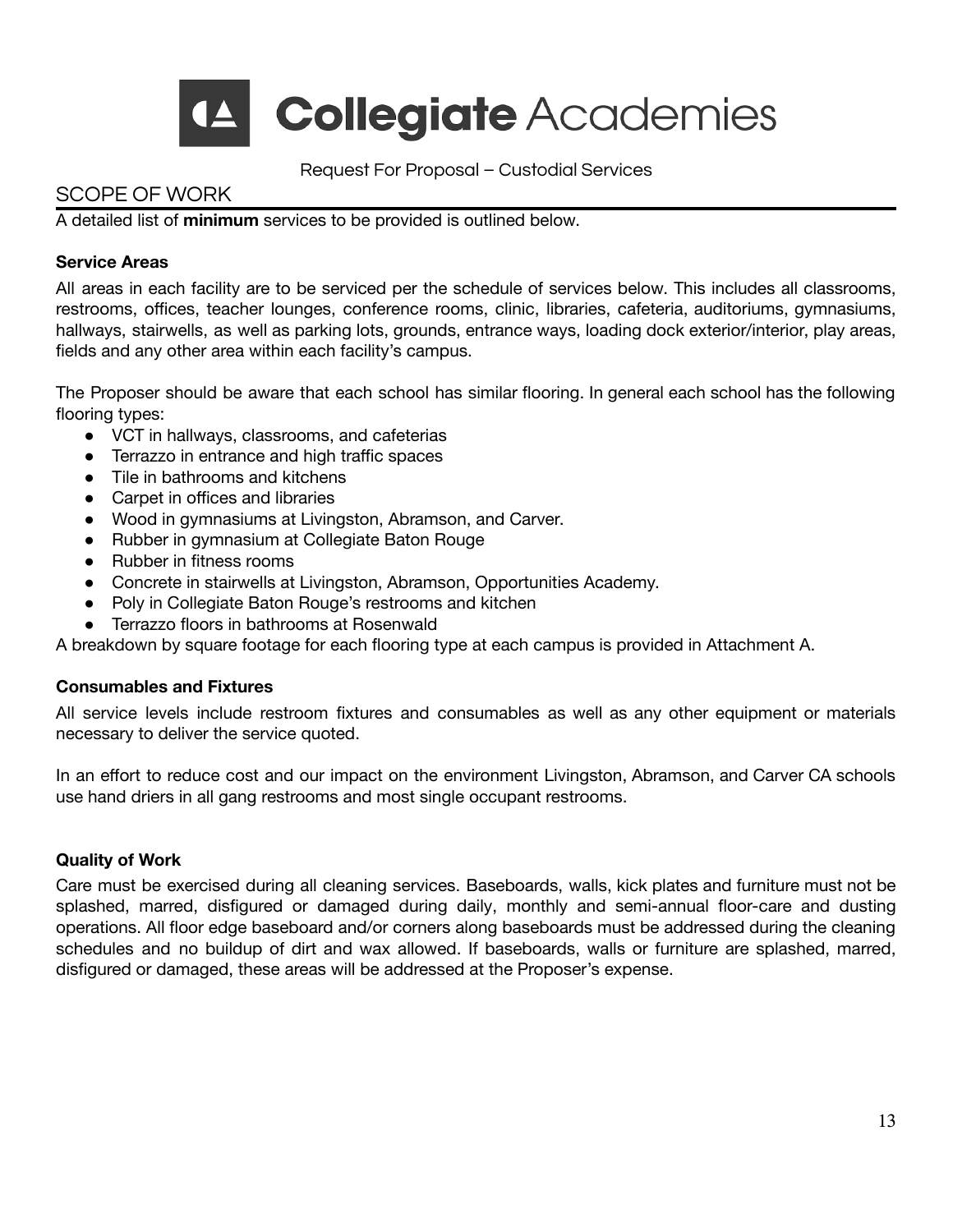## Request For Proposal – Custodial Services

#### **1-A. Daily Service (Porter, Light Maintenance): All areas, as directed by the School Operations Manager/School Director of Finance and Operations, Director of Facilities, Director of Operations, Chief Operating Officer or School Leadership**

- Daily sweeping of grounds and removal of litter, clutter, etc.
- Occasional porter tasks, including carrying boxes and moving furniture
- Occasional set-up, break-down, and support for daytime events and activities
- Any other duties that help in the day-to-day operations at the facility
- Occasional changing of light bulbs per the CA facility use type
- Occasional tightening of sink fixtures and door fixtures
- Occasional dust inside light fixture lens as needed
- Occasional replacement of ceiling tiles
- Occasional replacement of baseboard

## **1-B. Daily Service (Multiple Times per Day): Restrooms, locker rooms, etc.**

- Stock towels, tissue, and hand soap
- Empty sanitary napkin receptacles and damp wipe with disinfectant
- Empty trash receptacles, wipe down, and re-line
- Clean and polish mirrors
- Wipe towel cabinet covers
- Clean and disinfect all toilets, toilet seats and urinals, inside and out
- Scour and disinfect all basins. Polish bright work
- Dust partitions, tops of mirrors and frames, tops of lockers
- Remove splash marks from walls around basins
- Spot clean all instances of graffiti: Report vandalism or non-removable graffiti to School Operations Manager immediately
- Wet wipe all hand dryers with disinfectant
- Wet mop and rinse restroom floors with disinfectant
- Wet scrub tile walls in all bathrooms as needed including but not limited to sink backsplash, behind toilets, and under hand dryers and soap dispensers.

### **1-C. Daily Service (All Meal Times): Cafeteria and Classroom**

- Monitor for spills
- Wipe down tabletops between grade levels using the cafeteria, as well as at the end of service during breakfast, lunch and supper service
- Spot sweep and spot clean floors as necessary in classrooms/cafeteria during breakfast, lunch and supper service
- Empty, wipe out, and re-line all trash receptacles after breakfast, lunch and supper service
- Wet mop entire cafeteria floor after breakfast, lunch and supper service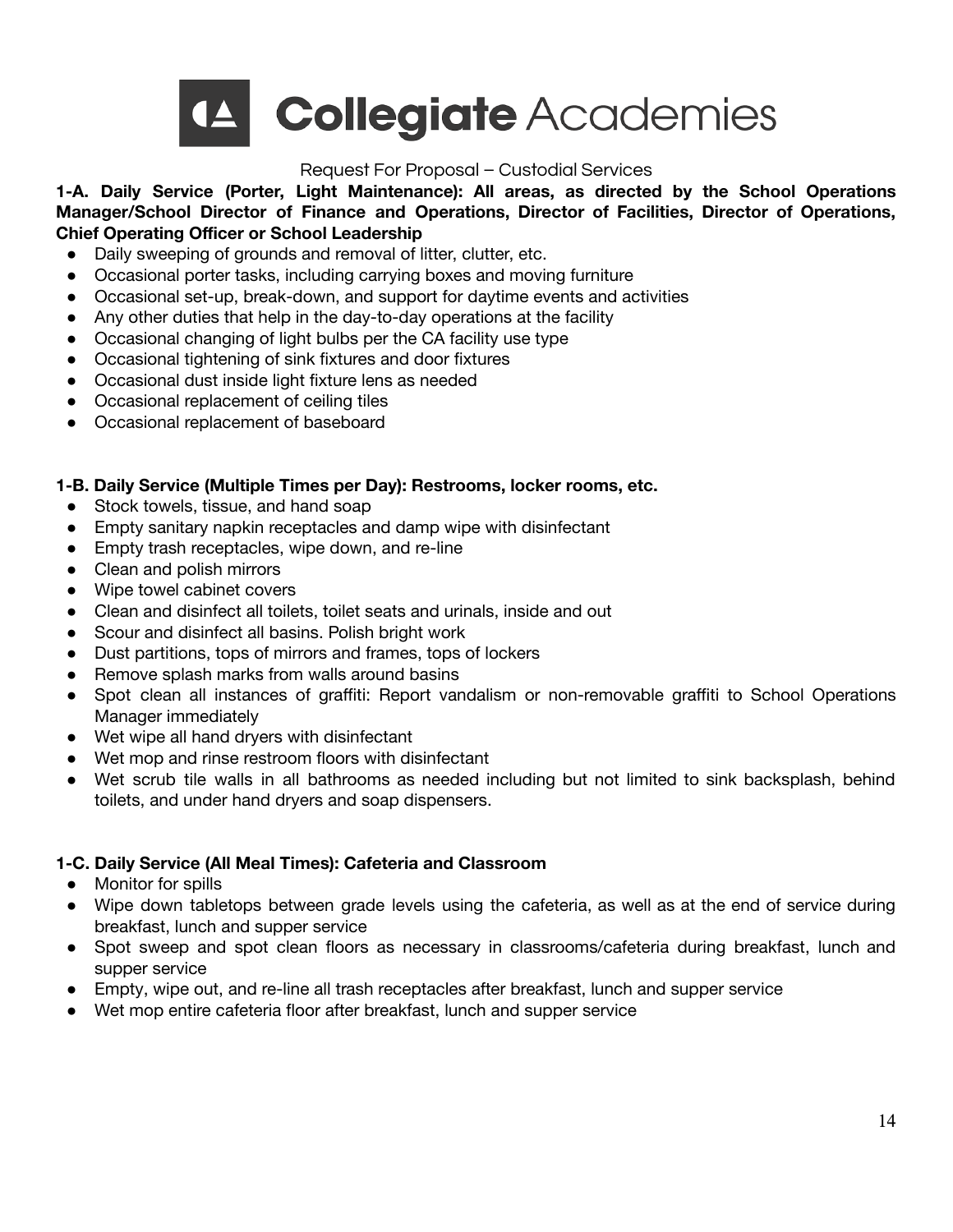#### Request For Proposal – Custodial Services

## **The following chart provides the approximate location for meals at each facility. This may change for the 2022-2023 School Year:**

| <b>School</b> | <b>Enrollment</b> | <b>Breakfast</b>            | Lunch          | Supper/Snack   |
|---------------|-------------------|-----------------------------|----------------|----------------|
| <b>ASA</b>    | 600               | 75% Classroom 25% Cafeteria | 100% Cafeteria | 100% Classroom |
| <b>CBR</b>    | 450               | 75% Classroom 25% Cafeteria | 100% Cafeteria | 100% Classroom |
| <b>GWC</b>    | 800               | 75% Classroom 25% Cafeteria | 100% Cafeteria | 100% Classroom |
| <b>LCA</b>    | 600               | 75% Classroom 25% Cafeteria | 100% Cafeteria | 100% Classroom |
| <b>OA/CMO</b> | 70                | 100% Classroom              | 100% Cafeteria | 100% Classroom |
| <b>RCA</b>    | 350               | 25% Classroom 75% Cafeteria | 100% Cafeteria | 100% Classroom |

**2. Nightly Service:** All areas (all classrooms, offices, shared spaces, as well as gymnasium, library, etc.)

- Wipe down and disinfect all surfaces and tabletops in all areas
- Wipe down and disinfect all water coolers and water fountains
- Vacuum all carpeting (including rugs in classrooms)
- Sweep or dust mop all non-carpeted areas, including stairwells and hallways
- Wet mop hard-surface flooring, including hallways and cafeteria
- Clean entrance glass and interior glass
- Polish all stainless steel surfaces, including drinking fountains, door push-plates, etc.
- Pick up trash and debris from parking lot, play areas, grounds, etc.
- Empty and re-line all trash receptacles; place all trash in dumpsters or designated collection areas
- Empty and replace all recycling receptacles; place all recycling in proper recycling dumpsters or designated collection areas
- Empty and re-line exterior trash cans
- Straighten furniture, organize stacks, etc., as necessary to ensure a neat, orderly teaching and learning environment
- Clean all restrooms, per Scope of Work item 1-B given above
- Scrub high-use flooring (hallways, lobbies, cafeteria, etc.) with automatic scrubber and buff

### **3. Weekly Service:** All areas

- Dust all horizontal surfaces of desks and other furnishings (up to 8 feet)
- High-dust vertical surfaces (all surfaces up to 8 feet), including dusting the tops of fire extinguisher cabinets, fire alarm pull stations, alarm panels, thermostats, and electrical/mechanical boxes in service areas.
- Clean wet wipe all light switch plates
- Clean wet wipe all windows and doors, interior and exterior
	- o Both sides of all windows between classroom/hallway and classroom/classroom
	- o Both sides of all windows in all doors, interior and exterior
	- o Both sides of all glass in entryways and vestibules etc.
	- o Classroom windows looking outside
	- o Dust classroom blinds and window sills
- Wet mop and vacuum stairwells and any other areas not mopped daily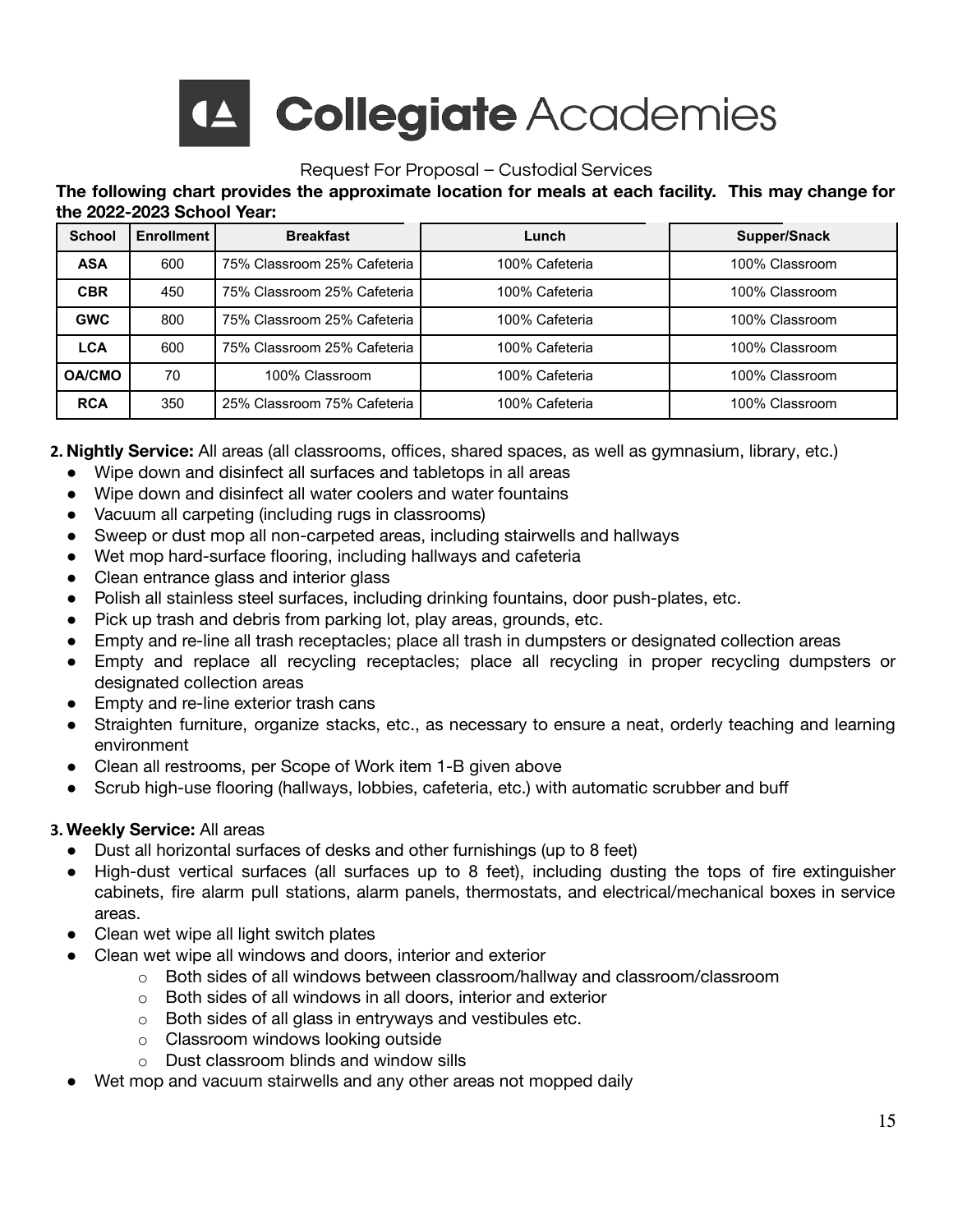

● Clean inside of microwaves in cafeteria and teacher lounges

## **4. Monthly Service:** All areas

- Accomplish all high dusting (over 8 feet), horizontal and vertical surfaces, floor to ceiling
- Wash all walls and bathroom stalls up to 8 feet
- Clean all glass and windows up to 8 feet
- Scrub all baseboards, door kick plates, and other high-visibility trim
- Clean inside of staff lounge refrigerators
- **5. Semi-Annual Service (Annual = Summer Break or Winter Break; Bi-Annual = Summer and Winter Break; Tri-Annual - Fall, Winter Break and Spring Break; Quarterly = Summer Break, Fall\*, Winter Break and Spring Break):** All areas (Reference Attachment A for a sample school calendar)
	- Machine strip, rinse, and re-seal all tile and terrazzo flooring. **Annual - Summer**
		- All furniture moved in this process is to be moved without dragging it on floors, should be stored inside the buildings, and should be returned to the room and position it was found in.
	- Buff and recoat all hard-surface classroom floors. **Annual - Winter**.
		- All furniture moved in this process is to be moved without dragging it on floors, should be stored inside the buildings, and should be returned to the room and position it was found in.
	- Buff and recoat all hallway and cafeteria floors. **Tri-Annual\*\***
	- **●** Wet scrub all concrete interior staircases. Livingston, Abramson, and future facilities if needed. **Quarterly**
	- Dust inside light fixture lens as needed **Bi-annual**
	- Shampoo all carpets and rugs **Bi-annual**
	- Deep clean grate mats and mat wells at entrances at Livingston, Abramson, and Carver **Quarterly**
	- Wash all windows, inside and out, including second floor windows and upper windows on gym. **Annual - Summer**
	- Scrub all thresholds at all entryways **Bi-annual**
	- Pressure wash all exterior entrances/exits floors, including main landing, stairs, and ramps. **Annual - Summer**
	- Pressure wash exterior loading dock/dumpster area floors and walls, including loading dock stairs, ramps, and dumpster pad area - **Bi-annual**
	- Pressure wash exterior sidewalks and courtyard floors **Annual - Summer**
	- Sweep out and spot clean floors in electrical, mechanical, IT, storage and janitorial closets and rooms **Quarterly**
	- Deep clean Gym: ceiling, walls, floors, bleachers, and stage area **Quarterly**
	- Deep clean commercial kitchen, kitchen offices, kitchen storage rooms, and kitchen bathrooms (where applicable), including all surfaces and floor care "use floor brush scrubber", including under all equipment - **Bi-annual**
		- $\circ$  Daily cleaning of the kitchen will be completed by the food service subcontractor. Food service will conduct a deep cleaning of the inside of ovens, stoves, etc. The Proposer will be responsible for the semi-annual floor care, high dusting/scrubbing, window washing, etc.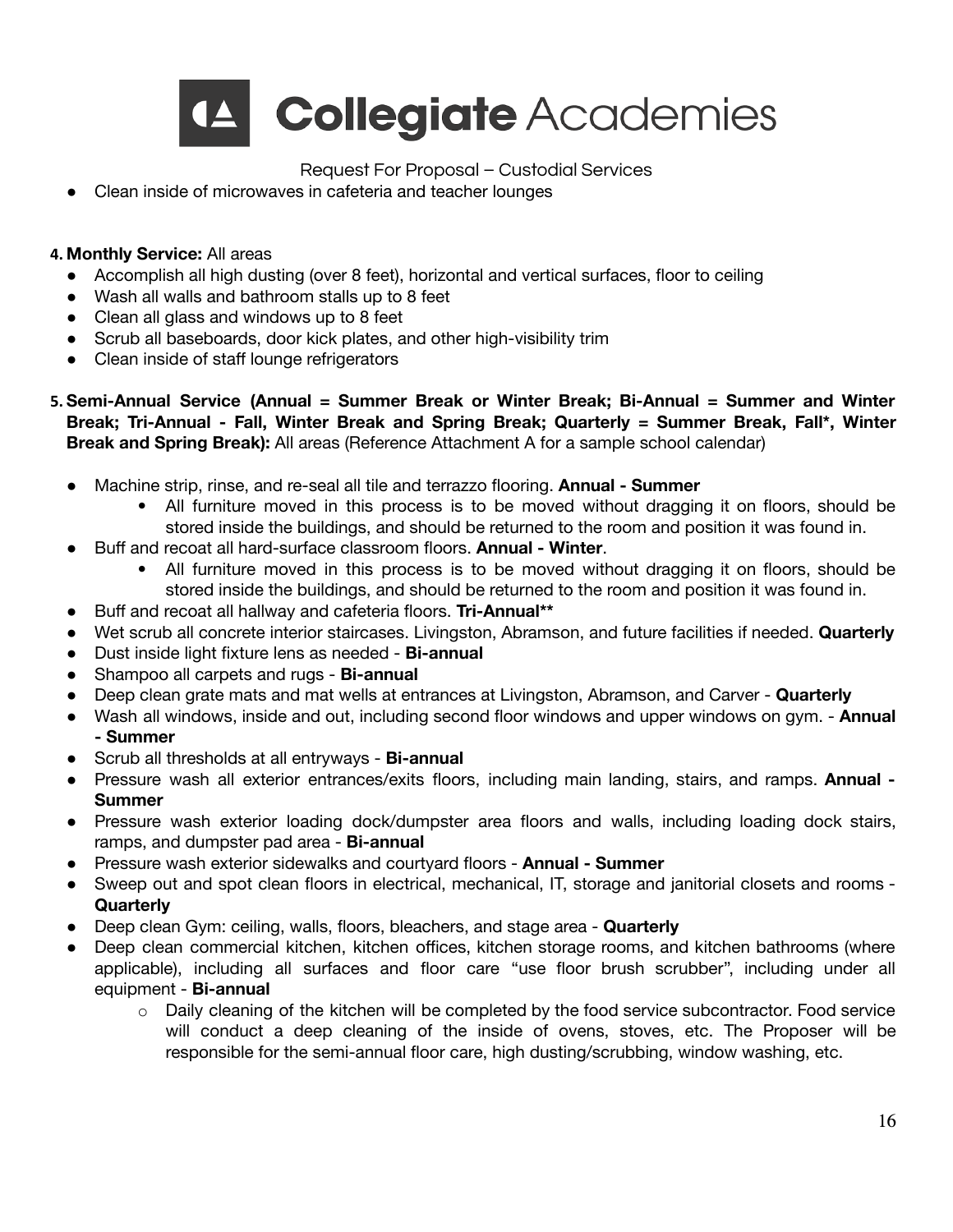## Request For Proposal – Custodial Services

- **6.** Special Projects, as proposed and agreed upon in advance by School Operations Manager/School Director of Finance and Operations, Director of Facilities, Director of Operations, Chief Operating Officer or School Leadership. See Attachment C - Pricing & Service Proposal
	- Tropical Storm/Hurricane Response:
		- Building Prep
			- Secure or move all items that could become a projectile indoors (trash cans, picnic tables, athletic equipment, etc.)
			- Clean out all refrigerators and mini-fridges
			- Move elevator to 2nd floor prior to leaving building
			- Ensure ALL doors, windows, roof access points and gates are locked and secured.
			- Ensure ALL security systems are armed. Notify school if alarm cannot be activated
			- Building Response
				- Clean grounds and courtyards of debris
				- Remove any standing water from inside school building
				- Remove and clean up any damage ceiling tiles
				- Remove trash and spoiled food where necessary
				- Board up any broken windows
				- Secure any unsecure doors
- **7. Ongoing:** Janitorial services areas
	- Keep janitorial closets clean and organized
	- Label all products
	- Mops stations and mops are to be cleaned and stored appropriately
	- Sinks should be cleaned and drains free of mop strings and other debris and faucets should be tightly secured.
	- Organize all large equipment in one area inside the loading dock room and ensure all items are approved to use and store with no combustibles stored in or around the facilities.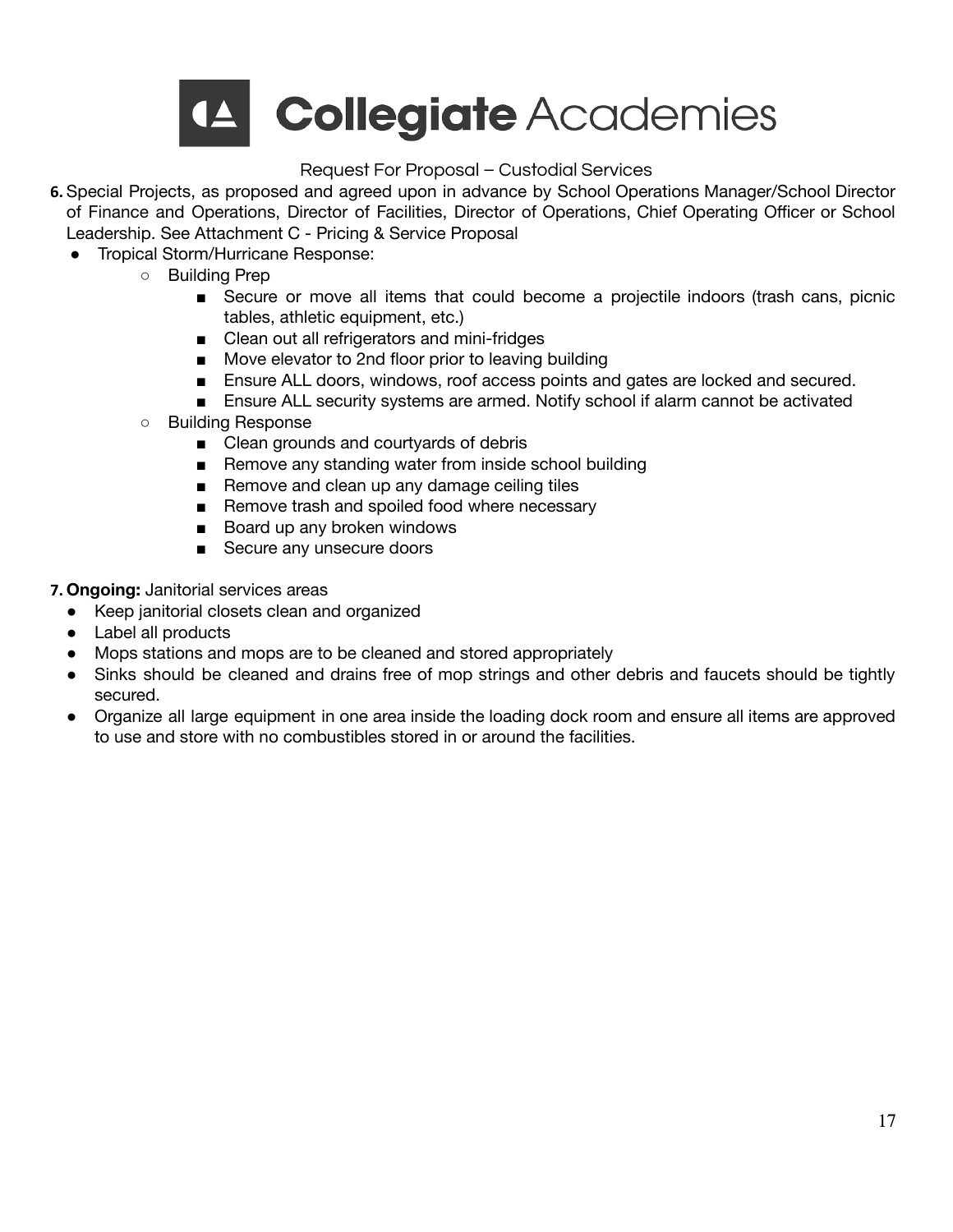Request For Proposal – Custodial Services

## RFP BID PROCESS

## **Walk-Throughs**

A walk-through of 2 New Orleans schools will occur immediately following the mandatory pre-bid meeting on April 1<sup>th</sup>. The walkthrough is a mandatory requirement of this RFP.

## **Submission**

The Proposer will submit the following by **Wednesday, April 20 th at 5:00pm**:

- Original copy of all proposal documents, including checklist and all attachments, bound, marked ORIGINAL and sealed in an envelope
- One additional hard copy of all documents
- One electronic copy of all documents (via email or USB device)

Submission should be delivered by mail or by hand and emailed to: **Kathleen Welch, Director of Facilities CST Network Office 2625 Thalia St New Orleans, LA 70113 kwelch@collegiateacademies.org**

Any questions regarding this RFP should be directed to Kathleen Welch, at kwelch@collegiateacademies.org. Questions will be answered via a document on the RFP page of the Collegiate Academies website (www.collegiateacademies.org). An email, notifying the document has been posted and/or updated, will be set to all attendees of the mandatory pre-bid meeting.

## **Evaluation**

A variety of weighted criteria, given below, will be considered in evaluating proposals. This evaluation will be made based on information provided within the Proposal, by the Proposer during RFP specific presentations or negotiations, client references, and industry references.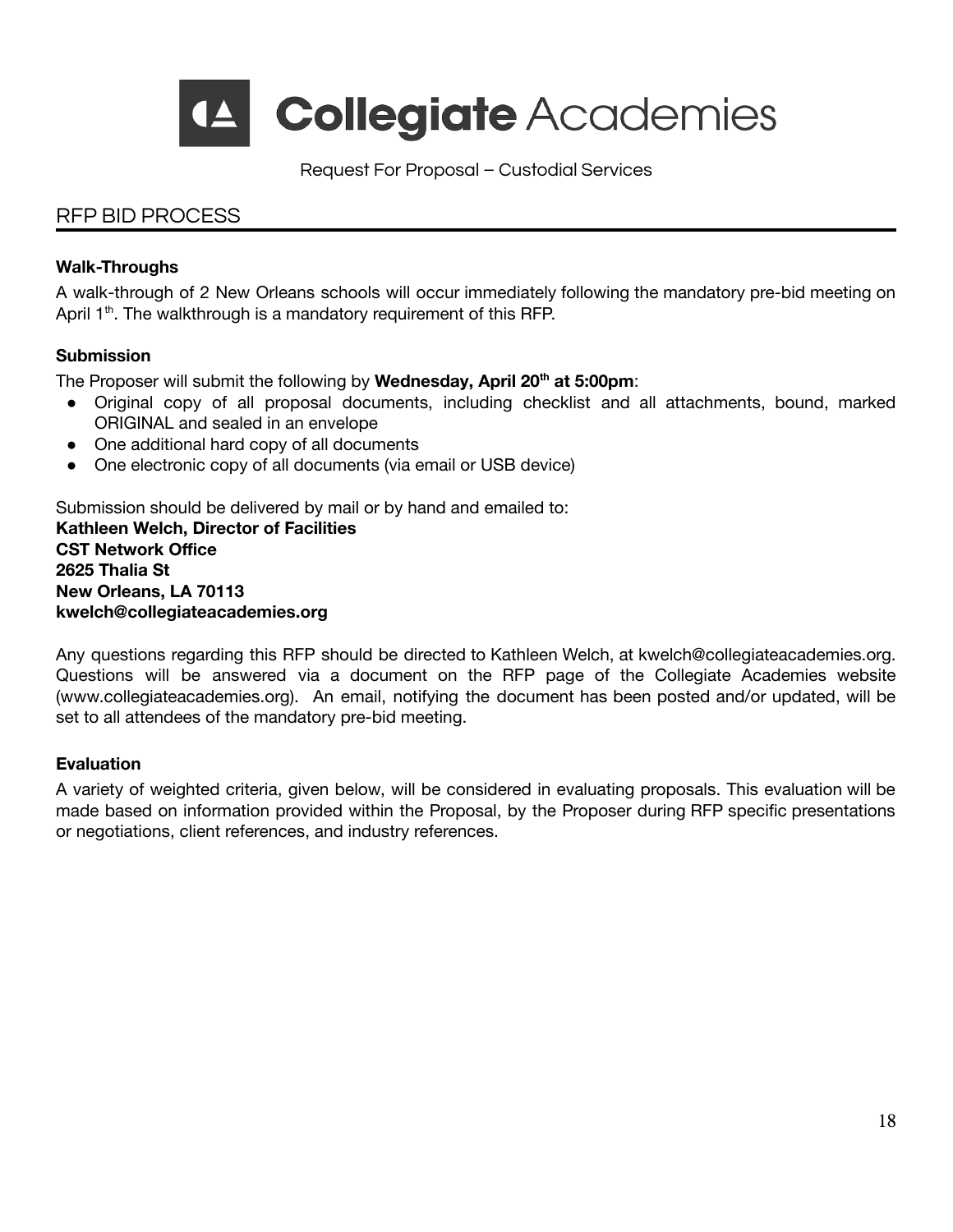## Request For Proposal – Custodial Services

| <b>Component</b>                                                               | <b>Scoring Scale</b>                                                                                     | <b>Evaluation Criteria</b>                                                                                                                                                                                                                                                                                                   |  |  |  |  |  |  |
|--------------------------------------------------------------------------------|----------------------------------------------------------------------------------------------------------|------------------------------------------------------------------------------------------------------------------------------------------------------------------------------------------------------------------------------------------------------------------------------------------------------------------------------|--|--|--|--|--|--|
|                                                                                |                                                                                                          | Award of a purchase order or contract is based on the best value to<br>CA: quality, availability, delivery, specifications, terms, conditions,<br>and fitness for the particular purpose.                                                                                                                                    |  |  |  |  |  |  |
| <b>Proposal Quality</b>                                                        | 0-50 points                                                                                              | When a solicitation requires an oral presentation, submission of test<br>samples, or inspection of facilities, these factors are part of the<br>component evaluation.                                                                                                                                                        |  |  |  |  |  |  |
|                                                                                |                                                                                                          | Lowest bid(s) receive 30 points; Highest bid(s) receive 0 points; all<br>other bids receive between 29 and 1 points.                                                                                                                                                                                                         |  |  |  |  |  |  |
| <b>Price</b>                                                                   | 0-30 points for each<br>(Price, Professional<br>References &<br>Company Financials)                      | The total cost may include unit price, delivery and installation, and<br>maintenance and cost of operation as defined in the solicitation. If<br>there is a discrepancy between a unit price and its extension, the unit<br>price will prevail.                                                                              |  |  |  |  |  |  |
| Professional<br>References                                                     | The highest score is<br>30 points; however,<br>applicants failing to<br>address a                        | Relevant professional experience, but no expertise in project subject;<br>between 5 and 10 years of specified expertise in project subject;<br>more than 10 years of expertise in specific project subject.                                                                                                                  |  |  |  |  |  |  |
| <b>Company Financials</b>                                                      | Component entirely<br>will receive a score of<br>zero.                                                   | Three years of most recent audited company financials are<br>requested. The audited financial reports will be reviewed to<br>determine if the company has the financial capacity to perform the<br>work outlined in the contract.                                                                                            |  |  |  |  |  |  |
| <b>Headquartered in</b><br><b>Orleans Parish</b>                               | 0-20 points each                                                                                         | Principal of Business and Registered Office in Orleans Parish as<br>listed with the Louisiana Secretary of State.                                                                                                                                                                                                            |  |  |  |  |  |  |
| <b>State &amp; Local</b><br><b>Disadvantaged</b><br><b>Business Enterprise</b> | Applicant has provided<br>verifiable evidence of<br>component described<br>by the Evaluation<br>Criteria | A for-profit small business where socially and economically<br>disadvantaged individuals own at least a 51% interest and also<br>control management and daily business operations. As a certified<br>DBE, a certificate issued by the City of New Orleans or other<br>certifying agency must be provided with the submission |  |  |  |  |  |  |
| <b>Executive Resumes</b>                                                       | 0-10 points for each                                                                                     | Consideration is also given to the applicants' potential ability to<br>perform successfully under the terms and conditions and their past<br>performance record.                                                                                                                                                             |  |  |  |  |  |  |
| <b>Community</b><br>Involvement                                                | Applicant can<br>successfully<br>demonstrate the<br>Component as                                         | Demonstrated organizational commitment to programs or public<br>service initiatives serving the youth of New Orleans community<br>relationships.                                                                                                                                                                             |  |  |  |  |  |  |
| <b>Employee Sustainability</b>                                                 | described by the<br><b>Evaluation Criteria</b>                                                           | Proposal demonstrates a culture of sustainability through training,<br>living wages, and benefits.                                                                                                                                                                                                                           |  |  |  |  |  |  |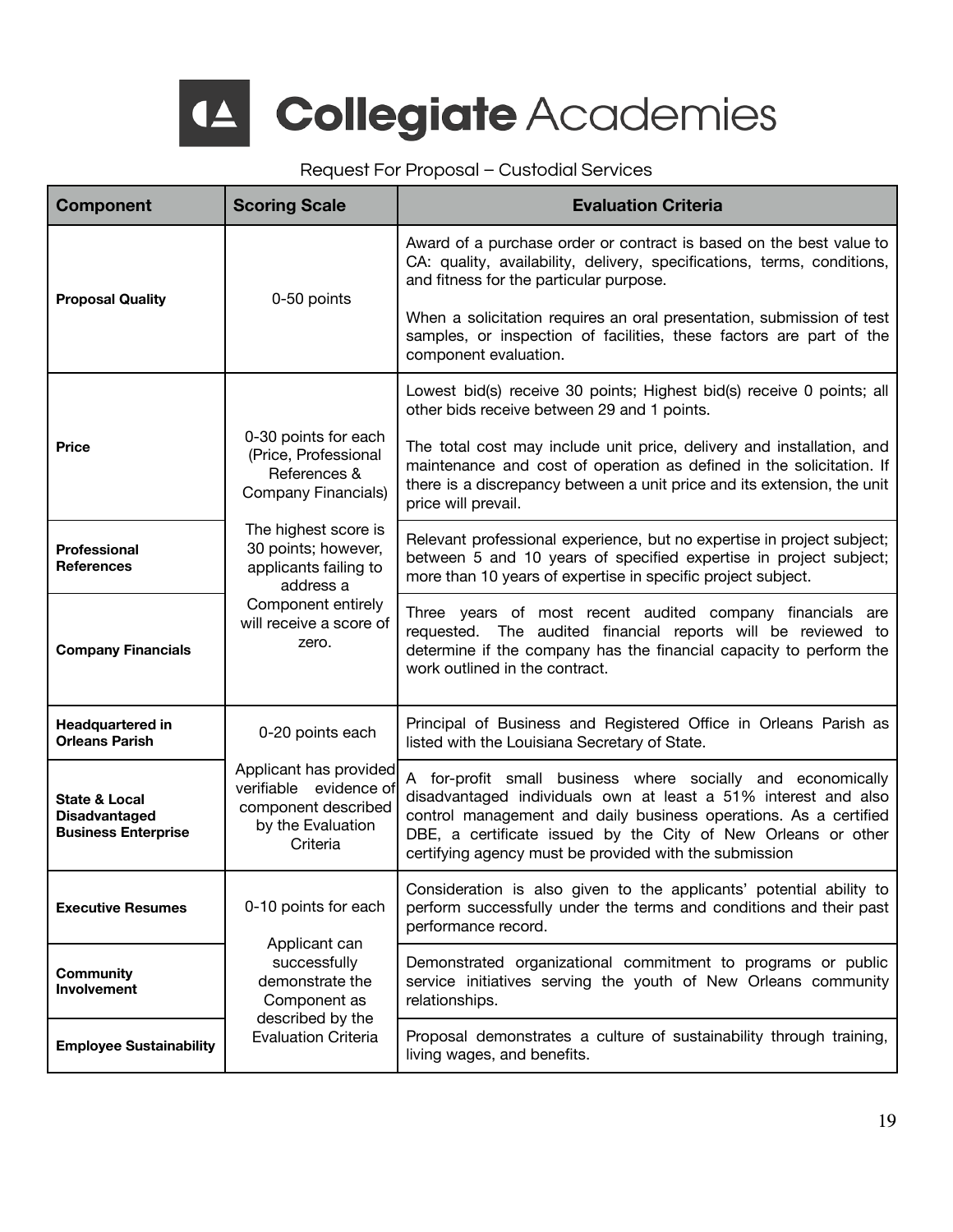Request For Proposal – Custodial Services

**TOTAL POINTS** 210

## PROPOSAL REQUIREMENTS

- 1. Executive Summary (2 pages maximum)
- 2. Company Overview/Fiscal Responsibility Summary
	- a. Experience in the education industry in New Orleans (Pre-K through College)
	- b. Cost-Containment Strategy
	- c. Organization Chart
	- d. Resumes of Key Contributors (bios will not be sufficient)
- 3. Organization Policies and Procedures
	- a. Employee Sourcing, Screening and Hiring Procedures, Louisiana Bureau of Criminal Identification (LBCI)
	- b. Frequency and type of background/drug checks performed
	- c. Staff Training/Professional Development Program
	- d. Pay and benefit information for employees, including pay scale
	- e. Safety and Security Program
	- f. Safety Data Sheets (SDS) and Product Information
- 4. Performance History & Preparedness for CA
	- a. Proposer's references (minimum 3 New Orleans and 1 Baton Rouge)
	- b. Summary of ability to take on the additional workload expected by the Proposer
- 5. Customer Service Proposal
	- a. Management/Supervision Structure, Annual evaluations of Proposer's performance
	- b. How the Proposer plans to monitor and measure service quality (schedule of inspections per agreed from both Proposer and School DFOs.)
	- c. Staffing plan for each site location, including number of staff/supervisors and proposed schedules (full scope - options 1 and 2 on pricing sheet)
	- d. When/how the Proposer plans to keep clients informed of service quality (sample reports)
	- e. Contingency/Coverage plan for expected and unexpected absences or staff turnover, including coverage.
	- f. Plan for maintaining responsiveness/communication and reporting with CA leadership team(s)
	- g. Other methods for ensuring high-quality customer service
- 6. Implementation/Transition Plan
	- a. Employee Recruiting and/or existing staff transition plan
	- b. Training/On-boarding Plan
	- c. Proposed Transition Timeline
- 7. Service Proposal Pricing Sheet Attachment C (All 7 pages must be completed)
- 8. Contact Information/Bid Authorization Attachment D
- 9. Non Collusion Affidavit Attachment E
- 10. Responsibility Disclosures Attachment F
- 11. Checklist of Required Elements Attachment G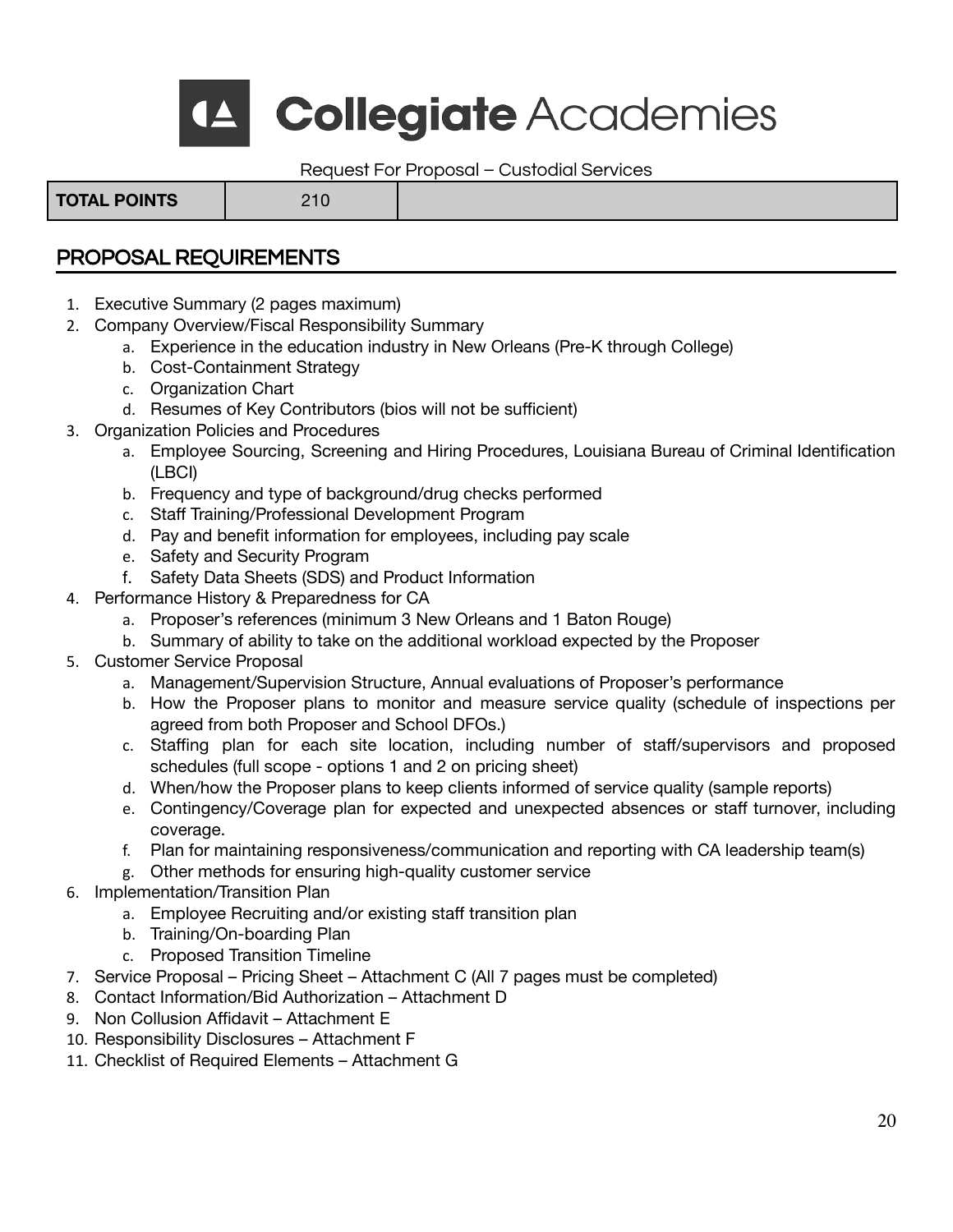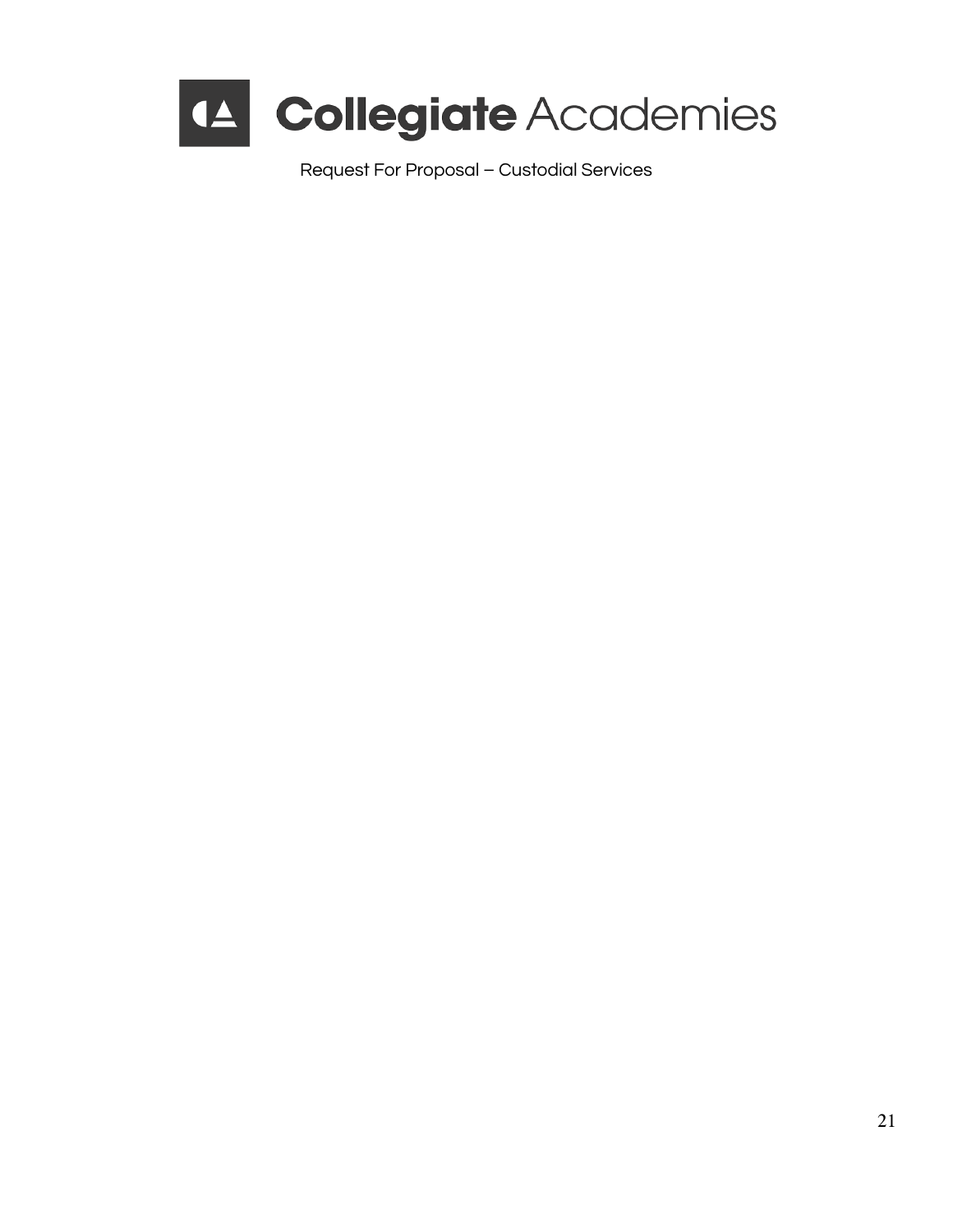Request For Proposal – Custodial Services

## Attachment A | Facility and Annual Calendar Information

| <b>School</b> | <b>ISchool Name</b>                   | Location                                 | <b>Year Built</b> |
|---------------|---------------------------------------|------------------------------------------|-------------------|
| <b>ASA</b>    | Abramson Sci Academy                  | 5552 Read Blvd, New Orleans, LA 70127    | 2015              |
| <b>CBR</b>    | Collegiate Baton Rouge                | 282 Lobdell Blvd, Baton Rouge, LA        | 2019              |
| <b>GWC</b>    | George Washington Carver              | 3059 Higgins Blvd, New Orleans, LA 70126 | 2016              |
| <b>LCA</b>    | Livingston Collegiate Academy         | 7301 Dwyer Road, New Orleans, LA 70126   | 2014              |
| <b>OA/CMO</b> | Opportunities Academy/Network Offices | 2625 Thalia St, New Orleans, LA 70113    | 1965.2007         |
| <b>RCA</b>    | Rosenwald Collegiate Academy          | 6501 Berkley Dr, New Orleans, LA 70131   | 1973, 2022        |

| <b>School</b> | <b>Total Sq</b> | Cleanable Sq | Sq Footage by Flooring Type |              |        |               |             |               |             |       |  |
|---------------|-----------------|--------------|-----------------------------|--------------|--------|---------------|-------------|---------------|-------------|-------|--|
|               | Footage         | Footage      | <b>VCT</b>                  | Terrazzo     | Tile   | <b>Carpet</b> | Wood,       | <b>Rubber</b> | ⊺Concrete l | Poly  |  |
| <b>ASA</b>    | 106.931         | 91.219       | 50.091                      | 4,084        | 8.418  | 10.039        | 10.124      | 0             | 8,463       | 0     |  |
| <b>GWC</b>    | 189,000         | 160,650      | 88,536                      | 7.218        | 14.879 | 17.744        | 17.894      | 0             | 14,958      | 0     |  |
| <b>CBR</b>    | 47,938          | 47,725       | 34.490                      | $\Omega$     | 0      | 2.177         | 0           | 7,588         | 1.762       | 1,708 |  |
| <b>LCA</b>    | 106.931         | 91.219       | 50.091                      | 4.084        | 8.418  | 10.039        | 10.124      | 0             | 8,463       | 0     |  |
| <b>OA/CMO</b> | 71,199          | 61,511       | 39,761                      | $\mathbf{0}$ | 4,464  | 2,862         | $\mathbf 0$ | 300           | 14,424      | 0     |  |
| <b>RCA</b>    | 66,915          | 64,486       | 51,404                      | 2,142        | 373    | 7.737         | $\mathbf 0$ | 0             | 861         | 0     |  |

|               |                   |                            | <b>Extra</b>                     |              | <b>Staff Hours</b> |             |             |  |  |
|---------------|-------------------|----------------------------|----------------------------------|--------------|--------------------|-------------|-------------|--|--|
| <b>School</b> | <b>Enrollment</b> | <b>Student Hours (M-F)</b> | <b>Curricular</b><br>Hours (M-F) | <b>Staff</b> | M-F                | Sat.        | Sun.        |  |  |
| <b>ASA</b>    | 600               | 8:10am-3:44pm              | $3:44 - 7:00$                    | 81           | $7:30-6$           | $12 - 4:00$ | $10 - 6:00$ |  |  |
| <b>CBR</b>    | 450               | 7:30am-2:54pm              | $2:54-6:30$                      | 60           | $6:30 - 5:00$      | $12 - 4:00$ | $10 - 6:00$ |  |  |
| <b>GWC</b>    | 800               | 7:30am-3:40pm              | $3:40 - 7:00$                    | 100          | $7 - 5:00$         | $12 - 4:00$ | $10 - 6:00$ |  |  |
| <b>LCA</b>    | 600               | 7:45am-3:30pm              | $3:30 - 7:00$                    | 80           | $6 - 7:30$         | $12 - 4:00$ | $10 - 6:00$ |  |  |
| <b>OA/CMO</b> | 70                | 8:40am-3:30pm              | n/a                              | 45/70        | 7:30-5:30          | $12 - 4:00$ | $10 - 6:00$ |  |  |
| <b>RCA</b>    | 350               | 8:15am-3:42pm              | $3:42 - 6:30$                    | 65           | $7:30-4:30$        | $12 - 4:00$ | 10-6:00     |  |  |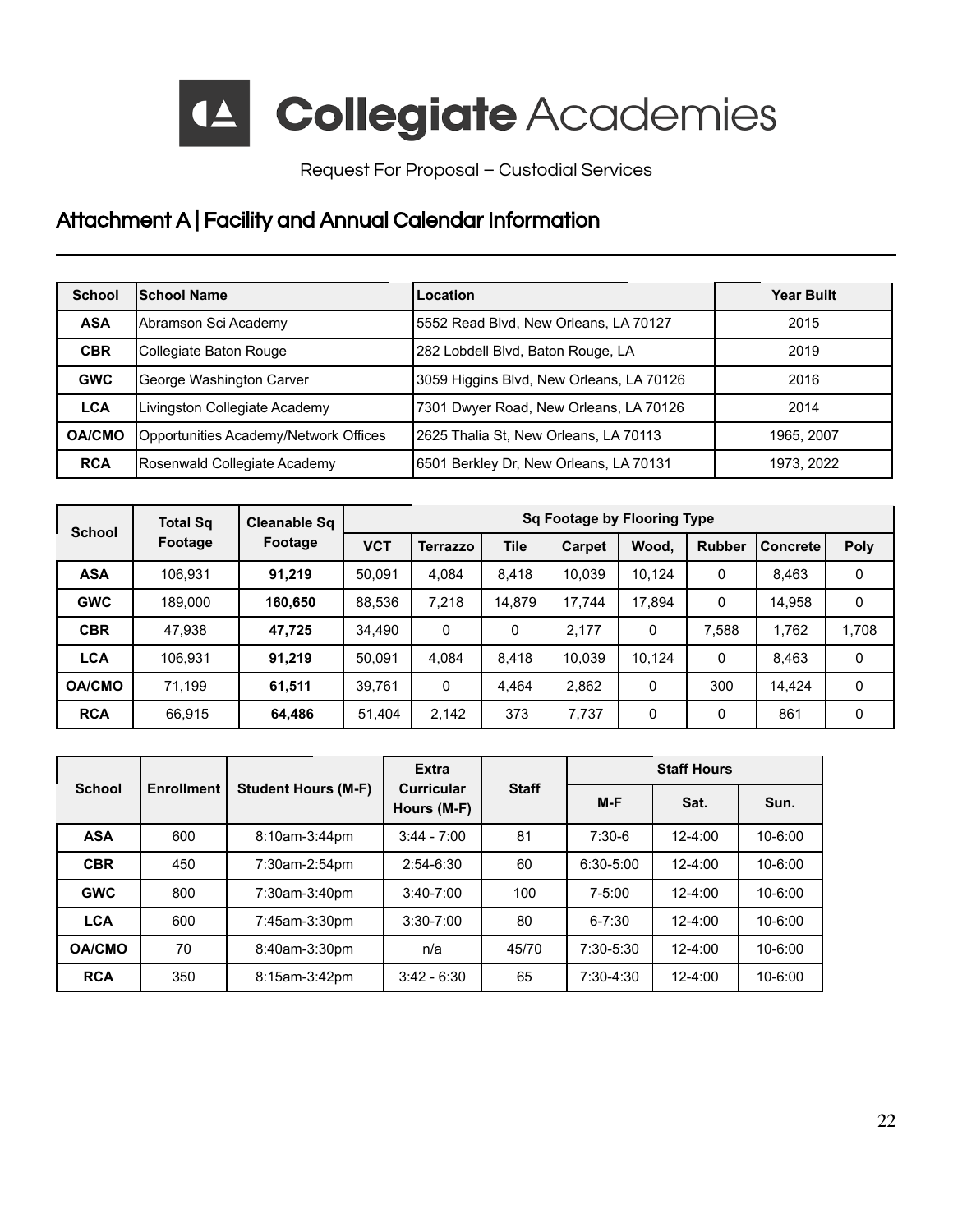

Click on link for all Facility floor plans and related documentation.

Facility Floor Plans and Related [Documents](https://drive.google.com/drive/folders/1xW9rOV18zR4wowhVLTSfPO5p3tQS12nc)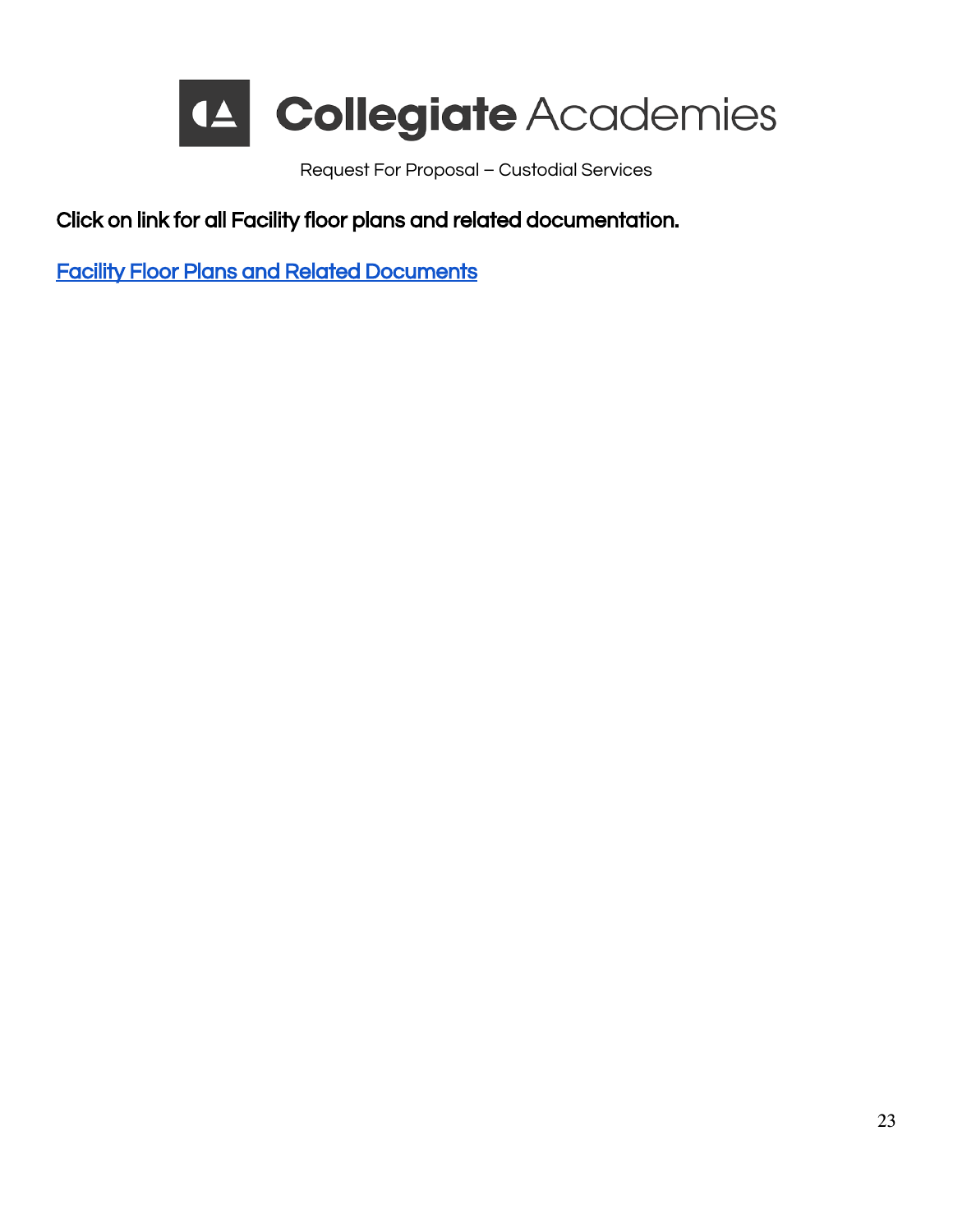## Request For Proposal – Custodial Services

| Staff Events & Holidays            |    |                 | Staff PD       |                |               | Holidays       |                |                         |                |                 | Start/End of Quarter     |                   |                |                 |                |                 | Staff Events & Holidays          |
|------------------------------------|----|-----------------|----------------|----------------|---------------|----------------|----------------|-------------------------|----------------|-----------------|--------------------------|-------------------|----------------|-----------------|----------------|-----------------|----------------------------------|
| July                               |    |                 |                |                | July 2022     |                |                |                         |                |                 |                          | January 2023      |                |                 |                |                 | January (19 Instructional Days)  |
| 4 July 4th Holiday                 |    | s               | M.             | ٠              | w             | $\mathbf{B}$   | ٠              | s                       | s              | M               | Ŧ                        | w                 | $\blacksquare$ | $\mathbf{r}$    | $\frac{3}{2}$  |                 | 2 New Year's Day Observance      |
| 11-15 CATR / PD for some schools   |    |                 |                |                |               |                | N.             | ż                       |                |                 |                          |                   |                |                 |                |                 | 3 Stoff PD                       |
| 18-29 Summer Staff PD              |    | 3               | ۸              | s              | ٨             | <b>y</b>       | ٠              | Ÿ                       | п              | ÷               | з                        | ٠                 | s              | ٠               | y              | m               | 4 G3 Starts                      |
|                                    |    | 10              | m              | 12             | 13            | 14             | 15             | 16                      | B              | ٠               | 10                       | n                 | ĩž             | 13              | 14             | m               | 16 Martin Luther King Jr. Day    |
|                                    |    | 17              | 18             | 19             | 30            | 21             | 22             | 23                      | 15             | 14              | 17                       | u                 | 19             | 20              | 21             | m               |                                  |
|                                    | ٠  | 24              | 25             | 24             | 27            | 28             | 29             | 30                      | 22             | 23              | 24                       | 25                | 24             | 27              | 28             | 29              |                                  |
|                                    |    | 31              |                |                |               |                |                |                         | 29             | 30              | 31                       |                   |                |                 |                | 23              |                                  |
| August (18-23 Instructional Days)  |    |                 |                |                | August 2022   |                |                |                         |                |                 |                          | February 2023     |                |                 |                |                 | February (15 Instructional Days) |
| 1-5 Summer Staff PD                |    | 5               |                | Ŧ              | w             | <b>Th</b>      | F              | 5                       | 5              | M               | Ŧ                        | w                 | <b>Th</b>      | ,               | 5              |                 | 20-24 Mondi Gras Break           |
| 1-8 Find Day of School / G1 Starts | ë  |                 | ×              | $\overline{z}$ | э             | ٠              | s              | ă                       |                |                 |                          | Ĩ.                | ž              | a.              | $\overline{4}$ |                 |                                  |
|                                    |    | $\overline{z}$  | $\blacksquare$ | ÷              | w             | m              | 12             | 13                      | ×              | ٠               | z                        | ٠                 | ÷              | 10              | $\mathbb{I}$   | M               |                                  |
|                                    | ä  | 14              | 15             | 14             | 17            | 18             | 19             | $^{20}$                 | 12             | 13              | $^{14}$                  | 15                | 14             | 17              | 18             | ж               |                                  |
|                                    | з  | 21              | z              | z,             | 24            | 2d             | 24             | 27                      | 19             | 20 <sub>1</sub> | ž1                       | 22                | 23             | $\overline{24}$ | 25             |                 |                                  |
|                                    | ٠  | 28              | 29             | 30             | 31            |                |                |                         | 26             | 27              | 28                       |                   |                |                 |                | $\mathbb{R}$    |                                  |
| September (21 Instructional Days)  |    |                 |                | Septe          |               | nber 2011      |                |                         |                |                 |                          | March 2023        |                |                 |                |                 | March (22 Indirectional Days)    |
| 5 Labor Day                        |    | 5               | M              | Ŧ              | w             | <b>Th</b>      | F              | 5                       | 5              | M               | Ŧ                        | w                 | m              | ,               | 5              |                 | 10 Q3 linds                      |
|                                    |    |                 |                |                |               | ĩ              | ž              | 3                       |                |                 |                          | Ŧ                 | ž              | 3               | 4              |                 | 13 G4 Starts                     |
|                                    | s  | $\overline{4}$  | s              | ٠              | ,             | ٠              | ٠              | 10                      | s              | ٠               | ,                        | ٠                 | ٠              | 10              | m              | ø               | 14 On Comput ACTF (TBD)          |
|                                    | ä  | 11              | 12             | 13             | 14            | 16             | 14             | 17                      | 12             | 13              | 14                       | 15                | 14             | 17              | 18             | æ               | 31 Network PD Day #2             |
|                                    | 3  | 18              | 19             | 20             | 21            | 22             | 23             | 24                      | 19             | 20              | 21                       | 22                | 23             | 24              | 25             | 24              |                                  |
|                                    | ٠  | 25              | 24             | 27             | 28            | 29             | 30             |                         | 54             | 22              | 28                       | 28                | 30             | 21              |                | ×               |                                  |
| October (19 Instructional Days)    |    |                 |                |                | October 2022  |                |                |                         |                |                 |                          | <b>April 2023</b> |                |                 |                |                 | April (14 Instructional Days)    |
| 7-10 Foll leagh                    |    | 5               | M              | ٠              | w             | <b>Th</b>      | ×              | $\overline{\mathbf{S}}$ | s              | M               | Ŧ                        | w                 | <b>Di</b>      | ×               | 5              |                 | 7-14 Spring Break                |
| 10 Indigenous People's Day         |    |                 |                |                |               |                |                | n.                      |                |                 |                          |                   |                |                 | 1              |                 | 24-28 State Testing              |
| 14 Q1 Ends                         | ٠  | $\overline{2}$  | s              | ٠              | s             | ٠              | ,              | B.                      | $\overline{2}$ | з               | ٠                        | s                 | ٠              | $\overline{z}$  | 8              | m               |                                  |
| 17 Q2 Starts                       | w  | ÿ.              | 10             | $\mathbf{11}$  | 12            | 13             | 14             | 15                      | ÿ.             | 10              | 11                       | 12                | 13             | 14              | 15             |                 |                                  |
|                                    | H  | 14              | 17             | 18             | 18            | z              | 21             | 22                      | 16             | 17              | 18                       | 19                | 20             | 21              | 22             | 30              |                                  |
|                                    | 13 | 23              | 24             | 26             | 26            | 27             | 28             | 29                      | 23             | 54              | 9K                       | 36                | 27             | 28              | 29             | 33              |                                  |
|                                    | 13 | 30              | 30             |                |               |                |                |                         | 30             |                 |                          |                   |                |                 |                |                 |                                  |
| November (15 Instructional Days)   |    |                 |                | <b>Nove</b>    |               | nber 2022      |                |                         |                |                 |                          | <b>May 2023</b>   |                |                 |                |                 | May (18 Instructional David      |
| 8 Bection Day                      |    | \$              | M              | Ť              | w             | Th.            | ٠              | \$                      | \$             | M               | T                        | w                 | Th.            | ٠               | \$             |                 | 1-12 State Testing               |
| 11 Network PD Day #1               |    |                 |                | n              | ż             | ۵              | ٠              | s.                      |                | $\mathbf{I}$    | $\overline{a}$           | 1                 | ٠              | s               | é.             | м               | 24 Last Day of School / Q4 Ends  |
| 21-25 Thanksgiving Break           | M. | ø,              | 7              | ٠              | ٠             | 10             | 11             | 12                      | y              | ٠               | ٠                        | 10                | 11             | 12              | 13             | as              | 29 Memorial Day                  |
|                                    | m  | 13              | 14             | 15             | 16            | 17             | 18             | 19                      | 14             | 18              | 14                       | 17                | 18             | 19              | 20             | M               | 25-26 Staff PD or New Roads      |
|                                    |    | 20 <sub>1</sub> | 21             | 22             | 23            | 24             | 28             | 26                      | 21             | 竝               | 23                       | 34                | 28             | 24              | 27             | w               | 30-31 Staff PD                   |
|                                    | w  | 27              | 28             | ž¥             | 30            |                |                |                         | 28             | 29              | 30                       | 31                |                |                 |                | 3d              |                                  |
|                                    |    |                 |                |                |               |                |                |                         |                |                 |                          |                   |                |                 |                |                 |                                  |
| December (12 Instructional Days)   |    |                 |                |                | December 2022 |                |                |                         |                |                 |                          | <b>June 2023</b>  |                |                 |                |                 | June                             |
| 5-16 Stof o Testing                |    | 5               | M              | т              | w             | Th.            | ×              | s,                      | 5              | M               | T                        | w                 | Th.            | ٠               | 5              |                 | 1-2 Stoff PD                     |
| 16 G2 Ends                         | 13 |                 |                |                |               | ٠              | $\overline{z}$ | 3                       |                |                 |                          |                   | ۲              | $\overline{2}$  | 3              | Đ               | 5-23 Summer School / ESY         |
| 19-30 Winter Brook                 | 14 | $\overline{4}$  | ĸ              | A.             | Ŧ             | $\blacksquare$ | ٠              | 10                      | ×              | s.              | $\overline{\phantom{a}}$ | $\overline{r}$    | $\blacksquare$ | ٠               | 10             | $\overline{12}$ | 19 Juneteenth                    |
|                                    |    | m               | 12             | 13             | 14            | 11             | 14             | IZ                      | n              | 12              | 13                       | 54                | 18             | 14              | 17             | $\mathbf{H}$    |                                  |
|                                    |    | 18              | 11             | 20             | ž1            | 22             | 23             | 24                      | м              | $^{\dagger}$    | 20                       | 21                | 23             | 23              | 24             | <b>N</b>        |                                  |
|                                    |    | 25              | 24             | 27             | 28            | 29             | 36             | 31                      | 25             | 24              | 27                       | 28                | 29             | 50              |                |                 |                                  |

#### 2022-2023 Academic Calendar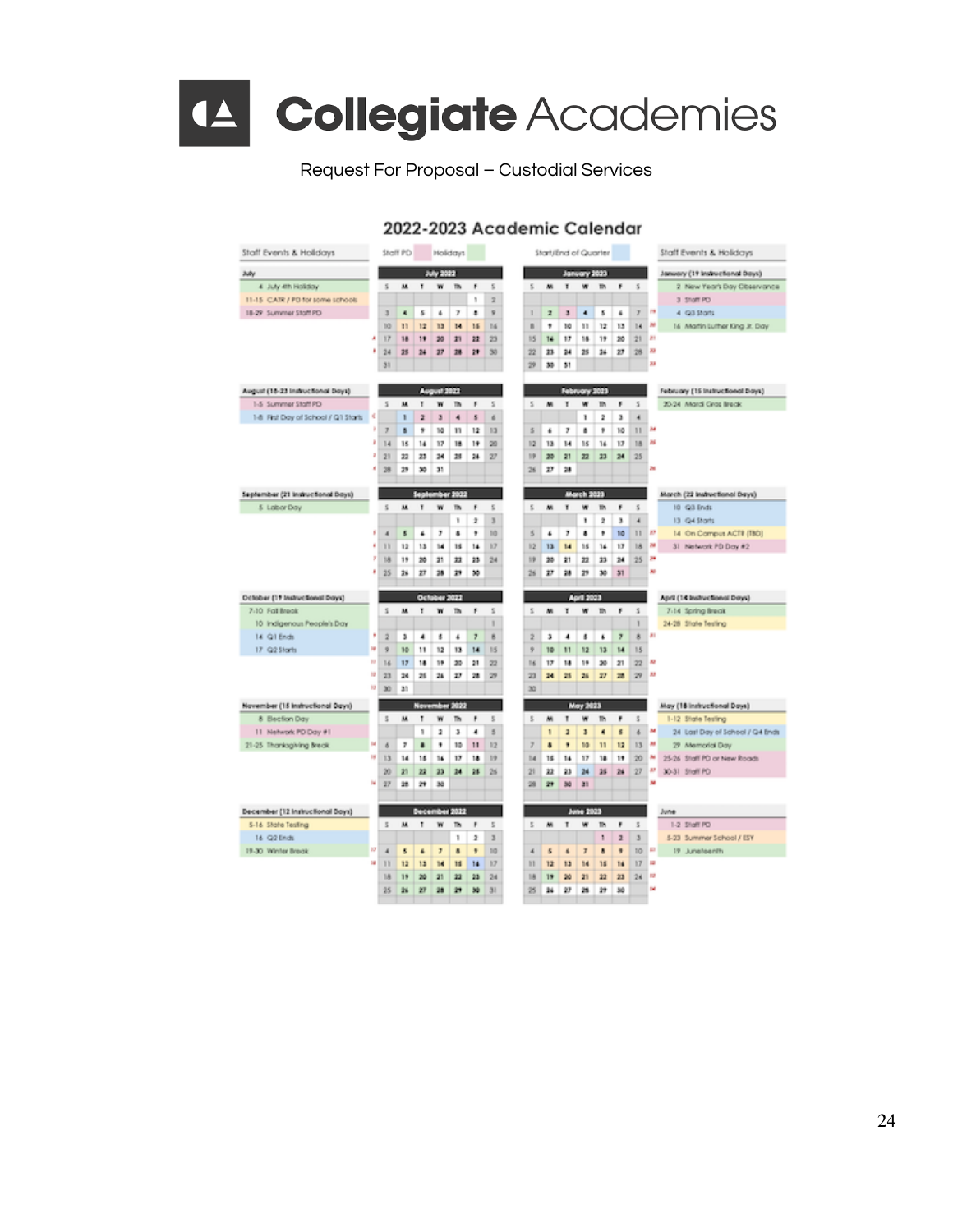Request For Proposal – Custodial Services

## Attachment B | APPA's Cleaning Standards

APPA's cleaning standards from APPA's Custodial Staffing Guidelines for Educational Facilities.

| <b>APPA Standard Space</b>             | Level $#1$ | Level $#2$ | Level $#3$  | Level $#4$ | Level $#5$ |
|----------------------------------------|------------|------------|-------------|------------|------------|
| Classroom with Hard Floor              | 8,500      | 16,700     | 26,500      | 39,500     | 45,600     |
| Entranceway                            | 4,300      | 7,500      | 12,300      | 20,700     | 35,000     |
| Locker/Changing Room - No Shower       | 11,800     | 12,100     | XXXX        | XXX        | XXXX       |
| Office with Corpet Floor               | 9,600      | 18,200     | 32,000      | 53,000     | 87,000     |
| Public (Circulation) with Hard Floor   | 7,500      | 20,500     | 30,500      | 38,400     | 41,800     |
| Research Lab with Hazardous Waste      | 5,200      | 7,000      | 8,200       | 11,400     | 28,200     |
| Research Lab without Hazardous Waste   | 6,900      | 10,600     | 13,500      | 25,000     | 87,200     |
| Stoirwell                              | 7,500      | 15,100     | 17,400      | 24,500     | 75,300     |
| Storeroom                              | 77,000     | 210,000    | 395,300     | 1,832,700  | 3,360,000  |
| Washroom                               | 2,000      | 2,600      | XXXX        | XXXX       | XXXX       |
| Shower Room                            | 5,200      | 5,200      | <b>XXXX</b> | XXXX       | XXXX       |
| Public (Circulation) with Carpet Floor | 17,700     | 40,400     | 53,500      | 80,900     | 93,600     |
| Office with Hard Floor                 | 8,400      | 14,600     | 25,100      | 36,000     | 49,500     |
| Classroom with Carpet Floor            | 9,700      | 21,700     | 24,000      | 34,700     | 37,200     |
| Classroom with Corpet Floor-High Use   | 5,100      | 12,700     | 13,400      | 17,900     | 18,800     |
| Classroom with Hord Floor-High Use     | 4,700      | 9,600      | 10,100      | 21,000     | 22,900     |
| Woshroom-High Use                      | 1,000      | 1,300      | XXXX        | XXXX       | XXXX       |
| Utility                                | 4,100      | 5,500      | 9,800       | 17,700     | 45,700     |
| Vending                                | 4,800      | 11,100     | 16,000      | 17,700     | 19,500     |
| Dormitory Lounge                       | 5,200      | 8,700      | 17,800      | 42,900     | 136,500    |
| Cafeteria with Carpet                  | 9,900      | 15,400     | XXXX        | XXXX       | XXXX       |
| Cafeteria with Hard Floor              | 11,200     | 16,400     | XXX         | XXXX       | XXXX       |
| Library with Corpet                    | 17,900     | 36,900     | 72,600      | 106,400    | 126,800    |
| Library with Hard Floor                | 10,900     | 20,200     | 23,500      | 47,000     | 57,000     |
| Auditorium Seating & Foyer             | 5,700      | 14,000     | 32,600      | 67,200     | 408,000    |
| Auditorium Stage & Wings               | 18,600     | 27,500     | 82,800      | 239,500    | XXXX       |
| Gymnasium (Wood Floor)                 | 17,300     | 36,500     | 80,700      | 257,400    | 1,108,200  |

Figures in sq.ft. per custodian. APPA Staffing Service Levels, full text can be found here: <http://appa.org/files/General/AllCustodialAnalysis.pdf>).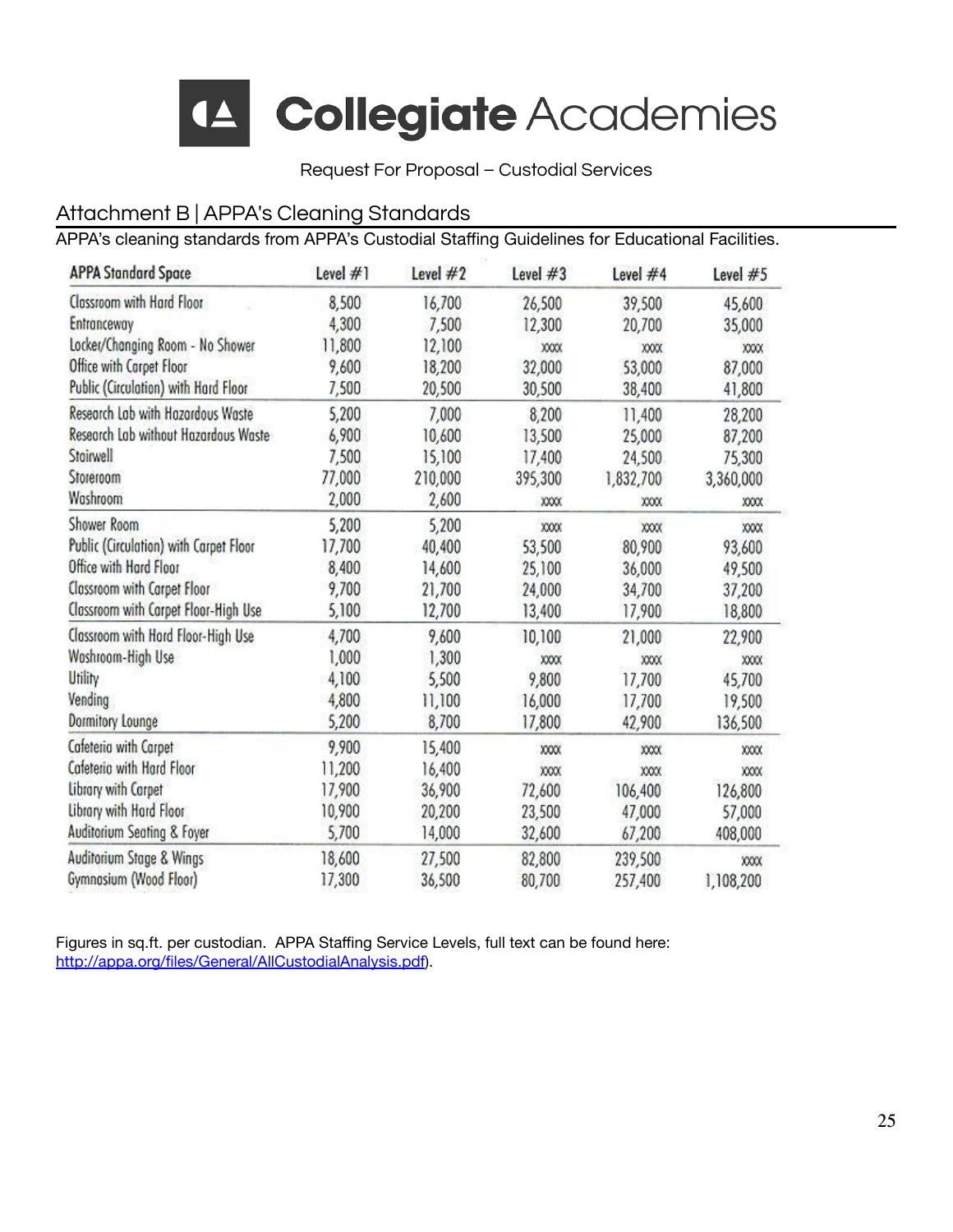

#### **Level 1 – Orderly Spotlessness**

- Floors and base moldings shine and /or are bright and clean; colors are fresh. There is no buildup in corners or along walls.
- All vertical and horizontal surfaces have a freshly cleaned or polished appearance and have no accumulation of dust, dirt, marks, streaks, smudges, or fingerprints. Lights all work and fixtures are clean.
- Washrooms and shower fixtures and tile gleam and are odor-free. Supplies are adequate.
- Trash containers and pencil sharpeners hold only daily waste, are clean and odor-free.

#### **Level 2 – Orderly Tidiness**

- Floors and base moldings shine and/or are bright and clean. There is no buildup in corners or along walls. But there can be up to two days worth of dust, dirt, stains or streaks.
- All vertical and horizontal surfaces are clean, but marks, dust smudges and fingerprints are noticeable upon close observation. Lights all work and fixtures are clean.
- Washrooms and shower fixtures and tile gleam and are odor-free. Supplies are adequate.
- Trash containers and pencil sharpeners hold only daily waste, are clean and odor-free.

#### **Level 3 – Causal Inattention**

- Floors are swept or vacuumed clean, but upon close observation there can be stains. A buildup of dirt and/or floor finish in corners and along walls can be seen.
- There are dull spots and/or matted carpet in walking lanes. There are streaks or splashes on base molding.
- All vertical and horizontal surfaces have obvious dust, dirt, marks, smudges, and fingerprints. Lamps all work and fixtures are clean.
- Trash containers and pencil sharpeners hold only daily waste, are clean and odor-free.

#### **Level 4 – Moderate Dinginess**

- Floors are swept or vacuumed clean, but are dull, dingy and stained. There is noticeable buildup of dirt and/or floor finish in corners and along walls.
- There is a dull path and /or obviously matted carpet in the walking lanes. Base molding is dull and dingy with streaks or splashes.
- All vertical and horizontal surfaces have conspicuous dust, dirt, smudges, fingerprints, and marks. Lamp fixtures are dirty and some lamps (up to 5 percent) are burned out.
- Trash containers and pencil sharpeners have old trash and shavings. They are stained and marked. Trash containers smell sour.

#### **Level 5 – Unkempt Neglect**

- Floors and carpets are dull, dirty, dingy, scuffed, and/or matted. There is a conspicuous buildup of old dirt, scuffed, and/or floor finish in corners and along walls. Base molding is dirty, stained, and streaked. Gum, stains, dirt, dust balls, and trash are broadcast.
- All vertical and horizontal surfaces have major accumulations of dust, dirt, smudges, and fingerprints, all of which will be difficult to remove. Lack of attention is obvious.
- Light fixtures are dirty with dust ball and flies. Many lamps (more than 5 percent) are burned out.
- Trays containers and pencil sharpeners overflow. They are stained and marked. Trash containers smell sour.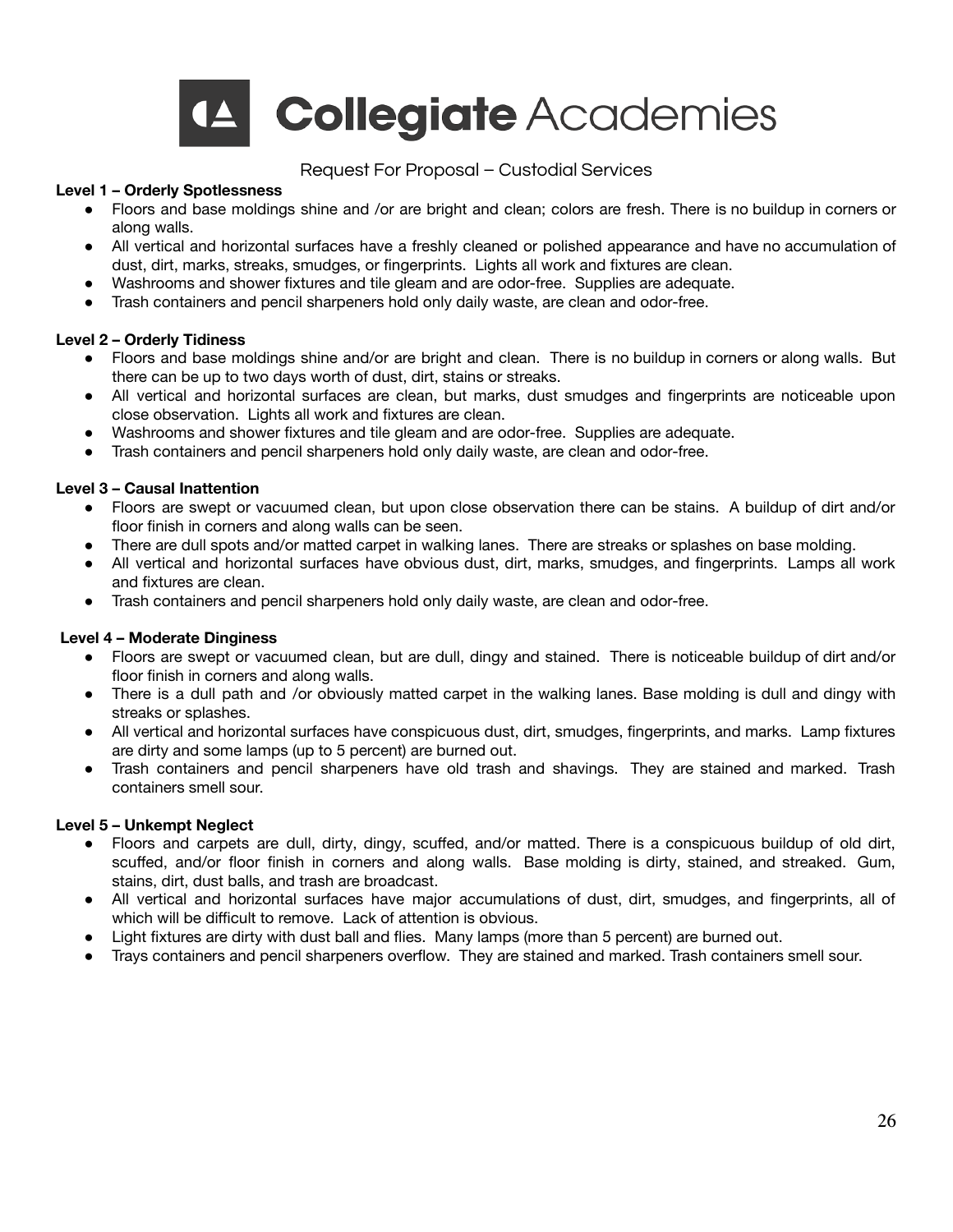## **Collegiate** Academies  $\Delta$

## Request For Proposal – Custodial Services

## Attachment C | Pricing & Service Proposal

## **George Washington Carver**

| <b>School</b> | <b>Cleanable Sq</b> | <b>Square footage by Flooring Type</b> |                 |             |               |        |  |                             |   |  |
|---------------|---------------------|----------------------------------------|-----------------|-------------|---------------|--------|--|-----------------------------|---|--|
|               | Footage             | <b>VCT</b>                             | <b>Terrazzo</b> | <b>Tile</b> | <b>Carpet</b> | Wood,  |  | <b>Rubber Concrete Poly</b> |   |  |
| GWC           | 160,650             | 88,536                                 | 7,218           | 14,879      | 17.744        | 17,894 |  | 14,958                      | 0 |  |

## **Level 2 - Option 1 Day Porter Only**

● Annual Cost to provide all services covered in Scope of Work items 1-A, 1-B, 1-C, (Daily services)

Price for Level 2 - Option 1:\_\_\_\_\_\_\_\_\_\_\_\_\_\_\_\_\_\_\_\_\_\_\_\_\_\_\_\_\_\_\_\_\_\_\_\_\_\_\_\_\_\_\_\_\_\_\_\_\_\_\_ Price for Facility per Square Foot Annual Service:\_\_\_\_\_\_\_\_\_\_\_\_\_\_\_\_\_\_\_\_\_\_\_\_\_\_\_\_\_\_

## **Level 2 - Option 2 Night Crew Only**

● Annual cost to provide all services covered in Scope of Work items 2, 3, 4, 5 and 6 (Nightly, Weekly, Monthly, Semi-annual and special services)

Price for Level 2 - Option 2:\_\_\_\_\_\_\_\_\_\_\_\_\_\_\_\_\_\_\_\_\_\_\_\_\_\_\_\_\_\_\_\_\_\_\_\_\_\_\_\_\_\_\_\_\_\_\_\_\_\_\_ Price for Facility per Square Foot Annual Service:\_\_\_\_\_\_\_\_\_\_\_\_\_\_\_\_\_\_\_\_\_\_\_\_\_\_\_\_\_\_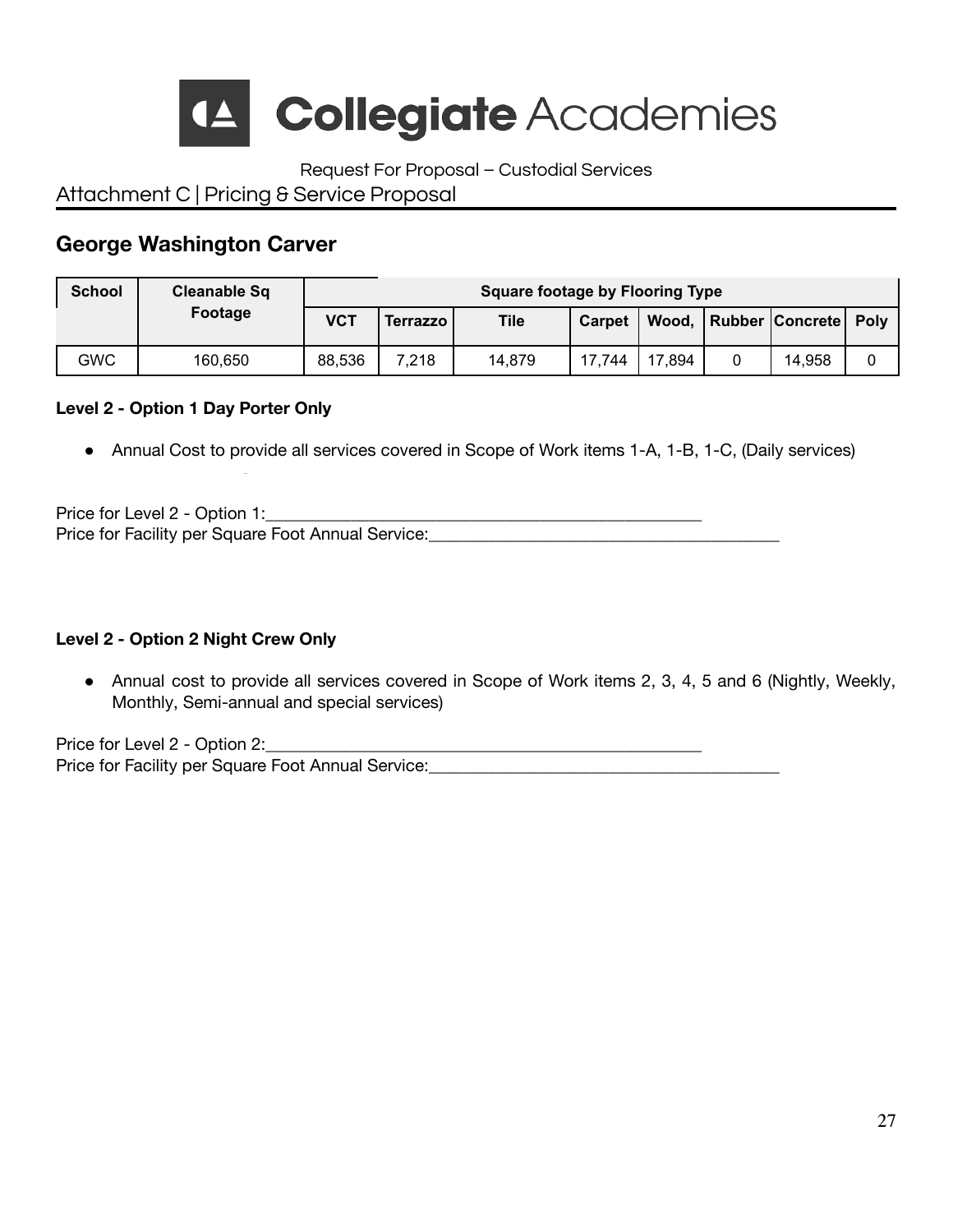Request For Proposal – Custodial Services

## **Livingston Collegiate Academy**

| <b>School</b> | <b>Cleanable Sq</b> |            | <b>Square footage by Flooring Type</b> |       |               |        |   |                            |  |  |  |
|---------------|---------------------|------------|----------------------------------------|-------|---------------|--------|---|----------------------------|--|--|--|
|               | Footage             | <b>VCT</b> | <b>Terrazzo</b>                        | Tile  | <b>Carpet</b> |        |   | Wood, Rubber Concrete Poly |  |  |  |
| LCA           | 91,219              | 50,091     | 4,084                                  | 8,418 | 10,039        | 10,124 | 0 | 8,463                      |  |  |  |

## **Level 2 - Option 1 Day Porter Only**

● Annual Cost to provide all services covered in Scope of Work items 1-A, 1-B, 1-C, (Daily services)

Price for Level 2 - Option 1:\_\_\_\_\_\_\_\_\_\_\_\_\_\_\_\_\_\_\_\_\_\_\_\_\_\_\_\_\_\_\_\_\_\_\_\_\_\_\_\_\_\_\_\_\_\_\_\_\_\_\_ Price for Facility per Square Foot Annual Service:\_\_\_\_\_\_\_\_\_\_\_\_\_\_\_\_\_\_\_\_\_\_\_\_\_\_\_\_\_\_

## **Level 2 - Option 2 Night Crew Only**

● Annual cost to provide all services covered in Scope of Work items 2, 3, 4, 5 and 6 (Nightly, Weekly, Monthly, Semi-annual and special services)

Price for Level 2 - Option 2:\_\_\_\_\_\_\_\_\_\_\_\_\_\_\_\_\_\_\_\_\_\_\_\_\_\_\_\_\_\_\_\_\_\_\_\_\_\_\_\_\_\_\_\_\_\_\_\_\_\_\_ Price for Facility per Square Foot Annual Service:\_\_\_\_\_\_\_\_\_\_\_\_\_\_\_\_\_\_\_\_\_\_\_\_\_\_\_\_\_\_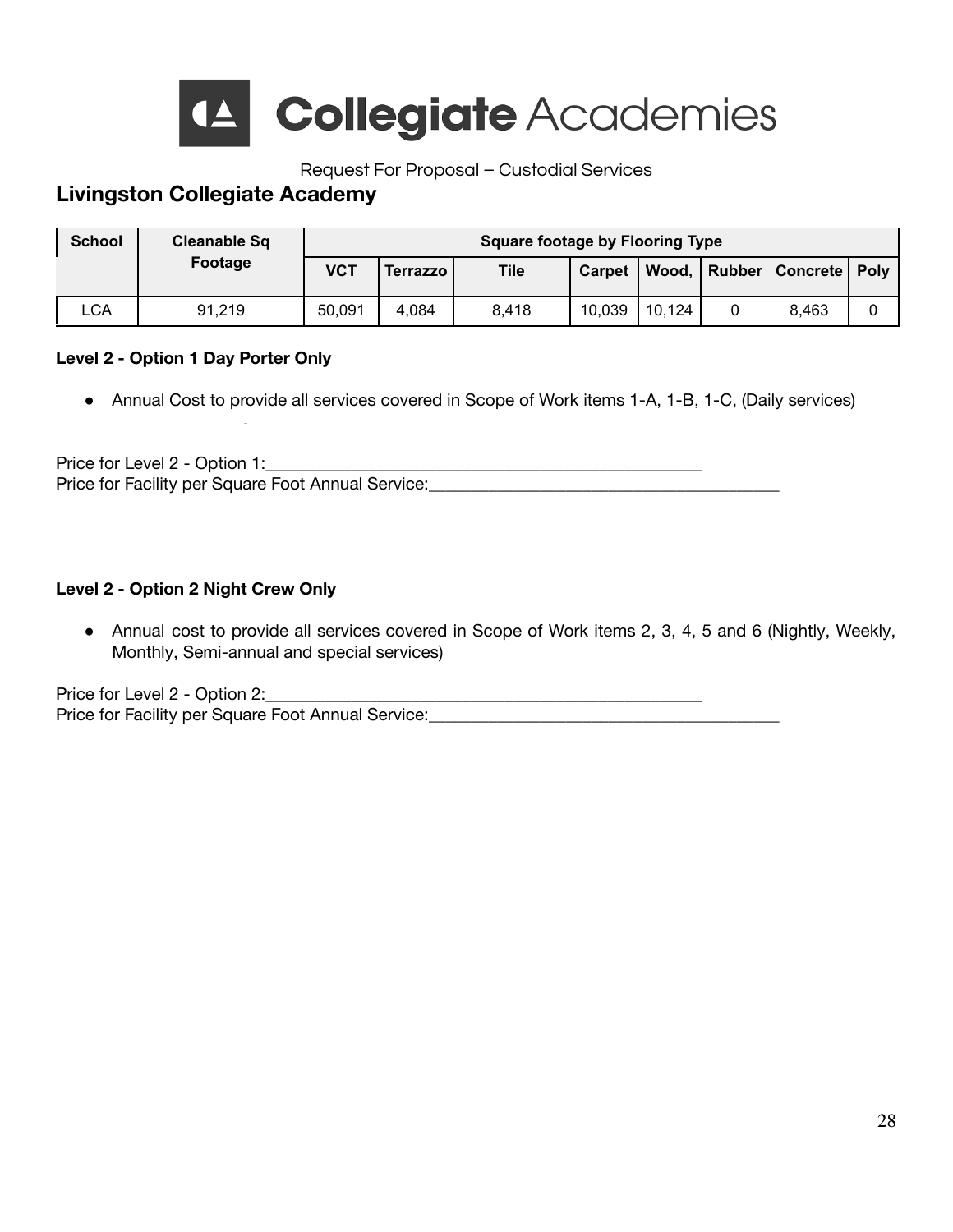Request For Proposal – Custodial Services

## **Abramson Sci Academy**

| <b>School</b> | <b>Cleanable Sq Footage</b> |            |                 |             | <b>Square footage by Flooring Type</b> |        |                 |             |
|---------------|-----------------------------|------------|-----------------|-------------|----------------------------------------|--------|-----------------|-------------|
|               |                             | <b>VCT</b> | <b>Terrazzo</b> | <b>Tile</b> | <b>Carpet</b>                          | Wood,  | Rubber Concrete | <b>Poly</b> |
| ASA           | 91,219                      | 50,091     | 4.084           | 8.418       | 10,039                                 | 10,124 | 8,463           |             |

## **Level 2 - Option 1 Day Porter Only**

● Annual Cost to provide all services covered in Scope of Work items 1-A, 1-B, 1-C, (Daily services)

Price for Level 2 - Option 1:\_\_\_\_\_\_\_\_\_\_\_\_\_\_\_\_\_\_\_\_\_\_\_\_\_\_\_\_\_\_\_\_\_\_\_\_\_\_\_\_\_\_\_\_\_\_\_\_\_\_\_ Price for Facility per Square Foot Annual Service:\_\_\_\_\_\_\_\_\_\_\_\_\_\_\_\_\_\_\_\_\_\_\_\_\_\_\_\_\_\_

## **Level 2 - Option 2 Night Crew Only**

● Annual cost to provide all services covered in Scope of Work items 2, 3, 4, 5 and 6 (Nightly, Weekly, Monthly, Semi-annual and special services)

Price for Level 2 - Option 2:\_\_\_\_\_\_\_\_\_\_\_\_\_\_\_\_\_\_\_\_\_\_\_\_\_\_\_\_\_\_\_\_\_\_\_\_\_\_\_\_\_\_\_\_\_\_\_\_\_\_\_ Price for Facility per Square Foot Annual Service: \_\_\_\_\_\_\_\_\_\_\_\_\_\_\_\_\_\_\_\_\_\_\_\_\_\_\_\_\_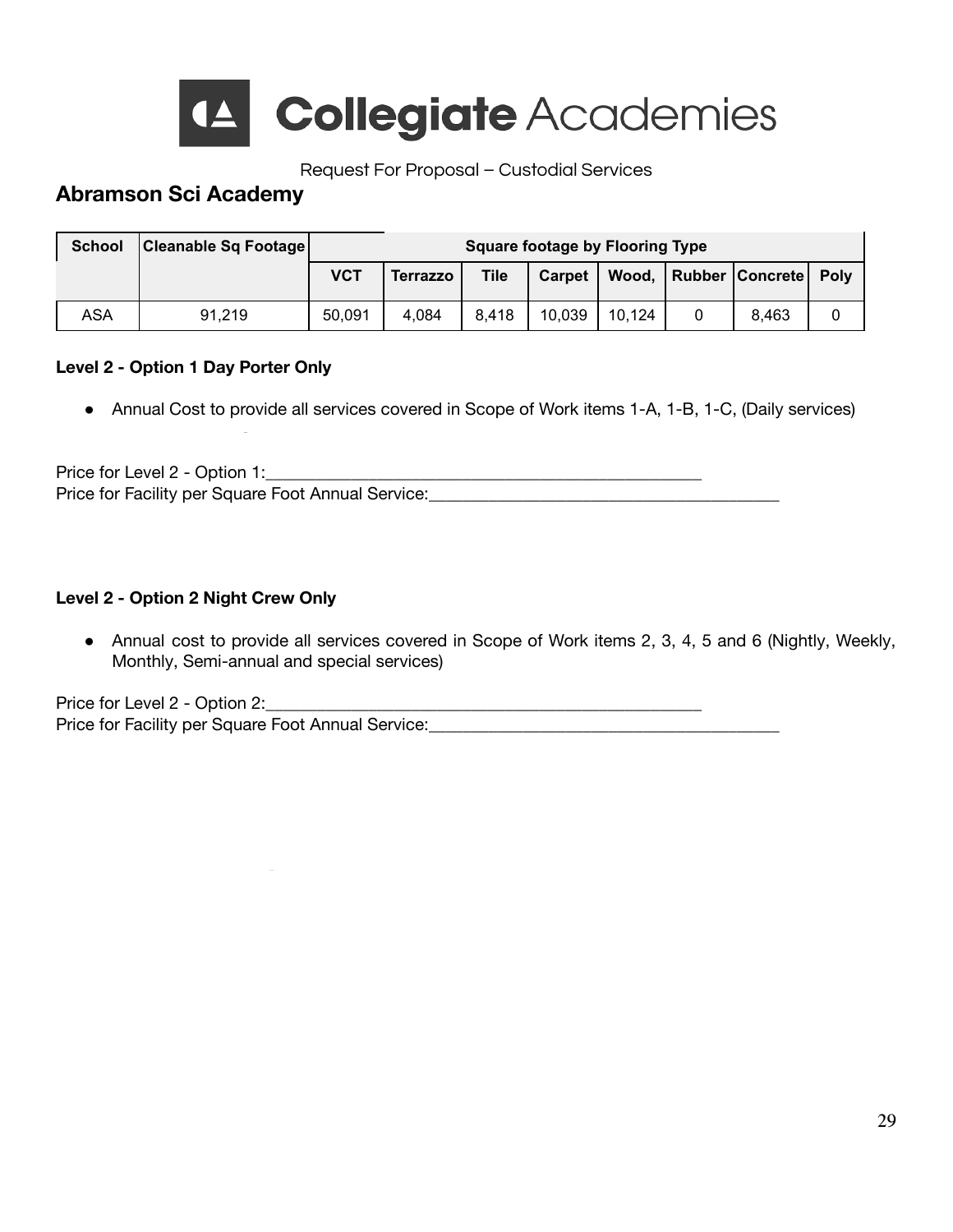Request For Proposal – Custodial Services

## **Collegiate Baton Rouge**

| <b>School</b> | <b>Cleanable Sq Footage</b> |            | <b>Square footage by Flooring Type</b> |             |               |  |      |                                  |      |
|---------------|-----------------------------|------------|----------------------------------------|-------------|---------------|--|------|----------------------------------|------|
|               |                             | <b>VCT</b> | <b>Terrazzo</b>                        | <b>Tile</b> | <b>Carpet</b> |  |      | Wood,   Rubber   Concrete   Poly |      |
| CBR           | 47.725                      | 34.490     |                                        |             | 2177          |  | 7588 | 1762                             | 1708 |

## **Level 2 - Option 1 Day Porter Only**

● Annual Cost to provide all services covered in Scope of Work items 1-A, 1-B, 1-C, (Daily services)

Price for Level 2 - Option 1:\_\_\_\_\_\_\_\_\_\_\_\_\_\_\_\_\_\_\_\_\_\_\_\_\_\_\_\_\_\_\_\_\_\_\_\_\_\_\_\_\_\_\_\_\_\_\_\_\_\_\_ Price for Facility per Square Foot Annual Service: \_\_\_\_\_\_\_\_\_\_\_\_\_\_\_\_\_\_\_\_\_\_\_\_\_\_\_\_\_

## **Level 2 - Option 2 Night Crew Only**

● Annual cost to provide all services covered in Scope of Work items 2, 3, 4, 5 and 6 (Nightly, Weekly, Monthly, Semi-annual and special services)

Price for Level 2 - Option 2:\_\_\_\_\_\_\_\_\_\_\_\_\_\_\_\_\_\_\_\_\_\_\_\_\_\_\_\_\_\_\_\_\_\_\_\_\_\_\_\_\_\_\_\_\_\_\_\_\_\_\_ Price for Facility per Square Foot Annual Service: \_\_\_\_\_\_\_\_\_\_\_\_\_\_\_\_\_\_\_\_\_\_\_\_\_\_\_\_\_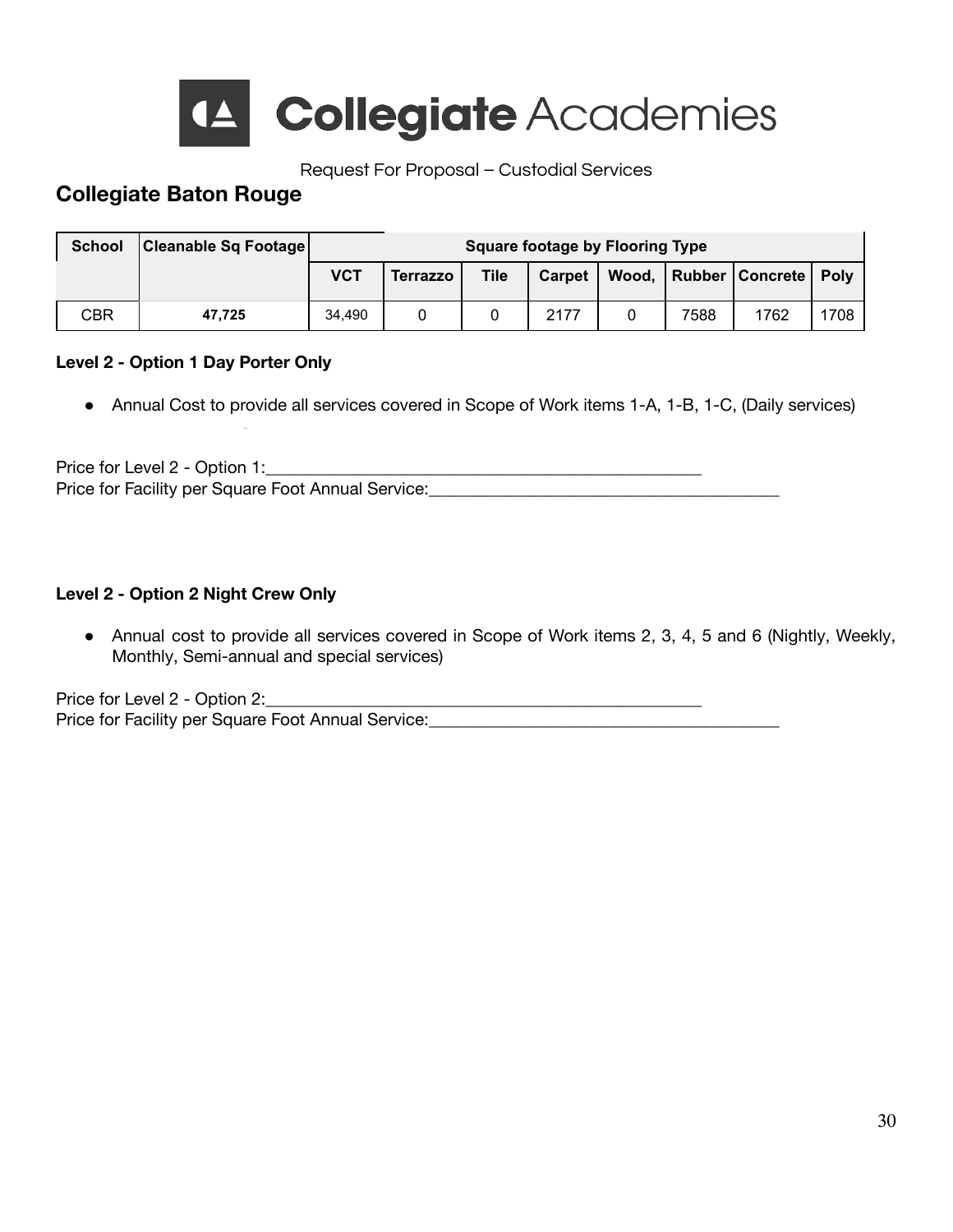Request For Proposal – Custodial Services

## **Rosenwald Collegiate Academy**

| <b>School</b> | <b>Cleanable Sq Footage</b> |            | <b>Square footage by Flooring Type</b> |             |               |  |  |                                  |  |
|---------------|-----------------------------|------------|----------------------------------------|-------------|---------------|--|--|----------------------------------|--|
|               |                             | <b>VCT</b> | Terrazzo                               | <b>Tile</b> | <b>Carpet</b> |  |  | Wood,   Rubber   Concrete   Poly |  |
| <b>RCA</b>    | 64.486                      | 51.404     | 2.142                                  | 373         | 7.737         |  |  | 861                              |  |

## **Level 2 - Option 1 Day Porter Only**

● Annual Cost to provide all services covered in Scope of Work items 1-A, 1-B, 1-C, (Daily services)

Price for Level 2 - Option 1:\_\_\_\_\_\_\_\_\_\_\_\_\_\_\_\_\_\_\_\_\_\_\_\_\_\_\_\_\_\_\_\_\_\_\_\_\_\_\_\_\_\_\_\_\_\_\_\_\_\_\_ Price for Facility per Square Foot Annual Service:\_\_\_\_\_\_\_\_\_\_\_\_\_\_\_\_\_\_\_\_\_\_\_\_\_\_\_\_\_\_

## **Level 2 - Option 2 Night Crew Only**

● Annual cost to provide all services covered in Scope of Work items 2, 3, 4, 5 and 6 (Nightly, Weekly, Monthly, Semi-annual and special services)

Price for Level 2 - Option 2:\_\_\_\_\_\_\_\_\_\_\_\_\_\_\_\_\_\_\_\_\_\_\_\_\_\_\_\_\_\_\_\_\_\_\_\_\_\_\_\_\_\_\_\_\_\_\_\_\_\_\_ Price for Facility per Square Foot Annual Service: \_\_\_\_\_\_\_\_\_\_\_\_\_\_\_\_\_\_\_\_\_\_\_\_\_\_\_\_\_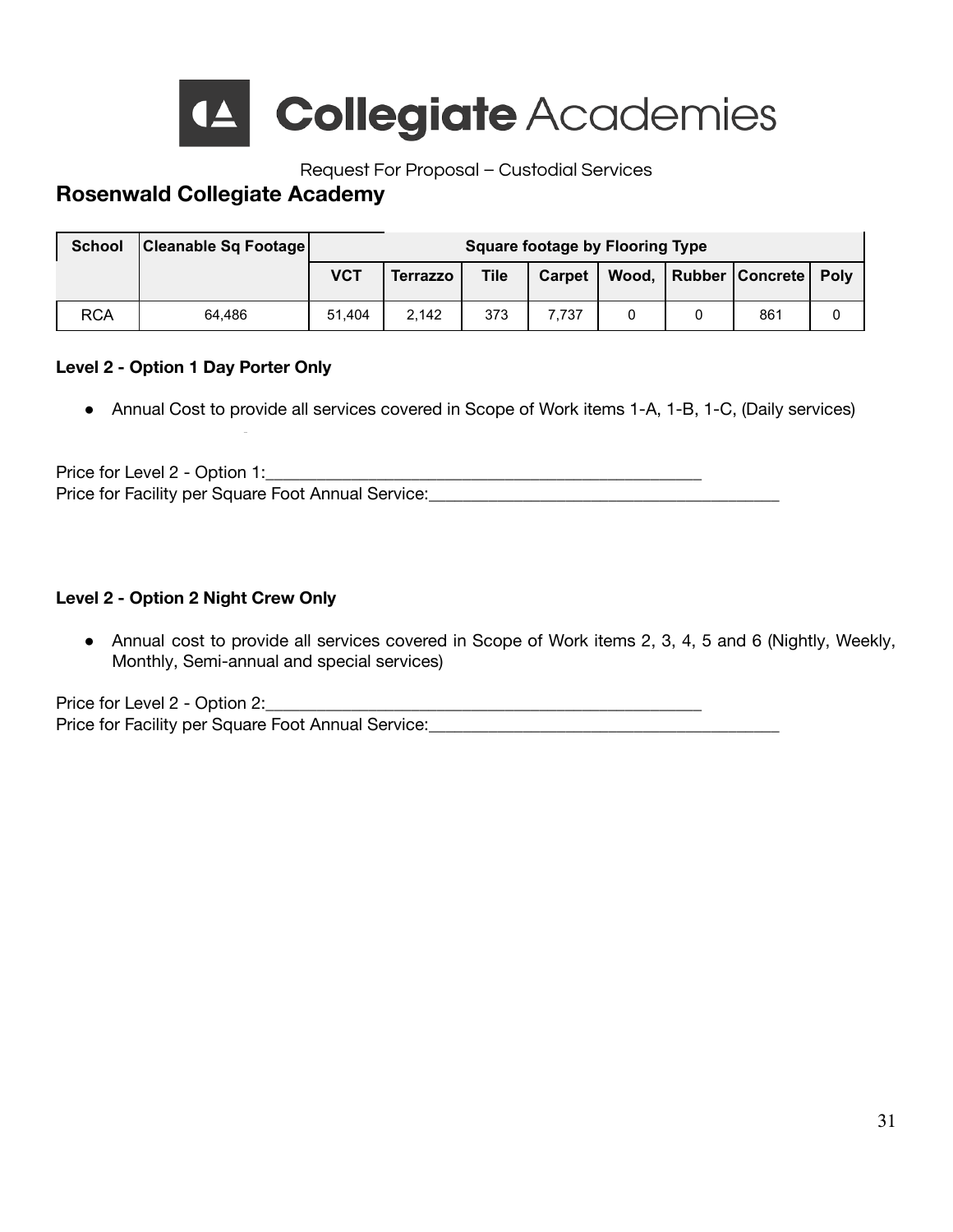Request For Proposal – Custodial Services

## **Opportunities Academy/Creative Support Team**

| <b>School</b> | <b>Cleanable Sq</b> | <b>Square footage by Flooring Type</b> |                 |      |            |  |  |                            |  |
|---------------|---------------------|----------------------------------------|-----------------|------|------------|--|--|----------------------------|--|
|               | Footage             | <b>VCT</b>                             | <b>Terrazzo</b> | Tile | ∣ Carpet I |  |  | Wood, Rubber Concrete Poly |  |
| OA            | 64.486              | 51.404                                 | 2.142           | 373  | 7.737      |  |  | 861                        |  |

## **Level 2 - Option 1 Day Porter Only**

● Annual Cost to provide all services covered in Scope of Work items 1-A, 1-B, 1-C, (Daily services)

Price for Level 2 - Option 1:\_\_\_\_\_\_\_\_\_\_\_\_\_\_\_\_\_\_\_\_\_\_\_\_\_\_\_\_\_\_\_\_\_\_\_\_\_\_\_\_\_\_\_\_\_\_\_\_\_\_\_ Price for Facility per Square Foot Annual Service:\_\_\_\_\_\_\_\_\_\_\_\_\_\_\_\_\_\_\_\_\_\_\_\_\_\_\_\_\_\_

## **Level 2 - Option 2 Night Crew Only**

● Annual cost to provide all services covered in Scope of Work items 2, 3, 4, 5 and 6 (Nightly, Weekly, Monthly, Semi-annual and special services)

Price for Level 2 - Option 2: Price for Facility per Square Foot Annual Service: \_\_\_\_\_\_\_\_\_\_\_\_\_\_\_\_\_\_\_\_\_\_\_\_\_\_\_\_\_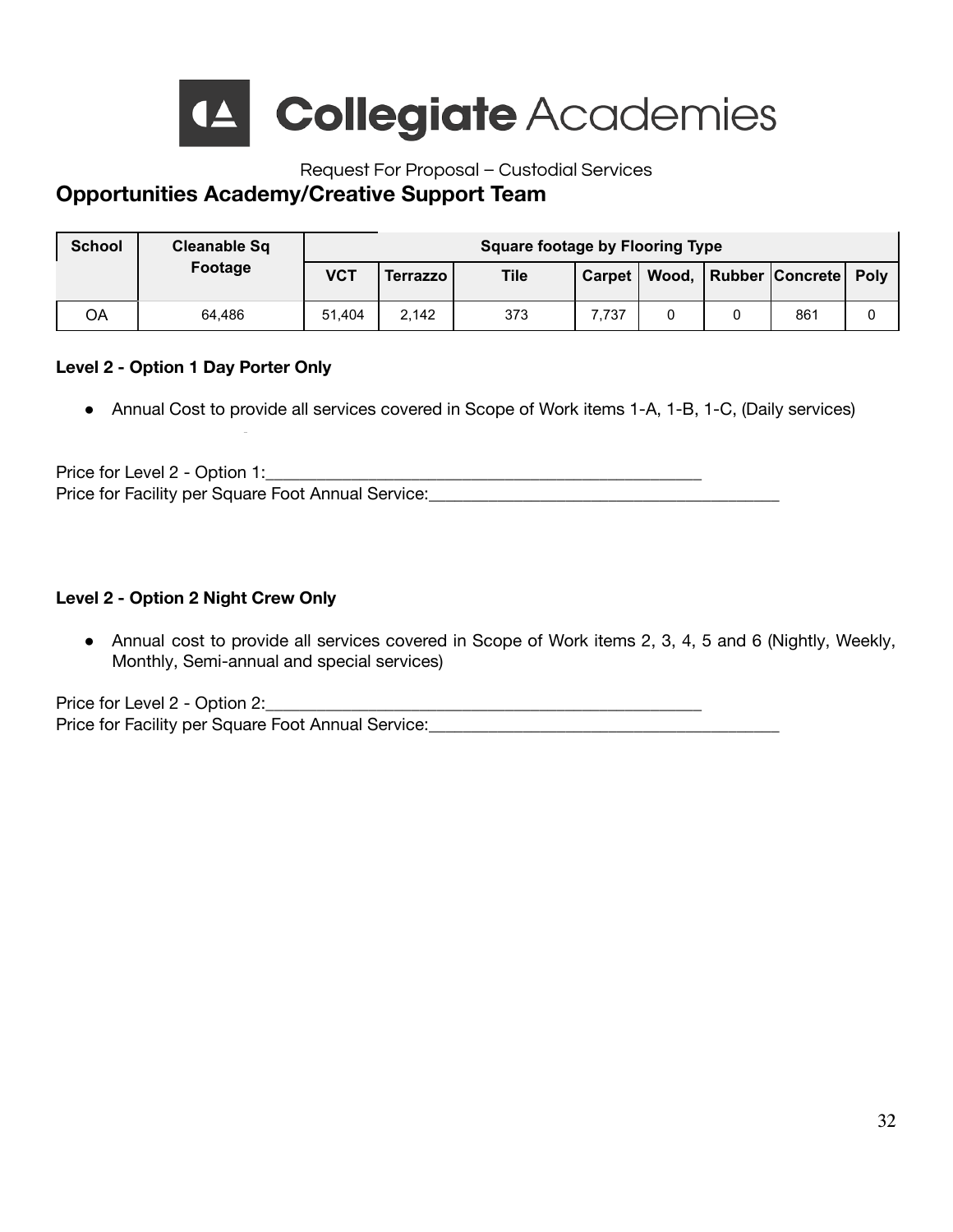

## **Additional Services**

Throughout the course of this contract CA may be in need of planned, emergency, temporary or permanent additional custodial support. Any category the Proposer does not wish to bid on must be indicated with N/A.

|                                                           | <b>Contractual Days</b> | <b>After Hours /</b><br><b>Weekends</b> | <b>Holidays</b> | <b>Emergency</b>        |
|-----------------------------------------------------------|-------------------------|-----------------------------------------|-----------------|-------------------------|
| <b>Custodian</b><br><b>Hourly Rate</b>                    |                         |                                         |                 |                         |
| <b>Custodian</b><br>Lead/Supervisor<br><b>Hourly Rate</b> |                         |                                         |                 |                         |
| <b>Maintenance</b><br><b>Hourly Rate</b>                  |                         |                                         |                 |                         |
| <b>Maintenance</b><br><b>Supervisor Hourly</b><br>Rate    |                         |                                         |                 |                         |
|                                                           |                         | <b>Pricing</b>                          |                 | <b>Notes on Pricing</b> |
| <b>Carpet</b><br><b>Cleaning/Rug</b><br><b>Shampoo</b>    |                         |                                         |                 |                         |
| <b>VCT Buff/Recoat</b>                                    |                         |                                         |                 |                         |
| <b>VCT Strip/Wax</b>                                      |                         |                                         |                 |                         |
| <b>Terrazzo</b><br><b>Strip/Reseal</b>                    |                         |                                         |                 |                         |
| <b>Terrazzo</b><br><b>Buff</b>                            |                         |                                         |                 |                         |
| <b>Pressure Washing</b>                                   |                         |                                         |                 |                         |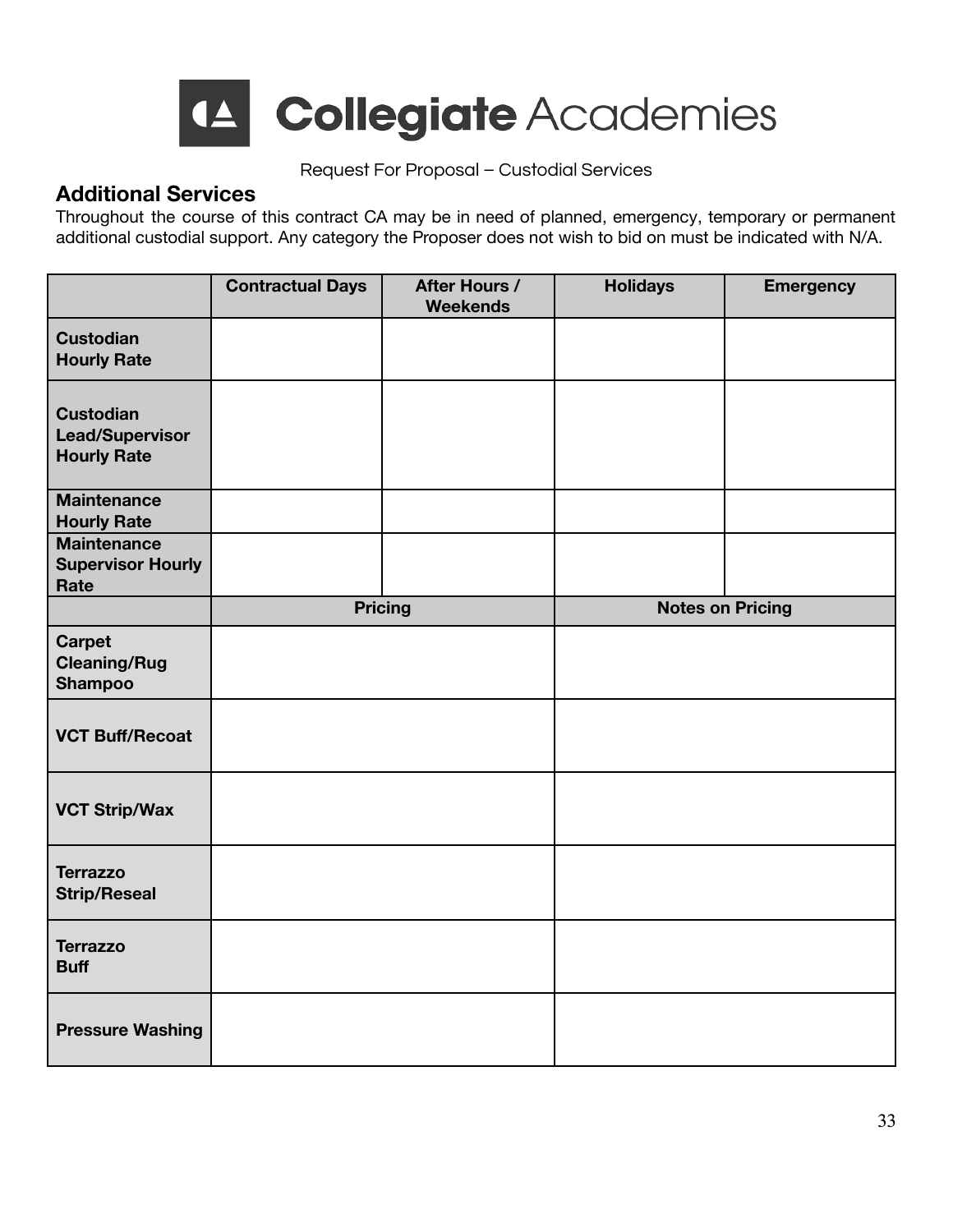

| <b>Moving Furniture</b>                          |  |
|--------------------------------------------------|--|
| Tropical<br>  Storm/Hurricane<br><b>Response</b> |  |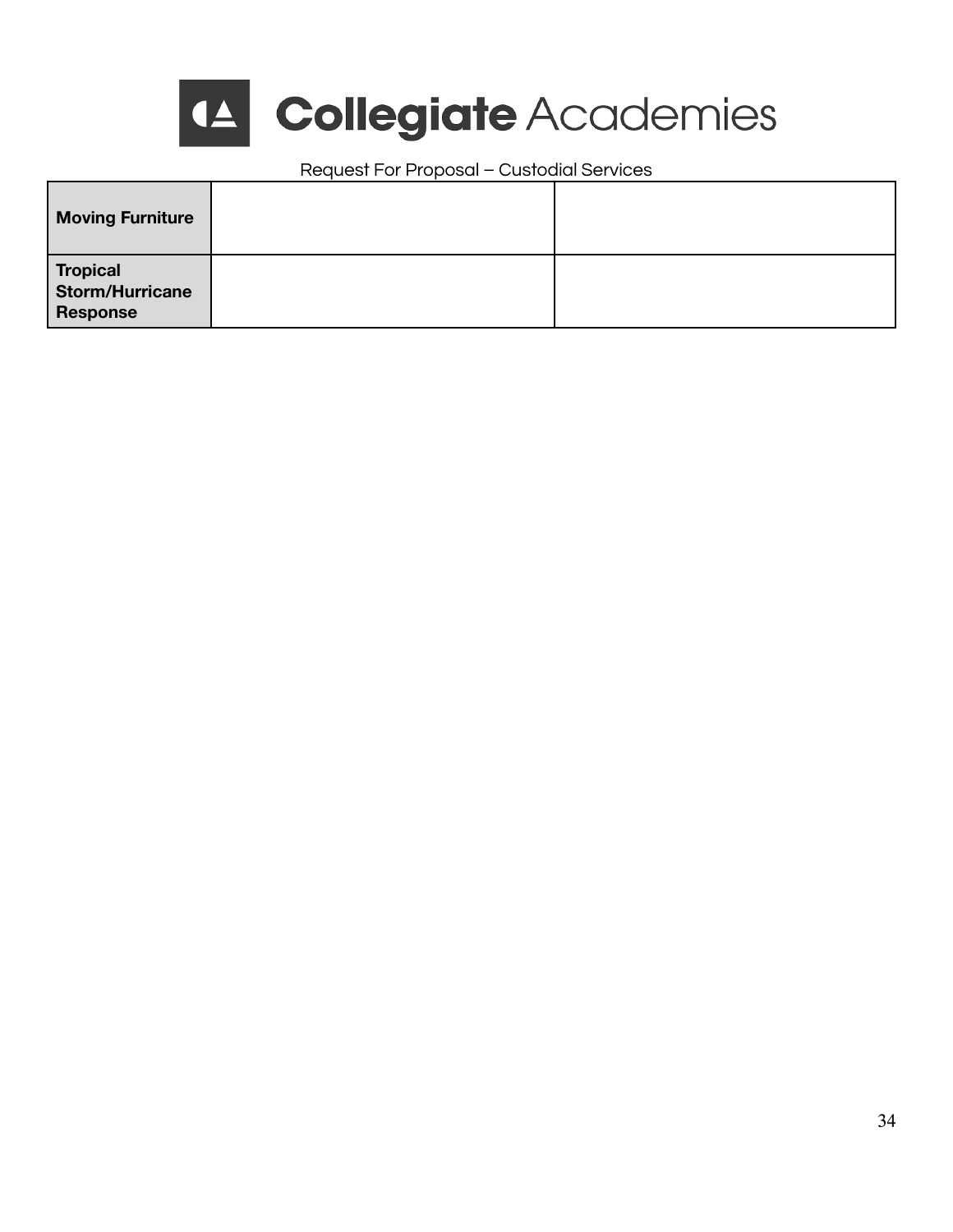## Request For Proposal – Custodial Services

## Attachment D | Contact Information & Bid Authorization

| <b>Primary Contact Name</b>          |  |
|--------------------------------------|--|
| <b>Primary Contact Phone Number</b>  |  |
| <b>Primary Contact Email Address</b> |  |

| <b>Company Legal Name</b>             |  |
|---------------------------------------|--|
| <b>Company Address</b>                |  |
| <b>Company Phone Number</b>           |  |
| <b>Company Website</b>                |  |
| <b>Year Company Founded</b>           |  |
| <b>Years Operating in New Orleans</b> |  |
| <b>Number of Clients</b>              |  |
| <b>Number of Employees</b>            |  |
| <b>Certified SLDBE (yes/no)</b>       |  |
| If YES, Year Certified                |  |

By signing the box below I am submitting my bids for the following facilities (check all that apply):

| <b>George Washington Carver</b>                    |  |
|----------------------------------------------------|--|
| Livingston Collegiate Academy                      |  |
| Abramson Sci Academy                               |  |
| <b>Collegiate Baton Rouge</b>                      |  |
| <b>Rosenwald Collegiate Academy</b>                |  |
| <b>Opportunities Academy/Creative Support Team</b> |  |
|                                                    |  |

| <b>Authorized Representative Name</b>      |  |
|--------------------------------------------|--|
| <b>Authorized Representative Signature</b> |  |
| Date of RFP Bid Submittal                  |  |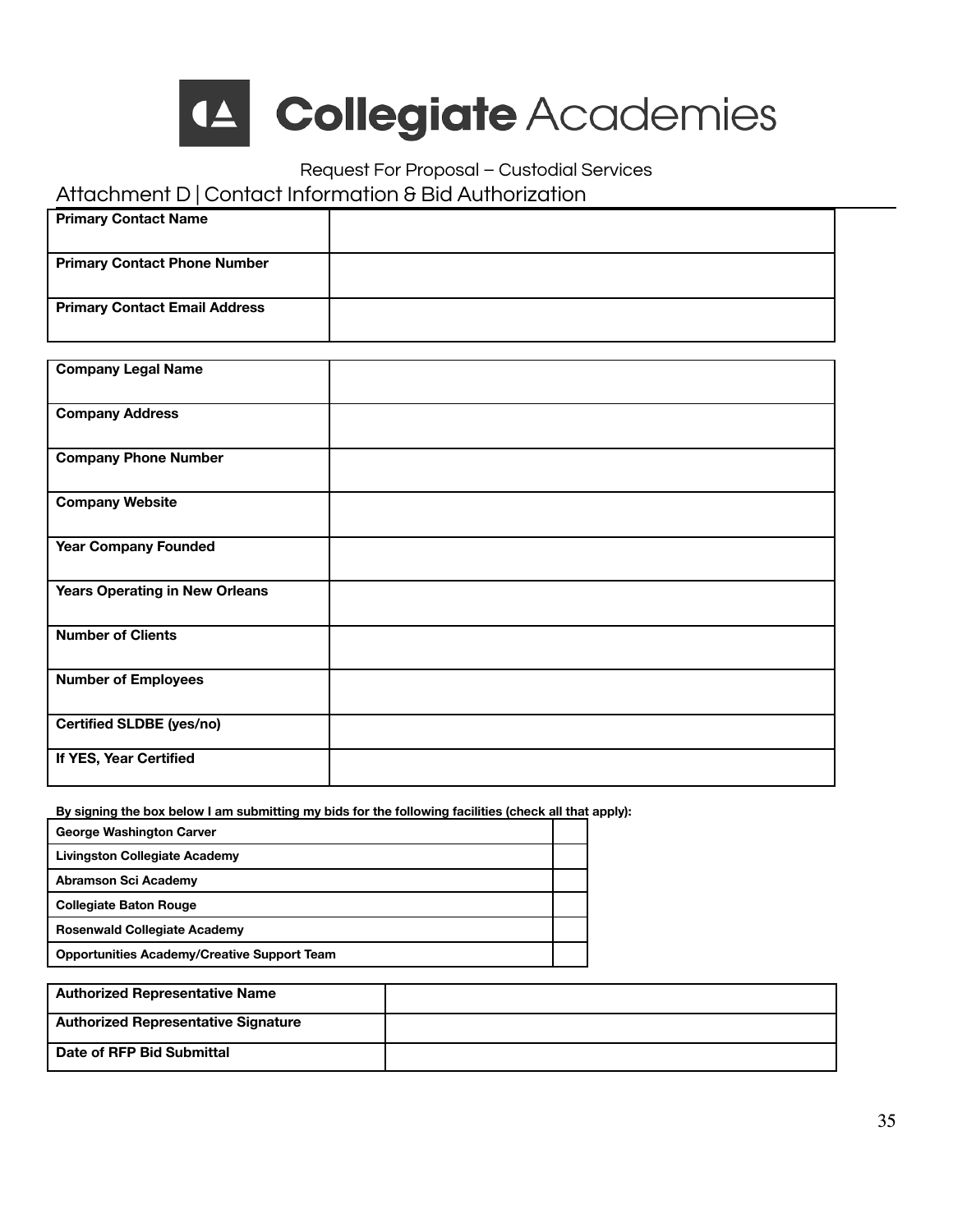Request For Proposal – Custodial Services

| Attachment E   Non-Collusion |  |
|------------------------------|--|
|------------------------------|--|

AFFIDAVIT

## **STATE OF** \_\_\_\_\_\_\_\_\_\_\_\_\_\_\_

## **PARISH/COUNTY OF** \_\_\_\_\_\_\_\_\_\_\_\_\_\_\_

BEFORE ME, the undersigned authority, personally came and appeared,

\_\_\_\_\_\_\_\_\_\_\_\_\_\_\_\_\_\_\_\_\_\_\_\_\_\_\_\_\_, (Affiant) who after being duly sworn, deposed and said that they are the fully

authorized \_\_\_\_\_\_\_\_\_\_\_\_\_\_\_\_\_\_\_\_\_\_\_\_ of \_\_\_\_\_\_\_\_\_\_\_\_\_\_\_\_\_\_\_\_\_\_\_\_\_\_\_ (Entity), the party who submitted a

Proposal/Contract/Bid/RFP/SOQ No. \_\_\_\_\_\_\_\_\_\_\_\_\_\_\_\_\_\_, to Orleans Parish.

Affiant further said:

- (1) That Affiant has not and will not employ any person, either directly or indirectly, to secure the public contract under which they are to receive payment, other than persons regularly employed by the Affiant whose services, in connection with the project or in securing the public contract, are in the regular course of their duties for the Affiant; and
- (2) That no part of the contract price was paid or will be paid to any person for soliciting the contract, other than the payment of normal compensation to persons regularly employed by the Affiant whose services with the project are in the regular course of their duties for the Affiant.

\_\_\_\_\_\_\_\_\_\_\_\_\_\_\_\_\_\_\_\_\_\_\_\_\_\_\_\_\_\_\_\_\_\_\_\_\_\_\_

Signature of Affiant

SWORN TO AND SUBSCRIBED BEFORE ME ON THIS \_\_\_\_\_\_\_\_ DAY OF \_\_\_\_\_\_\_\_\_\_\_\_\_\_\_\_, 20\_\_\_\_.

\_\_\_\_\_\_\_\_\_\_\_\_\_\_\_\_\_\_\_\_\_\_\_\_\_\_\_\_\_\_\_ NOTARY PUBLIC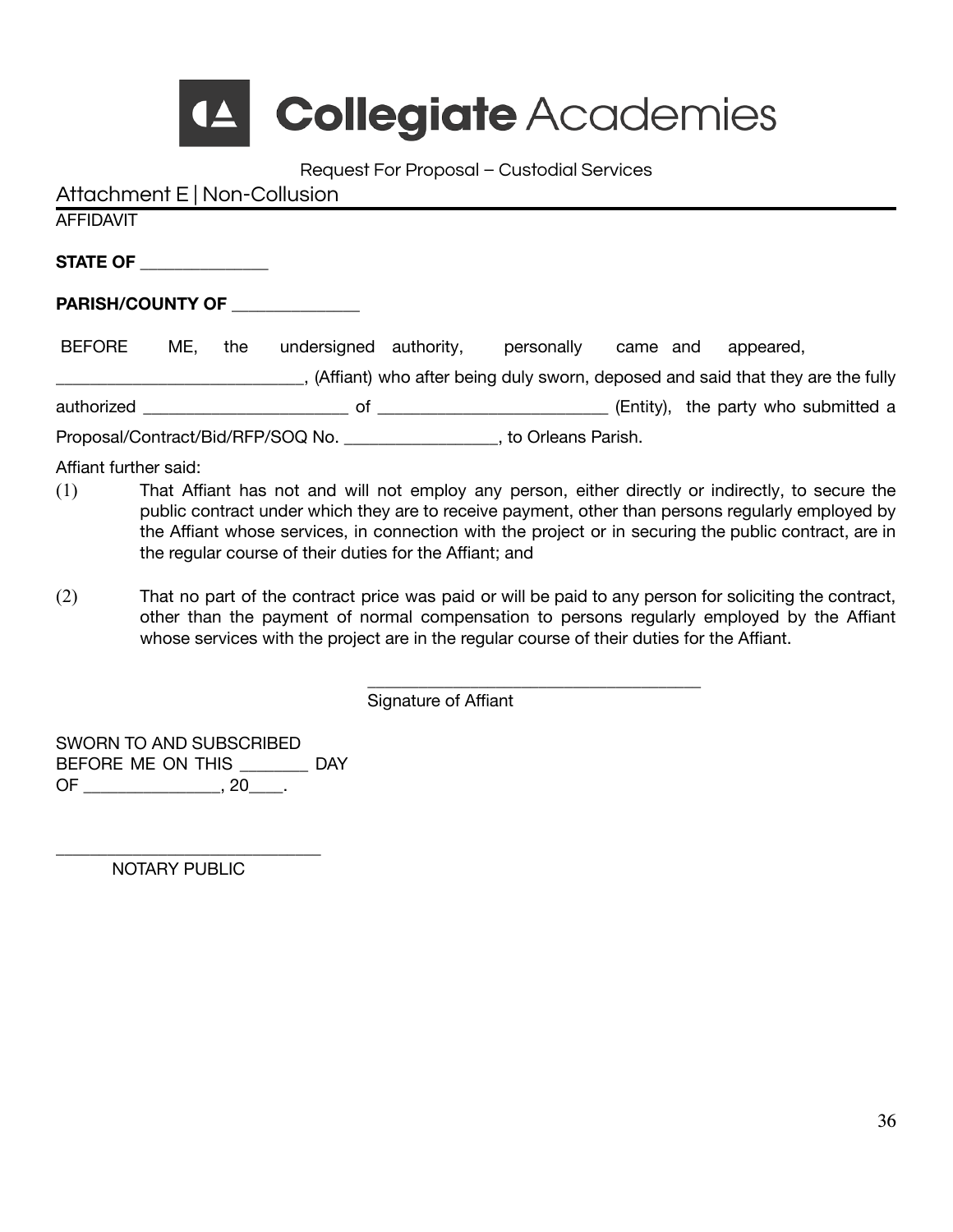## Request For Proposal – Custodial Services

## Attachment F | Responsibility Disclosures

Responses to the following questions must accompany the contractor's bid. A bid may be deemed non-responsive if the contractor fails to provide complete answers or provides false statements to any of the questions provided herein. If any change(s) occur(s) during the bidding process, updated responses must be provided within thirty (30) calendar days of such change(s).

1. Please indicate whether, within the past five (5) years, your firm has been the defendant in any type of court action(s) for (an) alleged violation(s) of labor or employment laws in connection with a contract for custodial services. Yes No

If yes, please explain the circumstances, including the specific allegation(s) filed against your firm; the name of the plaintiffs; the case number; and the disposition/current status of each case.

2. Please indicate whether, within the past five (5) years, your firm or any of its owners, partners, or officers, has/have ever been investigated, cited, assessed any penalties, or found to have violated any labor or employment laws. Yes No

If yes, please explain the circumstances, including the specific charge(s) filed against your firm, its owners, partners, and/or officers; the agency that was involved; and the disposition/current status of each case.

3. If a license is required for any of the services performed by your firm, please indicate whether, within the past five (5) years, your firm, or any individual employed by your firm, has been investigated, cited, assessed any penalties, subject to any disciplinary action by a licensing agency, or deemed to have violated any licensing laws. \_\_ Yes \_\_ No

If yes, please explain the circumstances, including the specific charge(s) filed against your firm; the licensing agency that was involved; and the disposition/current status of each case.

Signature of Legally Responsible Party

\_\_\_\_\_\_\_\_\_\_\_\_\_\_\_\_\_\_\_\_\_\_\_\_\_\_\_\_\_\_\_\_\_\_\_\_\_\_\_

\_\_\_\_\_\_\_\_\_\_\_\_\_\_\_\_\_\_\_\_\_\_\_\_\_\_\_\_\_\_\_\_\_\_\_\_\_\_\_

Date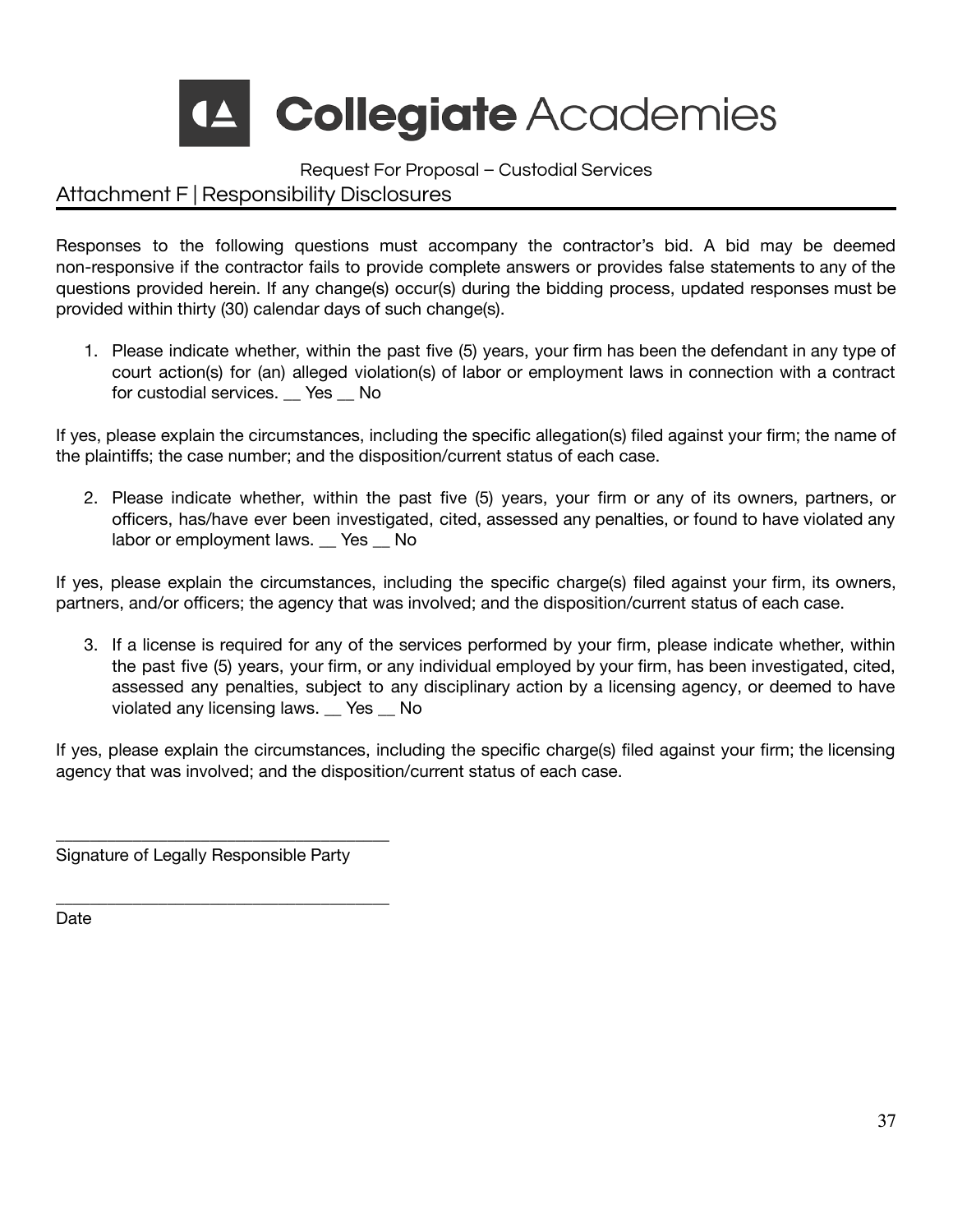Request For Proposal – Custodial Services

## Attachment G | Checklist of Required Elements

| <b>ITEM</b>                                          | <b>PAGE</b> | INCLUDED (y/n) | <b>INITIALS</b> |
|------------------------------------------------------|-------------|----------------|-----------------|
| <b>Executive Summary</b>                             |             |                |                 |
| Company Overview/Fiscal Responsibility Summary       |             |                |                 |
| Organization Policies and Procedures                 |             |                |                 |
| Performance History & Preparedness for CA            |             |                |                 |
| Customer Service Proposal                            |             |                |                 |
| Implementation/Transition Plan                       |             |                |                 |
| Insurance Ability or Certificates                    |             |                |                 |
| Pricing Proposals - Attachment C                     |             |                |                 |
| Company Information/Bid Authorization - Attachment D |             |                |                 |
| Non-Collusion Affidavit - Attachment E               |             |                |                 |
| <b>Responsibility Disclosures - Attachment F</b>     |             |                |                 |
| Checklist (This Document) - Attachment G             |             |                |                 |
| Sealed Original + Hard Copy + Electronic Copy        | n/a         |                |                 |